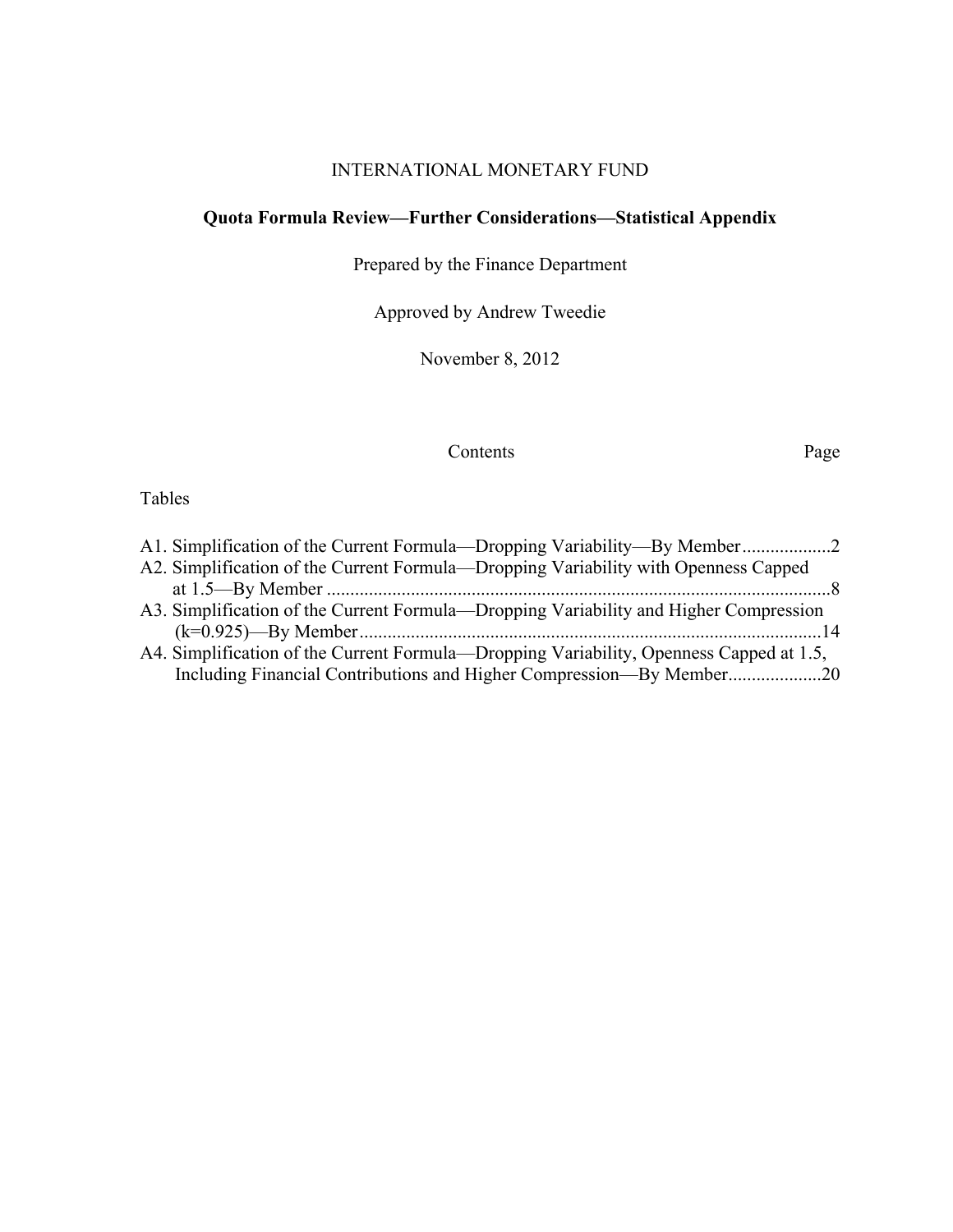|                                                  |                                           |                                           | 65/35 GDP blend                           | (In percent)                                                             | 60/40 GDP blend                           |                                                                          | 55/45 GDP blend                  |                                                                          |                                  | 50/50 GDP blend                                                          |
|--------------------------------------------------|-------------------------------------------|-------------------------------------------|-------------------------------------------|--------------------------------------------------------------------------|-------------------------------------------|--------------------------------------------------------------------------|----------------------------------|--------------------------------------------------------------------------|----------------------------------|--------------------------------------------------------------------------|
|                                                  | 14th<br>General<br>Review<br>Quotas       | Calculated<br>Quota Shares                | Drop VAR,<br>all to GDP                   | Drop Var,<br>weight split<br>b/w GDP<br>$(2/3)$ and<br>Openness<br>(1/3) | Drop VAR,<br>all to GDP                   | Drop Var,<br>weight split<br>b/w GDP<br>$(2/3)$ and<br>Openness<br>(1/3) | Drop VAR,<br>all to GDP          | Drop Var,<br>weight split<br>b/w GDP<br>$(2/3)$ and<br>Openness<br>(1/3) | Drop VAR,<br>all to GDP          | Drop Var,<br>weight split<br>b/w GDP<br>$(2/3)$ and<br>Openness<br>(1/3) |
| <b>United States</b>                             | 17.398                                    | 15.832                                    | 16.856                                    | 16.441                                                                   | 16.757                                    | 16.349                                                                   | 16.658                           | 16.257                                                                   | 16.558                           | 16.165                                                                   |
| Japan                                            | 6.461                                     | 6.153                                     | 6.564                                     | 6.410                                                                    | 6.490                                     | 6.342                                                                    | 6.416                            | 6.274                                                                    | 6.342                            | 6.205                                                                    |
| China 1/                                         | 6.390                                     | 9.414                                     | 9.997                                     | 9.875                                                                    | 10.124                                    | 9.992                                                                    | 10.251                           | 10.110                                                                   | 10.378                           | 10.227                                                                   |
| Germany                                          | 5.583                                     | 5.677                                     | 5.599                                     | 5.738                                                                    | 5.552                                     | 5.695                                                                    | 5.506                            | 5.652                                                                    | 5.460                            | 5.610                                                                    |
| France                                           | 4.225                                     | 3.603                                     | 3.871                                     | 3.897                                                                    | 3.827                                     | 3.856                                                                    | 3.782                            | 3.816                                                                    | 3.738                            | 3.775                                                                    |
| United Kingdom                                   | 4.225                                     | 4.071                                     | 3.976                                     | 4.064                                                                    | 3.950                                     | 4.040                                                                    | 3.925                            | 4.016                                                                    | 3.899                            | 3.993                                                                    |
| Italy                                            | 3.159                                     | 3.043                                     | 3.113                                     | 3.120                                                                    | 3.080                                     | 3.089                                                                    | 3.046                            | 3.059                                                                    | 3.013                            | 3.028                                                                    |
| India                                            | 2.749                                     | 2.619                                     | 2.806                                     | 2.723                                                                    | 2.896                                     | 2.806                                                                    | 2.985                            | 2.889                                                                    | 3.074                            | 2.971                                                                    |
| Russian Federation                               | 2.705                                     | 2.646                                     | 2.601                                     | 2.569                                                                    | 2.623                                     | 2.589                                                                    | 2.645                            | 2.609                                                                    | 2.666                            | 2.629                                                                    |
| Brazil                                           | 2.315                                     | 2.207                                     | 2.413                                     | 2.320                                                                    | 2.410                                     | 2.317                                                                    | 2.407                            | 2.314                                                                    | 2.404                            | 2.312                                                                    |
| Canada                                           | 2.311                                     | 2.252                                     | 2.289                                     | 2.306                                                                    | 2.270                                     | 2.289                                                                    | 2.252                            | 2.271                                                                    | 2.233                            | 2.254                                                                    |
| Saudi Arabia                                     | 2.095                                     | 1.423                                     | 1.127                                     | 1.142                                                                    | 1.131                                     | 1.146                                                                    | 1.135                            | 1.150                                                                    | 1.139                            | 1.154                                                                    |
| Spain                                            | 1.999                                     | 2.231                                     | 2.270                                     | 2.280                                                                    | 2.254                                     | 2.265                                                                    | 2.237                            | 2.250                                                                    | 2.221                            | 2.236                                                                    |
| Mexico                                           | 1.868                                     | 1.732                                     | 1.756                                     | 1.740                                                                    | 1.771                                     | 1.754                                                                    | 1.787                            | 1.769                                                                    | 1.803                            | 1.783                                                                    |
| Netherlands                                      | 1.831                                     | 2.031                                     | 1.807                                     | 1.904                                                                    | 1.794                                     | 1.892                                                                    | 1.782                            | 1.880                                                                    | 1.769                            | 1.868                                                                    |
| Korea                                            | 1.799                                     | 1.951                                     | 2.005                                     | 2.036                                                                    | 2.019                                     | 2.049                                                                    | 2.032                            | 2.061                                                                    | 2.045                            | 2.073                                                                    |
| Australia                                        | 1.378                                     | 1.449                                     | 1.486                                     | 1.469                                                                    | 1.467                                     | 1.452                                                                    | 1.448                            | 1.434                                                                    | 1.429                            | 1.417                                                                    |
| Belgium                                          | 1.344                                     | 1.339                                     | 1.186                                     | 1.259                                                                    | 1.178                                     | 1.251                                                                    | 1.169                            | 1.244                                                                    | 1.161                            | 1.236                                                                    |
| Switzerland                                      | 1.210                                     | 1.201                                     | 1.191                                     | 1.249                                                                    | 1.178                                     | 1.237                                                                    | 1.165                            | 1.226                                                                    | 1.153                            | 1.214                                                                    |
| Turkey                                           | 0.977                                     | 1.140                                     | 1.125                                     | 1.106                                                                    | 1.130                                     | 1.110                                                                    | 1.135                            | 1.115                                                                    | 1.140                            | 1.119                                                                    |
| Indonesia                                        | 0.974                                     | 0.990                                     | 1.032                                     | 1.011                                                                    | 1.045                                     | 1.023                                                                    | 1.058                            | 1.035                                                                    | 1.071                            | 1.047                                                                    |
| Sweden                                           | 0.929                                     | 1.009                                     | 0.891                                     | 0.922                                                                    | 0.882                                     | 0.914                                                                    | 0.874                            | 0.907                                                                    | 0.865                            | 0.899                                                                    |
| Poland                                           | 0.859                                     | 0.996                                     | 0.965                                     | 0.973                                                                    | 0.972                                     | 0.979                                                                    | 0.978                            | 0.984                                                                    | 0.984                            | 0.990                                                                    |
| Austria                                          | 0.824                                     | 0.827                                     | 0.786                                     | 0.815                                                                    | 0.780                                     | 0.809                                                                    | 0.774                            | 0.804                                                                    | 0.768                            | 0.798                                                                    |
| Singapore                                        | 0.816                                     | 1.298                                     | 1.020                                     | 1.105                                                                    | 1.021                                     | 1.107                                                                    | 1.023                            | 1.108                                                                    | 1.024                            | 1.109                                                                    |
| Norway                                           | 0.787                                     | 0.821                                     | 0.716                                     | 0.731                                                                    | 0.705                                     | 0.721                                                                    | 0.694                            | 0.711                                                                    | 0.682                            | 0.700                                                                    |
| Venezuela, República Bolivariana de              | 0.780                                     | 0.515                                     | 0.507                                     | 0.495                                                                    | 0.504                                     | 0.493                                                                    | 0.502                            | 0.491                                                                    | 0.500                            | 0.489                                                                    |
| Malaysia                                         | 0.762                                     | 0.760                                     | 0.679                                     | 0.706                                                                    | 0.685                                     | 0.712                                                                    | 0.692                            | 0.718                                                                    | 0.698                            | 0.724                                                                    |
| Iran, Islamic Republic of                        | 0.748                                     | 0.691                                     | 0.756                                     | 0.736                                                                    | 0.776                                     | 0.754                                                                    | 0.795                            | 0.772                                                                    | 0.814                            | 0.790                                                                    |
| Ireland                                          | 0.723                                     | 0.880                                     | 0.715                                     | 0.773                                                                    | 0.711                                     | 0.769                                                                    | 0.706                            | 0.765                                                                    | 0.702                            | 0.761                                                                    |
| Denmark<br>Thailand<br>Argentina<br>South Africa | 0.721<br>0.673<br>0.668<br>0.640<br>0.515 | 0.692<br>0.902<br>0.596<br>0.564<br>0.456 | 0.656<br>0.802<br>0.609<br>0.598<br>0.426 | 0.679<br>0.819<br>0.593<br>0.592<br>0.426                                | 0.647<br>0.812<br>0.619<br>0.605<br>0.432 | 0.671<br>0.829<br>0.602<br>0.599<br>0.432                                | 0.639<br>0.822<br>0.628<br>0.612 | 0.664<br>0.838<br>0.610<br>0.606                                         | 0.631<br>0.833<br>0.638<br>0.619 | 0.656<br>0.848<br>0.619<br>0.612                                         |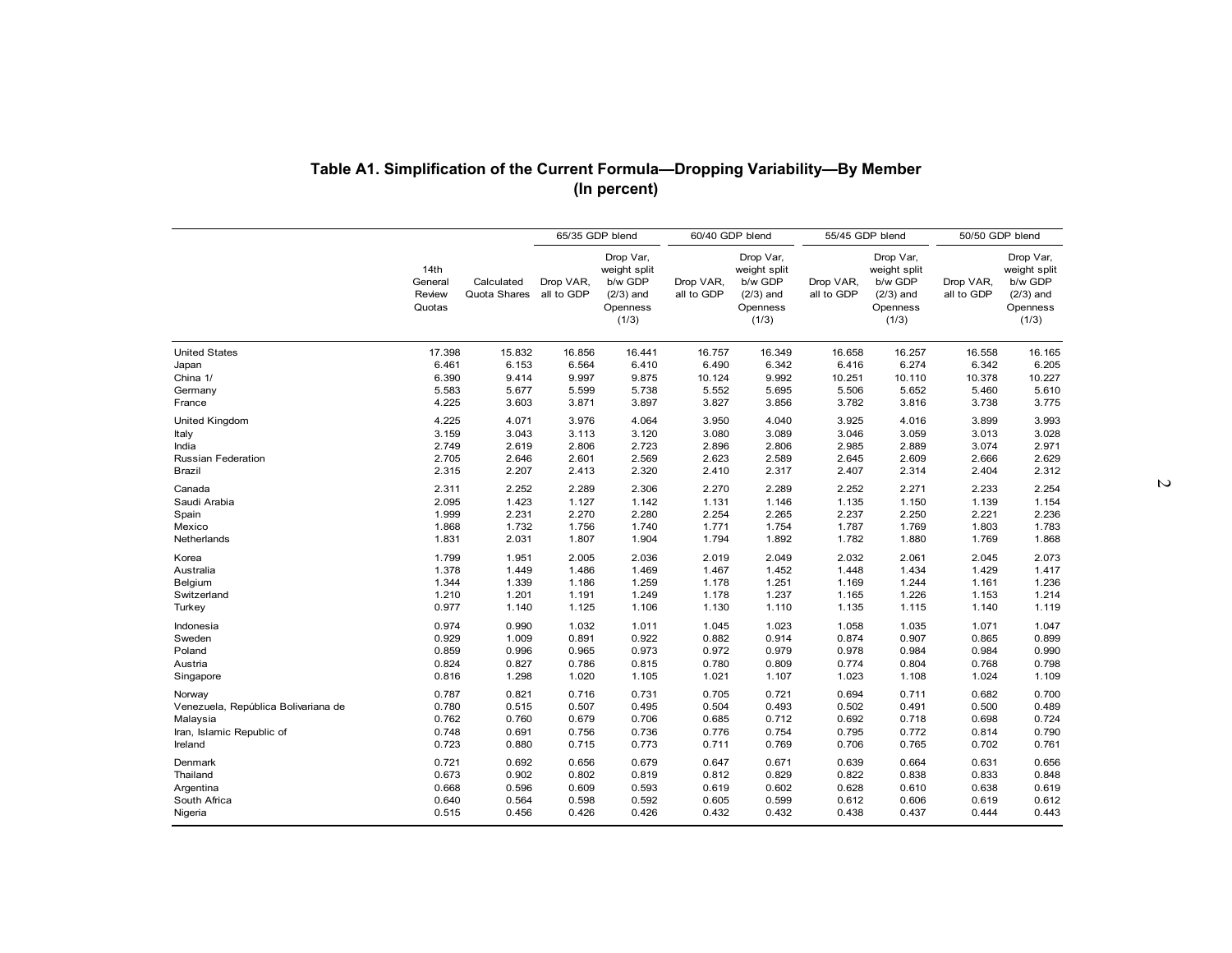| Table A1. Simplification of the Current Formula-Dropping Variability-By Member (continued) |                                     |                                       |                 | (In percent)                                                             |                         |                                                                          |                         |                                                                          |                         |                                                                          |
|--------------------------------------------------------------------------------------------|-------------------------------------|---------------------------------------|-----------------|--------------------------------------------------------------------------|-------------------------|--------------------------------------------------------------------------|-------------------------|--------------------------------------------------------------------------|-------------------------|--------------------------------------------------------------------------|
|                                                                                            |                                     |                                       |                 |                                                                          |                         |                                                                          |                         |                                                                          |                         |                                                                          |
|                                                                                            |                                     |                                       | 65/35 GDP blend |                                                                          | 60/40 GDP blend         |                                                                          | 55/45 GDP blend         |                                                                          |                         | 50/50 GDP blend                                                          |
|                                                                                            | 14th<br>General<br>Review<br>Quotas | Calculated<br>Quota Shares all to GDP | Drop VAR,       | Drop Var,<br>weight split<br>b/w GDP<br>$(2/3)$ and<br>Openness<br>(1/3) | Drop VAR,<br>all to GDP | Drop Var,<br>weight split<br>b/w GDP<br>$(2/3)$ and<br>Openness<br>(1/3) | Drop VAR,<br>all to GDP | Drop Var,<br>weight split<br>b/w GDP<br>$(2/3)$ and<br>Openness<br>(1/3) | Drop VAR,<br>all to GDP | Drop Var,<br>weight split<br>b/w GDP<br>$(2/3)$ and<br>Openness<br>(1/3) |
| Greece                                                                                     | 0.509                               | 0.523                                 | 0.519           | 0.517                                                                    | 0.516                   | 0.515                                                                    | 0.514                   | 0.513                                                                    | 0.512                   | 0.510                                                                    |
| Finland                                                                                    | 0.505                               | 0.514                                 | 0.459           | 0.471                                                                    | 0.454                   | 0.466                                                                    | 0.449                   | 0.462                                                                    | 0.444                   | 0.457                                                                    |
| <b>United Arab Emirates</b>                                                                | 0.485                               | 0.654                                 | 0.636           | 0.661                                                                    | 0.631                   | 0.656                                                                    | 0.626                   | 0.652                                                                    | 0.621                   | 0.647                                                                    |
| <b>Czech Republic</b>                                                                      | 0.457                               | 0.530                                 | 0.495           | 0.511                                                                    | 0.495                   | 0.512                                                                    | 0.496                   | 0.512                                                                    | 0.497                   | 0.513                                                                    |
| Portugal                                                                                   | 0.432                               | 0.461                                 | 0.448           | 0.455                                                                    | 0.446                   | 0.454                                                                    | 0.444                   | 0.452                                                                    | 0.442                   | 0.451                                                                    |
| Colombia                                                                                   | 0.429                               | 0.403                                 | 0.437           | 0.424                                                                    | 0.443                   | 0.429                                                                    | 0.449                   | 0.434                                                                    | 0.454                   | 0.439                                                                    |
| Philippines                                                                                | 0.428                               | 0.420                                 | 0.411           | 0.410                                                                    | 0.417                   | 0.416                                                                    | 0.424                   | 0.422                                                                    | 0.430                   | 0.428                                                                    |
| Egypt                                                                                      | 0.427                               | 0.438                                 | 0.439           | 0.429                                                                    | 0.450                   | 0.439                                                                    | 0.461                   | 0.449                                                                    | 0.471                   | 0.459                                                                    |
| Pakistan                                                                                   | 0.426                               | 0.334                                 | 0.369           | 0.357                                                                    | 0.380                   | 0.368                                                                    | 0.392                   | 0.379                                                                    | 0.404                   | 0.390                                                                    |
| Ukraine                                                                                    | 0.422                               | 0.464                                 | 0.363           | 0.365                                                                    | 0.370                   | 0.371                                                                    | 0.376                   | 0.378                                                                    | 0.383                   | 0.384                                                                    |
| Algeria                                                                                    | 0.411                               | 0.457                                 | 0.401           | 0.400                                                                    | 0.403                   | 0.402                                                                    | 0.406                   | 0.405                                                                    | 0.409                   | 0.407                                                                    |
| Hungary                                                                                    | 0.407                               | 0.467                                 | 0.406           | 0.426                                                                    | 0.408                   | 0.427                                                                    | 0.409                   | 0.428                                                                    | 0.410                   | 0.430                                                                    |
| Kuwait                                                                                     | 0.405                               | 0.301                                 | 0.275           | 0.281                                                                    | 0.274                   | 0.280                                                                    | 0.274                   | 0.279                                                                    | 0.273                   | 0.279                                                                    |
| Israel                                                                                     | 0.403                               | 0.441                                 | 0.413           | 0.418                                                                    | 0.412                   | 0.417                                                                    | 0.411                   | 0.415                                                                    | 0.409                   | 0.414                                                                    |
| Romania                                                                                    | 0.380                               | 0.419                                 | 0.373           | 0.374                                                                    | 0.375                   | 0.376                                                                    | 0.378                   | 0.378                                                                    | 0.380                   | 0.381                                                                    |
| Chile                                                                                      | 0.366                               | 0.415                                 | 0.374           | 0.378                                                                    | 0.376                   | 0.380                                                                    | 0.378                   | 0.381                                                                    | 0.380                   | 0.383                                                                    |
| Iraq                                                                                       | 0.349                               | 0.284                                 | 0.251           | 0.252                                                                    | 0.248                   | 0.249                                                                    | 0.246                   | 0.247                                                                    | 0.244                   | 0.245                                                                    |
| Libya                                                                                      | 0.330                               | 0.244                                 | 0.228           | 0.231                                                                    | 0.228                   | 0.231                                                                    | 0.227                   | 0.230                                                                    | 0.227                   | 0.230                                                                    |
| Peru                                                                                       | 0.280                               | 0.290                                 | 0.286           | 0.280                                                                    | 0.290                   | 0.285                                                                    | 0.295                   | 0.289                                                                    | 0.300                   | 0.294                                                                    |
| Luxembourg                                                                                 | 0.277                               | 0.617                                 | 0.435           | 0.491                                                                    | 0.434                   | 0.489                                                                    | 0.433                   | 0.488                                                                    | 0.432                   | 0.487                                                                    |
|                                                                                            |                                     |                                       |                 |                                                                          |                         |                                                                          |                         |                                                                          |                         |                                                                          |
| New Zealand                                                                                | 0.262                               | 0.231                                 | 0.234           | 0.235                                                                    | 0.232                   | 0.234                                                                    | 0.231                   | 0.232                                                                    | 0.229                   | 0.230                                                                    |
| Kazakhstan                                                                                 | 0.243                               | 0.333                                 | 0.286           | 0.289                                                                    | 0.287                   | 0.290                                                                    | 0.289                   | 0.292                                                                    | 0.291                   | 0.293                                                                    |
| Vietnam                                                                                    | 0.242                               | 0.322                                 | 0.297           | 0.303                                                                    | 0.304                   | 0.310                                                                    | 0.311                   | 0.316                                                                    | 0.318                   | 0.323                                                                    |
| Syrian Arab Republic                                                                       | 0.233                               | 0.220                                 | 0.260           | 0.249                                                                    | 0.252                   | 0.241                                                                    | 0.244                   | 0.234                                                                    | 0.236                   | 0.226                                                                    |
| Bangladesh                                                                                 | 0.224                               | 0.186                                 | 0.214           | 0.209                                                                    | 0.221                   | 0.215                                                                    | 0.227                   | 0.221                                                                    | 0.234                   | 0.227                                                                    |
| Congo, Democratic Republic of the                                                          | 0.223                               | 0.041                                 | 0.035           | 0.036                                                                    | 0.035                   | 0.036                                                                    | 0.036                   | 0.036                                                                    | 0.036                   | 0.037                                                                    |
| Slovak Republic                                                                            | 0.210                               | 0.269                                 | 0.233           | 0.243                                                                    | 0.233                   | 0.243                                                                    | 0.234                   | 0.244                                                                    | 0.234                   | 0.244                                                                    |
| Zambia                                                                                     | 0.205                               | 0.038                                 | 0.033           | 0.033                                                                    | 0.033                   | 0.033                                                                    | 0.033                   | 0.033                                                                    | 0.033                   | 0.033                                                                    |
| <b>Bulgaria</b>                                                                            | 0.188                               | 0.178                                 | 0.142           | 0.145                                                                    | 0.144                   | 0.147                                                                    | 0.146                   | 0.149                                                                    | 0.148                   | 0.151                                                                    |
| Morocco                                                                                    | 0.187                               | 0.198                                 | 0.202           | 0.203                                                                    | 0.204                   | 0.204                                                                    | 0.206                   | 0.206                                                                    | 0.208                   | 0.208                                                                    |
| Angola                                                                                     | 0.155                               | 0.243                                 | 0.189           | 0.193                                                                    | 0.190                   | 0.194                                                                    | 0.190                   | 0.194                                                                    | 0.191                   | 0.194                                                                    |
| Ghana                                                                                      | 0.155                               | 0.066                                 | 0.069           | 0.069                                                                    | 0.071                   | 0.070                                                                    | 0.072                   | 0.071                                                                    | 0.073                   | 0.072                                                                    |
| Qatar                                                                                      | 0.154                               | 0.240                                 | 0.234           | 0.236                                                                    | 0.233                   | 0.236                                                                    | 0.233                   | 0.236                                                                    | 0.233                   | 0.236                                                                    |
| Croatia                                                                                    | 0.150                               | 0.147                                 | 0.143           | 0.145                                                                    | 0.143                   | 0.145                                                                    | 0.143                   | 0.145                                                                    | 0.144                   | 0.145                                                                    |
| Zimbabwe                                                                                   | 0.148                               | 0.016                                 | 0.014           | 0.015                                                                    | 0.014                   | 0.015                                                                    | 0.014                   | 0.015                                                                    | 0.014                   | 0.015                                                                    |
|                                                                                            |                                     |                                       |                 |                                                                          |                         |                                                                          |                         |                                                                          |                         |                                                                          |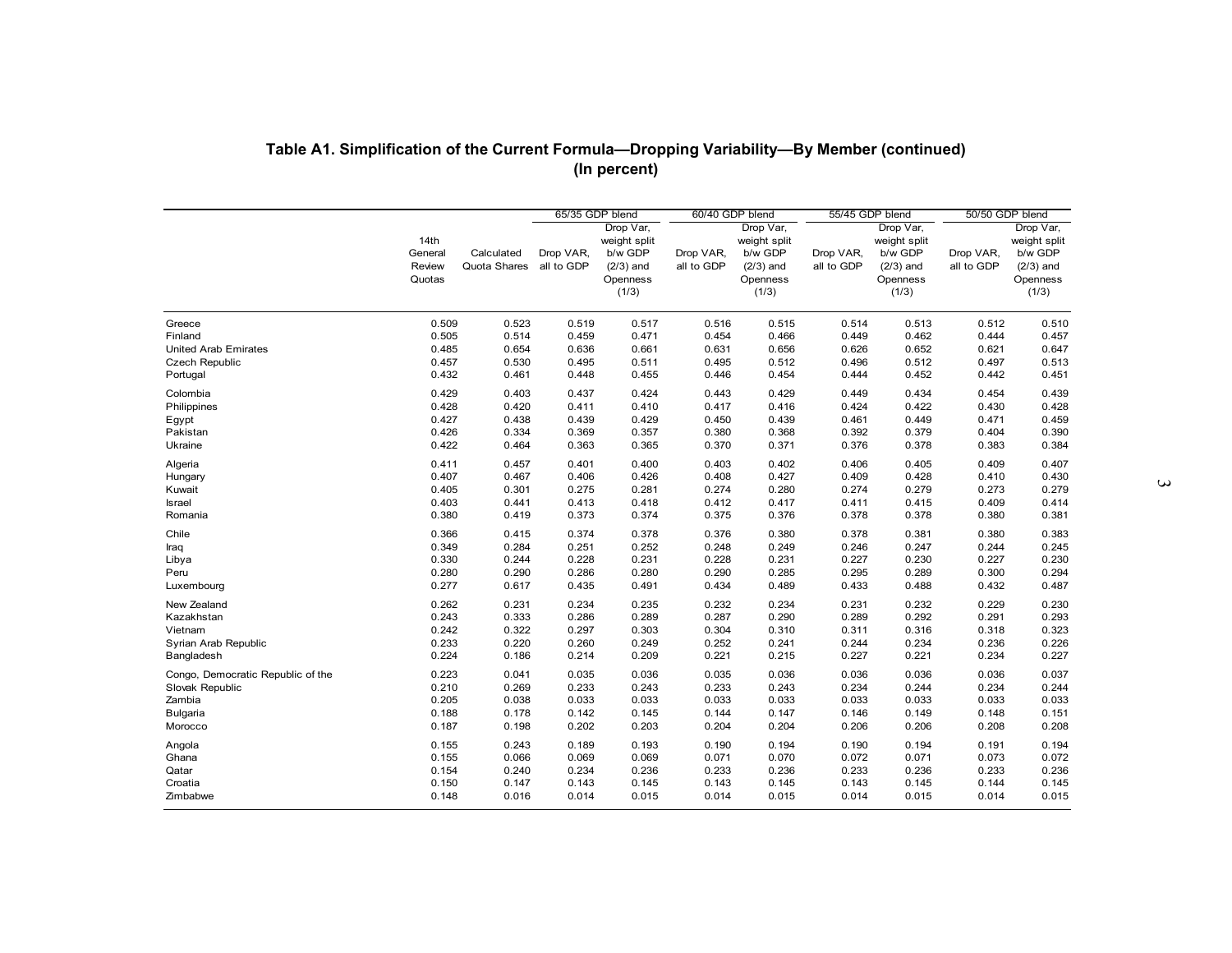|                                  | Table A1. Simplification of the Current Formula-Dropping Variability-By Member (continued) |                            |                         |                                                                          |                         |                                                                          |                         |                                                                          |                         |                                                                          |
|----------------------------------|--------------------------------------------------------------------------------------------|----------------------------|-------------------------|--------------------------------------------------------------------------|-------------------------|--------------------------------------------------------------------------|-------------------------|--------------------------------------------------------------------------|-------------------------|--------------------------------------------------------------------------|
|                                  |                                                                                            |                            | 65/35 GDP blend         | (In percent)                                                             | 60/40 GDP blend         |                                                                          | 55/45 GDP blend         |                                                                          |                         | 50/50 GDP blend                                                          |
|                                  | 14th<br>General<br>Review<br>Quotas                                                        | Calculated<br>Quota Shares | Drop VAR,<br>all to GDP | Drop Var,<br>weight split<br>b/w GDP<br>$(2/3)$ and<br>Openness<br>(1/3) | Drop VAR,<br>all to GDP | Drop Var,<br>weight split<br>b/w GDP<br>$(2/3)$ and<br>Openness<br>(1/3) | Drop VAR,<br>all to GDP | Drop Var,<br>weight split<br>b/w GDP<br>$(2/3)$ and<br>Openness<br>(1/3) | Drop VAR,<br>all to GDP | Drop Var,<br>weight split<br>b/w GDP<br>$(2/3)$ and<br>Openness<br>(1/3) |
| Ecuador                          | 0.146                                                                                      | 0.139                      | 0.124                   | 0.123                                                                    | 0.126                   | 0.125                                                                    | 0.129                   | 0.127                                                                    | 0.131                   | 0.129                                                                    |
| <b>Belarus</b>                   | 0.143                                                                                      | 0.165                      | 0.148                   | 0.149                                                                    | 0.151                   | 0.152                                                                    | 0.154                   | 0.155                                                                    | 0.157                   | 0.158                                                                    |
| Serbia                           | 0.137                                                                                      | 0.113                      | 0.107                   | 0.107                                                                    | 0.108                   | 0.108                                                                    | 0.109                   | 0.110                                                                    | 0.111                   | 0.111                                                                    |
| Côte d'Ivoire                    | 0.136                                                                                      | 0.054                      | 0.057                   | 0.058                                                                    | 0.057                   | 0.058                                                                    | 0.058                   | 0.058                                                                    | 0.058                   | 0.059                                                                    |
| Lebanon                          | 0.133                                                                                      | 0.158                      | 0.123                   | 0.127                                                                    | 0.124                   | 0.128                                                                    | 0.124                   | 0.129                                                                    | 0.125                   | 0.129                                                                    |
| Sudan                            | 0.132                                                                                      | 0.104                      | 0.115                   | 0.112                                                                    | 0.115                   | 0.112                                                                    | 0.116                   | 0.113                                                                    | 0.116                   | 0.113                                                                    |
| Slovenia                         | 0.123                                                                                      | 0.141                      | 0.122                   | 0.127                                                                    | 0.122                   | 0.127                                                                    | 0.122                   | 0.127                                                                    | 0.122                   | 0.127                                                                    |
| Sri Lanka                        | 0.121                                                                                      | 0.096                      | 0.102                   | 0.100                                                                    | 0.104                   | 0.102                                                                    | 0.107                   | 0.104                                                                    | 0.109                   | 0.107                                                                    |
| Uzbekistan                       | 0.116                                                                                      | 0.085                      | 0.086                   | 0.085                                                                    | 0.088                   | 0.087                                                                    | 0.090                   | 0.089                                                                    | 0.092                   | 0.090                                                                    |
| Tunisia                          | 0.114                                                                                      | 0.126                      | 0.119                   | 0.120                                                                    | 0.122                   | 0.122                                                                    | 0.124                   | 0.124                                                                    | 0.126                   | 0.127                                                                    |
| Oman                             | 0.114                                                                                      | 0.140                      | 0.134                   | 0.137                                                                    | 0.134                   | 0.137                                                                    | 0.135                   | 0.137                                                                    | 0.135                   | 0.138                                                                    |
| Kenya                            | 0.114                                                                                      | 0.071                      | 0.073                   | 0.072                                                                    | 0.074                   | 0.073                                                                    | 0.075                   | 0.074                                                                    | 0.077                   | 0.076                                                                    |
| Myanmar                          | 0.108                                                                                      | 0.066                      | 0.073                   | 0.071                                                                    | 0.075                   | 0.072                                                                    | 0.076                   | 0.074                                                                    | 0.078                   | 0.075                                                                    |
| Yemen, Republic of               | 0.102                                                                                      | 0.083                      | 0.074                   | 0.074                                                                    | 0.076                   | 0.075                                                                    | 0.077                   | 0.076                                                                    | 0.078                   | 0.077                                                                    |
| Dominican Republic               | 0.100                                                                                      | 0.099                      | 0.102                   | 0.102                                                                    | 0.104                   | 0.103                                                                    | 0.105                   | 0.104                                                                    | 0.106                   | 0.105                                                                    |
| Trinidad and Tobago              | 0.098                                                                                      | 0.068                      | 0.057                   | 0.059                                                                    | 0.057                   | 0.059                                                                    | 0.057                   | 0.059                                                                    | 0.057                   | 0.059                                                                    |
| Lithuania                        | 0.093                                                                                      | 0.135                      | 0.107                   | 0.110                                                                    | 0.107                   | 0.110                                                                    | 0.108                   | 0.111                                                                    | 0.108                   | 0.111                                                                    |
| Uruguay                          | 0.090                                                                                      | 0.075                      | 0.068                   | 0.068                                                                    | 0.069                   | 0.068                                                                    | 0.069                   | 0.068                                                                    | 0.069                   | 0.068                                                                    |
| Guatemala                        | 0.090                                                                                      | 0.087                      | 0.089                   | 0.089                                                                    | 0.090                   | 0.090                                                                    | 0.091                   | 0.091                                                                    | 0.092                   | 0.092                                                                    |
| Tanzania                         | 0.083                                                                                      | 0.053                      | 0.055                   | 0.055                                                                    | 0.057                   | 0.056                                                                    | 0.059                   | 0.058                                                                    | 0.060                   | 0.059                                                                    |
| Bahrain                          | 0.083                                                                                      | 0.090                      | 0.072                   | 0.076                                                                    | 0.072                   | 0.076                                                                    | 0.072                   | 0.076                                                                    | 0.072                   | 0.076                                                                    |
| Azerbaijan                       | 0.082                                                                                      | 0.114                      | 0.111                   | 0.111                                                                    | 0.113                   | 0.113                                                                    | 0.114                   | 0.114                                                                    | 0.115                   | 0.115                                                                    |
| Jamaica                          | 0.080                                                                                      | 0.044                      | 0.038                   | 0.038                                                                    | 0.038                   | 0.039                                                                    | 0.038                   | 0.039                                                                    | 0.039                   | 0.040                                                                    |
| Panama                           | 0.079                                                                                      | 0.077                      | 0.072                   | 0.074                                                                    | 0.072                   | 0.075                                                                    | 0.073                   | 0.075                                                                    | 0.074                   | 0.076                                                                    |
| Costa Rica                       | 0.077                                                                                      | 0.077                      | 0.075                   | 0.075                                                                    | 0.075                   | 0.076                                                                    | 0.076                   | 0.077                                                                    | 0.077                   | 0.077                                                                    |
| Uganda                           | 0.076                                                                                      | 0.048                      | 0.042                   | 0.041                                                                    | 0.043                   | 0.042                                                                    | 0.044                   | 0.043                                                                    | 0.045                   | 0.044                                                                    |
| Jordan                           | 0.072                                                                                      | 0.074                      | 0.072                   | 0.074                                                                    | 0.072                   | 0.074                                                                    | 0.072                   | 0.074                                                                    | 0.073                   | 0.075                                                                    |
| Latvia                           | 0.070                                                                                      | 0.083                      | 0.071                   | 0.073                                                                    | 0.071                   | 0.073                                                                    | 0.071                   | 0.073                                                                    | 0.071                   | 0.073                                                                    |
| Afghanistan, Islamic Republic of | 0.068                                                                                      | 0.044                      | 0.041                   | 0.042                                                                    | 0.041                   | 0.042                                                                    | 0.042                   | 0.043                                                                    | 0.042                   | 0.043                                                                    |
| Senegal                          | 0.068                                                                                      | 0.038                      | 0.032                   | 0.032                                                                    | 0.033                   | 0.033                                                                    | 0.033                   | 0.033                                                                    | 0.033                   | 0.033                                                                    |
| Iceland                          | 0.067                                                                                      | 0.087                      | 0.038                   | 0.040                                                                    | 0.038                   | 0.040                                                                    | 0.038                   | 0.040                                                                    | 0.038                   | 0.039                                                                    |
| Cyprus                           | 0.064                                                                                      | 0.058                      | 0.058                   | 0.060                                                                    | 0.057                   | 0.059                                                                    | 0.057                   | 0.059                                                                    | 0.057                   | 0.059                                                                    |
| Brunei Darussalam                | 0.063                                                                                      | 0.041                      | 0.033                   | 0.033                                                                    | 0.033                   | 0.033                                                                    | 0.033                   | 0.034                                                                    | 0.033                   | 0.034                                                                    |
| Ethiopia                         | 0.063                                                                                      | 0.066                      | 0.071                   | 0.069                                                                    | 0.073                   | 0.071                                                                    | 0.075                   | 0.073                                                                    | 0.078                   | 0.075                                                                    |
| El Salvador                      | 0.060                                                                                      | 0.058                      | 0.054                   | 0.054                                                                    | 0.055                   | 0.055                                                                    | 0.056                   | 0.056                                                                    | 0.057                   | 0.057                                                                    |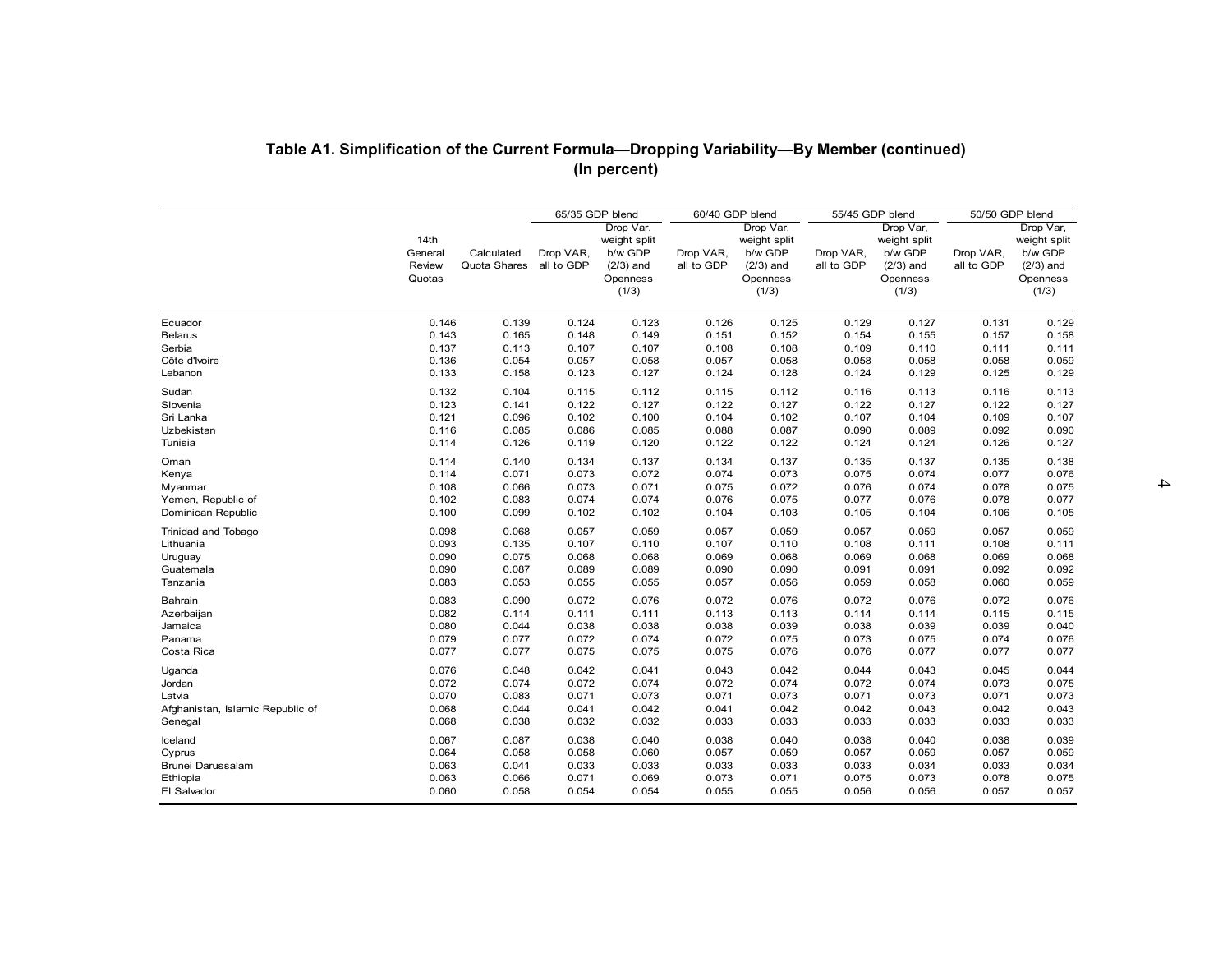|                          | Table A1. Simplification of the Current Formula-Dropping Variability-By Member (continued) |                            |                         | (In percent)                                                             |                         |                                                                          |                         |                                                                          |                         |                                                                          |   |
|--------------------------|--------------------------------------------------------------------------------------------|----------------------------|-------------------------|--------------------------------------------------------------------------|-------------------------|--------------------------------------------------------------------------|-------------------------|--------------------------------------------------------------------------|-------------------------|--------------------------------------------------------------------------|---|
|                          |                                                                                            |                            | 65/35 GDP blend         |                                                                          | 60/40 GDP blend         |                                                                          | 55/45 GDP blend         |                                                                          | 50/50 GDP blend         |                                                                          |   |
|                          | 14th<br>General<br>Review<br>Quotas                                                        | Calculated<br>Quota Shares | Drop VAR,<br>all to GDP | Drop Var,<br>weight split<br>b/w GDP<br>$(2/3)$ and<br>Openness<br>(1/3) | Drop VAR,<br>all to GDP | Drop Var,<br>weight split<br>b/w GDP<br>$(2/3)$ and<br>Openness<br>(1/3) | Drop VAR,<br>all to GDP | Drop Var,<br>weight split<br>b/w GDP<br>$(2/3)$ and<br>Openness<br>(1/3) | Drop VAR,<br>all to GDP | Drop Var,<br>weight split<br>b/w GDP<br>$(2/3)$ and<br>Openness<br>(1/3) |   |
| Cameroon                 | 0.058                                                                                      | 0.051                      | 0.053                   | 0.052                                                                    | 0.054                   | 0.053                                                                    | 0.054                   | 0.053                                                                    | 0.055                   | 0.054                                                                    |   |
| Bosnia and Herzegovina   | 0.056                                                                                      | 0.055                      | 0.050                   | 0.051                                                                    | 0.051                   | 0.051                                                                    | 0.051                   | 0.052                                                                    | 0.051                   | 0.052                                                                    |   |
| Papua New Guinea         | 0.055                                                                                      | 0.027                      | 0.026                   | 0.027                                                                    | 0.026                   | 0.027                                                                    | 0.026                   | 0.027                                                                    | 0.027                   | 0.027                                                                    |   |
| Nicaragua                | 0.055                                                                                      | 0.025                      | 0.023                   | 0.023                                                                    | 0.023                   | 0.024                                                                    | 0.024                   | 0.024                                                                    | 0.024                   | 0.025                                                                    |   |
| Liberia                  | 0.054                                                                                      | 0.012                      | 0.006                   | 0.007                                                                    | 0.006                   | 0.007                                                                    | 0.006                   | 0.007                                                                    | 0.006                   | 0.007                                                                    |   |
| Honduras                 | 0.052                                                                                      | 0.050                      | 0.046                   | 0.047                                                                    | 0.046                   | 0.047                                                                    | 0.047                   | 0.048                                                                    | 0.048                   | 0.049                                                                    |   |
| South Sudan, Republic of | 0.052                                                                                      | 0.048                      | 0.033                   | 0.035                                                                    | 0.033                   | 0.035                                                                    | 0.034                   | 0.035                                                                    | 0.034                   | 0.035                                                                    |   |
| Madagascar               | 0.051                                                                                      | 0.028                      | 0.023                   | 0.023                                                                    | 0.024                   | 0.024                                                                    | 0.024                   | 0.024                                                                    | 0.025                   | 0.025                                                                    |   |
| Estonia                  | 0.051                                                                                      | 0.076                      | 0.062                   | 0.065                                                                    | 0.062                   | 0.065                                                                    | 0.062                   | 0.065                                                                    | 0.062                   | 0.065                                                                    |   |
| Bolivia                  | 0.050                                                                                      | 0.053                      | 0.051                   | 0.051                                                                    | 0.053                   | 0.052                                                                    | 0.054                   | 0.053                                                                    | 0.055                   | 0.054                                                                    |   |
| Turkmenistan             | 0.050                                                                                      | 0.062                      | 0.060                   | 0.061                                                                    | 0.061                   | 0.061                                                                    | 0.061                   | 0.062                                                                    | 0.062                   | 0.062                                                                    | Ō |
| Mozambique               | 0.048                                                                                      | 0.028                      | 0.027                   | 0.027                                                                    | 0.028                   | 0.028                                                                    | 0.028                   | 0.028                                                                    | 0.028                   | 0.028                                                                    |   |
| Gabon                    | 0.045                                                                                      | 0.037                      | 0.034                   | 0.034                                                                    | 0.034                   | 0.035                                                                    | 0.035                   | 0.035                                                                    | 0.035                   | 0.035                                                                    |   |
| Guinea                   | 0.045                                                                                      | 0.012                      | 0.012                   | 0.012                                                                    | 0.012                   | 0.012                                                                    | 0.013                   | 0.012                                                                    | 0.013                   | 0.013                                                                    |   |
| Georgia                  | 0.044                                                                                      | 0.031                      | 0.031                   | 0.031                                                                    | 0.031                   | 0.032                                                                    | 0.032                   | 0.032                                                                    | 0.032                   | 0.032                                                                    |   |
| Sierra Leone             | 0.043                                                                                      | 0.006                      | 0.006                   | 0.006                                                                    | 0.006                   | 0.006                                                                    | 0.006                   | 0.006                                                                    | 0.006                   | 0.006                                                                    |   |
| Paraguay                 | 0.042                                                                                      | 0.048                      | 0.045                   | 0.045                                                                    | 0.045                   | 0.046                                                                    | 0.046                   | 0.046                                                                    | 0.046                   | 0.047                                                                    |   |
| Botswana                 | 0.041                                                                                      | 0.043                      | 0.040                   | 0.040                                                                    | 0.041                   | 0.041                                                                    | 0.041                   | 0.041                                                                    | 0.042                   | 0.042                                                                    |   |
| Namibia                  | 0.040                                                                                      | 0.024                      | 0.025                   | 0.026                                                                    | 0.026                   | 0.026                                                                    | 0.026                   | 0.026                                                                    | 0.026                   | 0.026                                                                    |   |
| Mali                     | 0.039                                                                                      | 0.027                      | 0.022                   | 0.022                                                                    | 0.022                   | 0.022                                                                    | 0.022                   | 0.022                                                                    | 0.023                   | 0.022                                                                    |   |
| Bahamas, The             | 0.038                                                                                      | 0.020                      | 0.019                   | 0.020                                                                    | 0.019                   | 0.020                                                                    | 0.019                   | 0.020                                                                    | 0.019                   | 0.020                                                                    |   |
| Guyana                   | 0.038                                                                                      | 0.008                      | 0.008                   | 0.008                                                                    | 0.008                   | 0.008                                                                    | 0.008                   | 0.008                                                                    | 0.008                   | 0.008                                                                    |   |
| Kyrgyz Republic          | 0.037                                                                                      | 0.019                      | 0.018                   | 0.018                                                                    | 0.018                   | 0.018                                                                    | 0.018                   | 0.019                                                                    | 0.019                   | 0.019                                                                    |   |
| Cambodia                 | 0.037                                                                                      | 0.037                      | 0.036                   | 0.037                                                                    | 0.037                   | 0.038                                                                    | 0.038                   | 0.039                                                                    | 0.039                   | 0.039                                                                    |   |
| Tajikistan               | 0.036                                                                                      | 0.020                      | 0.018                   | 0.018                                                                    | 0.018                   | 0.019                                                                    | 0.019                   | 0.019                                                                    | 0.019                   | 0.019                                                                    |   |
| Moldova                  | 0.036                                                                                      | 0.025                      | 0.019                   | 0.020                                                                    | 0.019                   | 0.020                                                                    | 0.019                   | 0.020                                                                    | 0.020                   | 0.020                                                                    |   |
| Malta                    | 0.035                                                                                      | 0.034                      | 0.031                   | 0.034                                                                    | 0.031                   | 0.034                                                                    | 0.031                   | 0.034                                                                    | 0.031                   | 0.034                                                                    |   |
| Haiti                    | 0.034                                                                                      | 0.016                      | 0.017                   | 0.017                                                                    | 0.017                   | 0.017                                                                    | 0.018                   | 0.017                                                                    | 0.018                   | 0.018                                                                    |   |
| Somalia                  | 0.034                                                                                      | 0.001                      | 0.001                   | 0.001                                                                    | 0.001                   | 0.001                                                                    | 0.001                   | 0.001                                                                    | 0.001                   | 0.001                                                                    |   |
| Congo, Republic of       | 0.034                                                                                      | 0.044                      | 0.034                   | 0.035                                                                    | 0.034                   | 0.035                                                                    | 0.034                   | 0.035                                                                    | 0.034                   | 0.036                                                                    |   |
| Rwanda                   | 0.034                                                                                      | 0.012                      | 0.013                   | 0.013                                                                    | 0.013                   | 0.013                                                                    | 0.014                   | 0.013                                                                    | 0.014                   | 0.013                                                                    |   |
| <b>Equatorial Guinea</b> | 0.033                                                                                      | 0.053                      | 0.041                   | 0.043                                                                    | 0.042                   | 0.043                                                                    | 0.042                   | 0.044                                                                    | 0.043                   | 0.044                                                                    |   |
| Nepal                    | 0.033                                                                                      | 0.035                      | 0.037                   | 0.036                                                                    | 0.038                   | 0.037                                                                    | 0.039                   | 0.038                                                                    | 0.039                   | 0.039                                                                    |   |
| Burundi                  | 0.032                                                                                      | 0.006                      | 0.004                   | 0.004                                                                    | 0.004                   | 0.004                                                                    | 0.004                   | 0.004                                                                    | 0.004                   | 0.004                                                                    |   |
| Togo                     | 0.031                                                                                      | 0.010                      | 0.009                   | 0.010                                                                    | 0.010                   | 0.010                                                                    | 0.010                   | 0.010                                                                    | 0.010                   | 0.010                                                                    |   |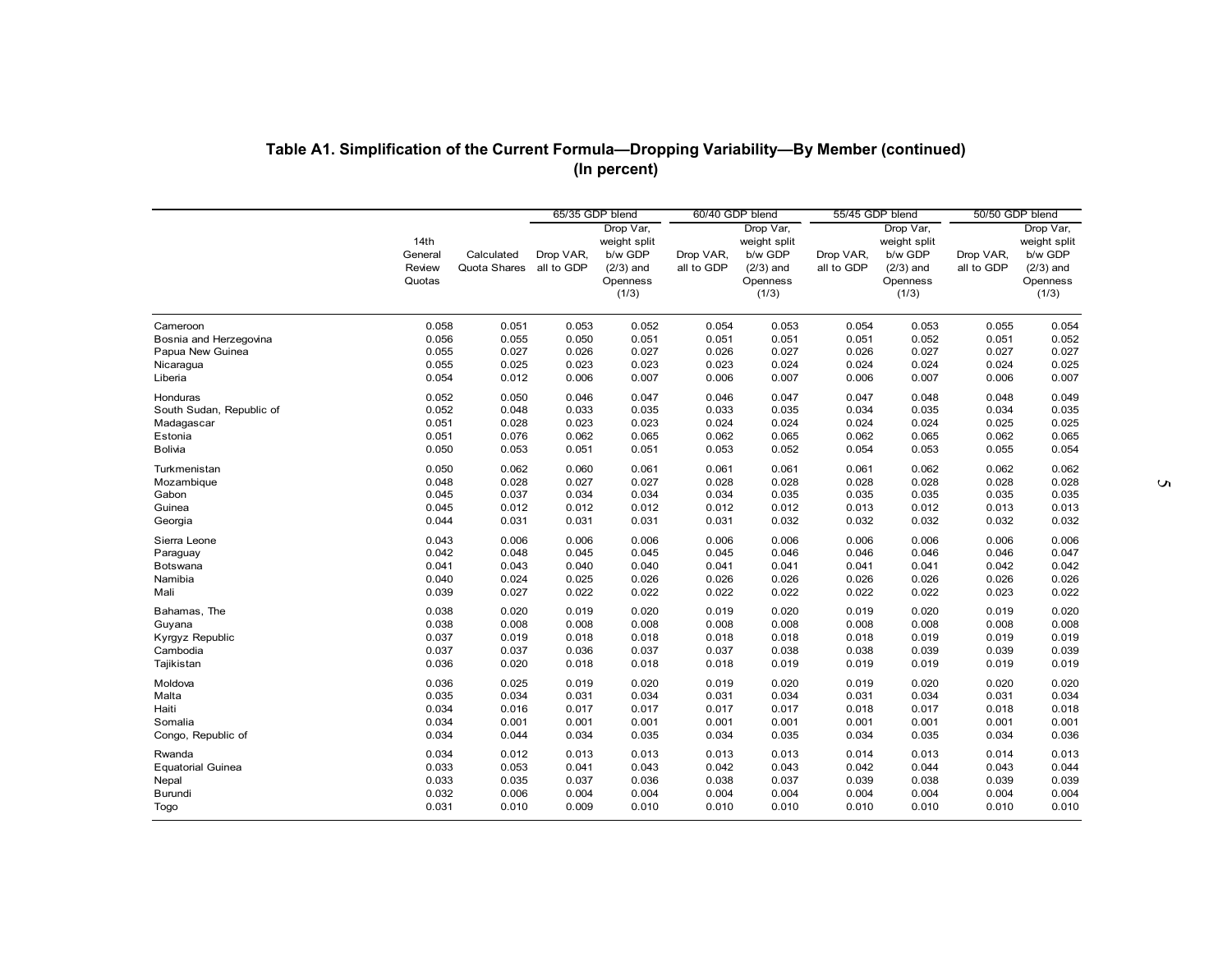| Table A1. Simplification of the Current Formula-Dropping Variability-By Member (continued) |                                     |                            |                                            | (In percent)                                                             |                                            |                                                                          |                                            |                                                                          |                                            |                                                                          |
|--------------------------------------------------------------------------------------------|-------------------------------------|----------------------------|--------------------------------------------|--------------------------------------------------------------------------|--------------------------------------------|--------------------------------------------------------------------------|--------------------------------------------|--------------------------------------------------------------------------|--------------------------------------------|--------------------------------------------------------------------------|
|                                                                                            | 14th<br>General<br>Review<br>Quotas | Calculated<br>Quota Shares | 65/35 GDP blend<br>Drop VAR,<br>all to GDP | Drop Var,<br>weight split<br>b/w GDP<br>$(2/3)$ and<br>Openness<br>(1/3) | 60/40 GDP blend<br>Drop VAR,<br>all to GDP | Drop Var,<br>weight split<br>b/w GDP<br>$(2/3)$ and<br>Openness<br>(1/3) | 55/45 GDP blend<br>Drop VAR,<br>all to GDP | Drop Var,<br>weight split<br>b/w GDP<br>$(2/3)$ and<br>Openness<br>(1/3) | 50/50 GDP blend<br>Drop VAR,<br>all to GDP | Drop Var,<br>weight split<br>b/w GDP<br>$(2/3)$ and<br>Openness<br>(1/3) |
| Mauritius                                                                                  | 0.030                               | 0.029                      | 0.028                                      | 0.028                                                                    | 0.028                                      | 0.029                                                                    | 0.028                                      | 0.029                                                                    | 0.029                                      | 0.029                                                                    |
| Macedonia, Former Yugoslav Republic of                                                     | 0.029                               | 0.032                      | 0.029                                      | 0.030                                                                    | 0.029                                      | 0.030                                                                    | 0.030                                      | 0.030                                                                    | 0.030                                      | 0.031                                                                    |
| Chad                                                                                       | 0.029                               | 0.029                      | 0.023                                      | 0.024                                                                    | 0.024                                      | 0.024                                                                    | 0.024                                      | 0.025                                                                    | 0.025                                      | 0.025                                                                    |
| Albania                                                                                    | 0.029                               | 0.034                      | 0.033                                      | 0.033                                                                    | 0.033                                      | 0.034                                                                    | 0.034                                      | 0.034                                                                    | 0.034                                      | 0.034                                                                    |
| Malawi                                                                                     | 0.029                               | 0.014                      | 0.013                                      | 0.013                                                                    | 0.014                                      | 0.014                                                                    | 0.014                                      | 0.014                                                                    | 0.014                                      | 0.014                                                                    |
| Niger                                                                                      | 0.028                               | 0.013                      | 0.013                                      | 0.013                                                                    | 0.014                                      | 0.013                                                                    | 0.014                                      | 0.014                                                                    | 0.014                                      | 0.014                                                                    |
| Suriname                                                                                   | 0.027                               | 0.010                      | 0.009                                      | 0.009                                                                    | 0.009                                      | 0.009                                                                    | 0.009                                      | 0.009                                                                    | 0.009                                      | 0.009                                                                    |
| Armenia                                                                                    | 0.027                               | 0.024                      | 0.025                                      | 0.025                                                                    | 0.025                                      | 0.025                                                                    | 0.025                                      | 0.025                                                                    | 0.026                                      | 0.026                                                                    |
| Mauritania                                                                                 | 0.027                               | 0.013                      | 0.010                                      | 0.010                                                                    | 0.010                                      | 0.011                                                                    | 0.010                                      | 0.011                                                                    | 0.011                                      | 0.011                                                                    |
| Benin                                                                                      | 0.026                               | 0.019                      | 0.017                                      | 0.016                                                                    | 0.017                                      | 0.017                                                                    | 0.017                                      | 0.017                                                                    | 0.018                                      | 0.017                                                                    |
| <b>Burkina Faso</b>                                                                        | 0.025                               | 0.019                      | 0.021                                      | 0.020                                                                    | 0.021                                      | 0.020                                                                    | 0.021                                      | 0.021                                                                    | 0.022                                      | 0.021                                                                    |
| Central African Republic                                                                   | 0.023                               | 0.005                      | 0.004                                      | 0.004                                                                    | 0.005                                      | 0.004                                                                    | 0.005                                      | 0.004                                                                    | 0.005                                      | 0.004                                                                    |
| Lao People's Dem. Republic                                                                 | 0.022                               | 0.014                      | 0.015                                      | 0.015                                                                    | 0.015                                      | 0.015                                                                    | 0.016                                      | 0.016                                                                    | 0.016                                      | 0.016                                                                    |
| Fiji                                                                                       | 0.021                               | 0.010                      | 0.009                                      | 0.010                                                                    | 0.009                                      | 0.010                                                                    | 0.009                                      | 0.010                                                                    | 0.009                                      | 0.010                                                                    |
| <b>Barbados</b>                                                                            | 0.020                               | 0.012                      | 0.012                                      | 0.012                                                                    | 0.012                                      | 0.013                                                                    | 0.012                                      | 0.013                                                                    | 0.012                                      | 0.013                                                                    |
| Kosovo                                                                                     | 0.017                               | 0.016                      | 0.016                                      | 0.016                                                                    | 0.016                                      | 0.016                                                                    | 0.016                                      | 0.016                                                                    | 0.017                                      | 0.017                                                                    |
| Swaziland                                                                                  | 0.016                               | 0.014                      | 0.012                                      | 0.012                                                                    | 0.012                                      | 0.012                                                                    | 0.012                                      | 0.012                                                                    | 0.012                                      | 0.013                                                                    |
| Mongolia                                                                                   | 0.015                               | 0.021                      | 0.016                                      | 0.016                                                                    | 0.016                                      | 0.016                                                                    | 0.016                                      | 0.017                                                                    | 0.017                                      | 0.017                                                                    |
| Lesotho                                                                                    | 0.015                               | 0.009                      | 0.009                                      | 0.009                                                                    | 0.009                                      | 0.009                                                                    | 0.009                                      | 0.009                                                                    | 0.009                                      | 0.009                                                                    |
| Gambia, The                                                                                | 0.013                               | 0.004                      | 0.004                                      | 0.003                                                                    | 0.004                                      | 0.004                                                                    | 0.004                                      | 0.004                                                                    | 0.004                                      | 0.004                                                                    |
| Montenegro                                                                                 | 0.013                               | 0.014                      | 0.012                                      | 0.012                                                                    | 0.012                                      | 0.012                                                                    | 0.012                                      | 0.012                                                                    | 0.012                                      | 0.013                                                                    |
| San Marino                                                                                 | 0.010                               | 0.011                      | 0.009                                      | 0.010                                                                    | 0.009                                      | 0.010                                                                    | 0.009                                      | 0.010                                                                    | 0.009                                      | 0.010                                                                    |
| Eritrea                                                                                    | 0.008                               | 0.004                      | 0.004                                      | 0.004                                                                    | 0.004                                      | 0.004                                                                    | 0.005                                      | 0.004                                                                    | 0.005                                      | 0.005                                                                    |
| Djibouti                                                                                   | 0.007                               | 0.004                      | 0.003                                      | 0.003                                                                    | 0.003                                      | 0.003                                                                    | 0.003                                      | 0.003                                                                    | 0.003                                      | 0.003                                                                    |
| Guinea-Bissau                                                                              | 0.006                               | 0.005                      | 0.002                                      | 0.002                                                                    | 0.002                                      | 0.002                                                                    | 0.002                                      | 0.002                                                                    | 0.002                                      | 0.002                                                                    |
| Belize                                                                                     | 0.006                               | 0.005                      | 0.005                                      | 0.005                                                                    | 0.005                                      | 0.005                                                                    | 0.005                                      | 0.005                                                                    | 0.005                                      | 0.005                                                                    |
| Timor-Leste                                                                                | 0.005                               | 0.006                      | 0.005                                      | 0.005                                                                    | 0.005                                      | 0.005                                                                    | 0.005                                      | 0.005                                                                    | 0.005                                      | 0.006                                                                    |
| Vanuatu                                                                                    | 0.005                               | 0.002                      | 0.002                                      | 0.002                                                                    | 0.002                                      | 0.002                                                                    | 0.002                                      | 0.002                                                                    | 0.002                                      | 0.002                                                                    |
| Cape Verde                                                                                 | 0.005                               | 0.005                      | 0.005                                      | 0.005                                                                    | 0.005                                      | 0.005                                                                    | 0.005                                      | 0.005                                                                    | 0.005                                      | 0.005                                                                    |
| Seychelles                                                                                 | 0.005                               | 0.005                      | 0.004                                      | 0.004                                                                    | 0.004                                      | 0.005                                                                    | 0.004                                      | 0.005                                                                    | 0.004                                      | 0.005                                                                    |
| St. Lucia                                                                                  | 0.004                               | 0.004                      | 0.004                                      | 0.004                                                                    | 0.004                                      | 0.004                                                                    | 0.004                                      | 0.004                                                                    | 0.004                                      | 0.004                                                                    |
| Maldives                                                                                   | 0.004                               | 0.006                      | 0.006                                      | 0.006                                                                    | 0.006                                      | 0.006                                                                    | 0.006                                      | 0.006                                                                    | 0.006                                      | 0.006                                                                    |
| Solomon Islands                                                                            | 0.004                               | 0.003                      | 0.002                                      | 0.002                                                                    | 0.002                                      | 0.003                                                                    | 0.003                                      | 0.003                                                                    | 0.003                                      | 0.003                                                                    |
| <b>Bhutan</b>                                                                              | 0.004                               | 0.005                      | 0.005                                      | 0.005                                                                    | 0.005                                      | 0.005                                                                    | 0.005                                      | 0.005                                                                    | 0.006                                      | 0.006                                                                    |
| Antigua and Barbuda                                                                        | 0.004                               | 0.004                      | 0.004                                      | 0.004                                                                    | 0.004                                      | 0.004                                                                    | 0.004                                      | 0.004                                                                    | 0.004                                      | 0.004                                                                    |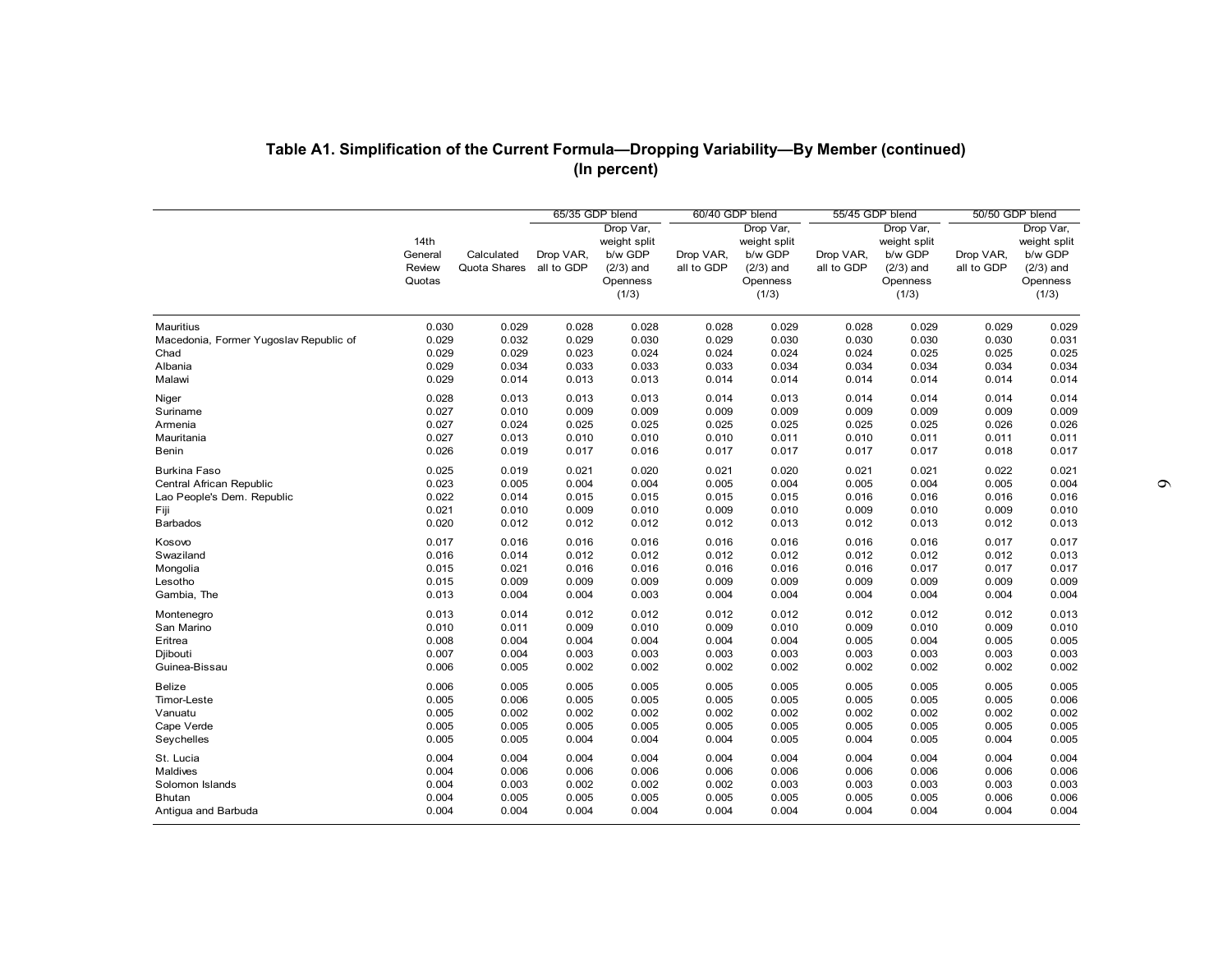|                                             | 14th<br>General<br>Review<br>Quotas | Calculated<br>Quota Shares | 65/35 GDP blend<br>Drop VAR,<br>all to GDP | Drop Var,<br>weight split<br>b/w GDP<br>$(2/3)$ and<br>Openness<br>(1/3) | 60/40 GDP blend<br>Drop VAR,<br>all to GDP | Drop Var,<br>weight split<br>b/w GDP<br>$(2/3)$ and<br>Openness<br>(1/3) | 55/45 GDP blend<br>Drop VAR,<br>all to GDP | Drop Var,<br>weight split<br>b/w GDP<br>$(2/3)$ and<br>Openness<br>(1/3) | 50/50 GDP blend<br>Drop VAR,<br>all to GDP | Drop Var,<br>weight split<br>b/w GDP<br>$(2/3)$ and<br>Openness<br>(1/3) |
|---------------------------------------------|-------------------------------------|----------------------------|--------------------------------------------|--------------------------------------------------------------------------|--------------------------------------------|--------------------------------------------------------------------------|--------------------------------------------|--------------------------------------------------------------------------|--------------------------------------------|--------------------------------------------------------------------------|
| Comoros                                     | 0.00373                             | 0.00159                    | 0.00153                                    | 0.00154                                                                  | 0.00154                                    | 0.00155                                                                  | 0.00155                                    | 0.00156                                                                  | 0.00156                                    | 0.00157                                                                  |
| Grenada                                     | 0.00344                             | 0.00230                    | 0.00221                                    | 0.00224                                                                  | 0.00225                                    | 0.00228                                                                  | 0.00229                                    | 0.00232                                                                  | 0.00233                                    | 0.00235                                                                  |
| Samoa                                       | 0.00340                             | 0.00202                    | 0.00195                                    | 0.00199                                                                  | 0.00198                                    | 0.00202                                                                  | 0.00201                                    | 0.00205                                                                  | 0.00204                                    | 0.00207                                                                  |
| São Tomé and Príncipe<br>Tonga              | 0.00310<br>0.00289                  | 0.00137<br>0.00130         | 0.00063<br>0.00121                         | 0.00064<br>0.00122                                                       | 0.00064<br>0.00123                         | 0.00064<br>0.00124                                                       | 0.00064<br>0.00125                         | 0.00064<br>0.00126                                                       | 0.00064<br>0.00127                         | 0.00065<br>0.00128                                                       |
|                                             |                                     |                            |                                            |                                                                          |                                            |                                                                          |                                            |                                                                          |                                            |                                                                          |
| St. Kitts and Nevis                         | 0.00262                             | 0.00202                    | 0.00202                                    | 0.00205                                                                  | 0.00202                                    | 0.00206                                                                  | 0.00203                                    | 0.00206                                                                  | 0.00203                                    | 0.00206                                                                  |
| St. Vincent and the Grenadines              | 0.00245                             | 0.00217                    | 0.00211                                    | 0.00214                                                                  | 0.00214                                    | 0.00216                                                                  | 0.00217                                    | 0.00219                                                                  | 0.00220                                    | 0.00222                                                                  |
| Dominica                                    | 0.00241                             | 0.00161                    | 0.00156                                    | 0.00157                                                                  | 0.00158                                    | 0.00160                                                                  | 0.00161                                    | 0.00162                                                                  | 0.00163                                    | 0.00164                                                                  |
| Kiribati<br>Micronesia, Federated States of | 0.00235<br>0.00151                  | 0.00128<br>0.00128         | 0.00115<br>0.00120                         | 0.00116<br>0.00123                                                       | 0.00118<br>0.00123                         | 0.00118<br>0.00126                                                       | 0.00121<br>0.00126                         | 0.00121<br>0.00128                                                       | 0.00124<br>0.00129                         | 0.00124<br>0.00131                                                       |
| Marshall Islands                            | 0.00103                             | 0.00084                    | 0.00076                                    | 0.00079                                                                  | 0.00078                                    | 0.00081                                                                  | 0.00080                                    | 0.00082                                                                  | 0.00082                                    | 0.00084                                                                  |
| Palau                                       | 0.00103                             | 0.00101                    | 0.00085                                    | 0.00089                                                                  | 0.00085                                    | 0.00089                                                                  | 0.00086                                    | 0.00090                                                                  | 0.00086                                    | 0.00090                                                                  |
| Tuvalu                                      | 0.00052                             | 0.00035                    | 0.00018                                    | 0.00019                                                                  | 0.00018                                    | 0.00019                                                                  | 0.00018                                    | 0.00019                                                                  | 0.00018                                    | 0.00019                                                                  |
| Coefficients for quota variables<br>GDP     |                                     | 0.30                       | 0.42                                       | 0.39                                                                     | 0.39                                       | 0.36                                                                     | 0.36                                       | 0.33                                                                     | 0.33                                       | 0.30                                                                     |
| PPP GDP                                     |                                     | 0.20                       | 0.23                                       | 0.21                                                                     | 0.26                                       | 0.24                                                                     | 0.29                                       | 0.27                                                                     | 0.33                                       | 0.30                                                                     |
| Openness                                    |                                     | 0.30                       | 0.30                                       | 0.35                                                                     | 0.30                                       | 0.35                                                                     | 0.30                                       | 0.35                                                                     | 0.30                                       | 0.35                                                                     |
| Variability                                 |                                     | 0.15                       | 0.00                                       | 0.00                                                                     | 0.00                                       | 0.00                                                                     | 0.00                                       | 0.00                                                                     | 0.00                                       | 0.00                                                                     |
| Reserves                                    |                                     | 0.05                       | 0.05                                       | 0.05                                                                     | 0.05                                       | 0.05                                                                     | 0.05                                       | 0.05                                                                     | 0.05                                       | 0.05                                                                     |
| <b>Compression Factor</b>                   |                                     | 0.95                       | 0.95                                       | 0.95                                                                     | 0.95                                       | 0.95                                                                     | 0.95                                       | 0.95                                                                     | 0.95                                       | 0.95                                                                     |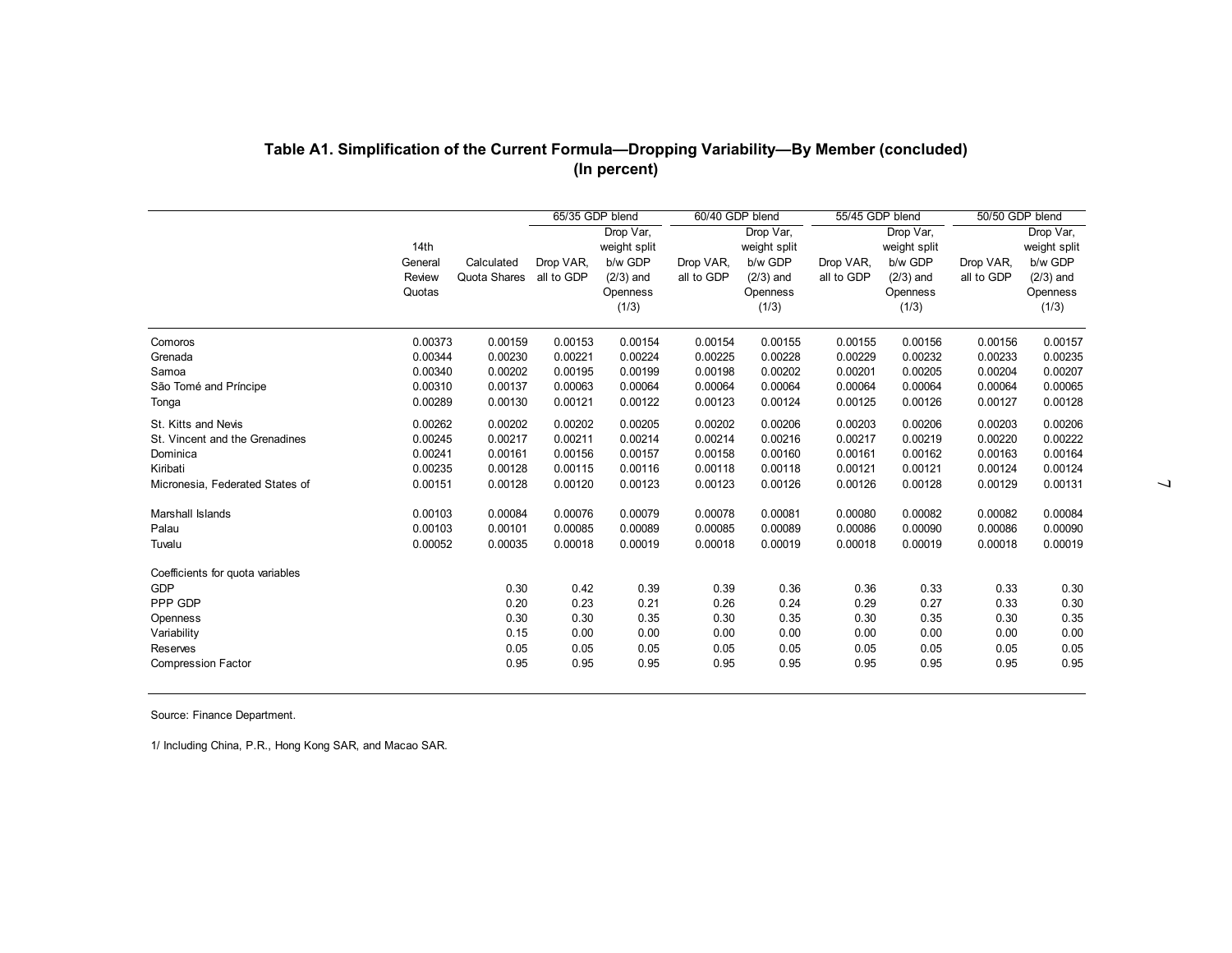|                                     |                                     |                            |                         | (In percent)                                                             |                         |                                                                          |                         |                                                                          |                         |                                                                          |
|-------------------------------------|-------------------------------------|----------------------------|-------------------------|--------------------------------------------------------------------------|-------------------------|--------------------------------------------------------------------------|-------------------------|--------------------------------------------------------------------------|-------------------------|--------------------------------------------------------------------------|
|                                     |                                     |                            | 65/35 GDP blend         |                                                                          | 60/40 GDP blend         |                                                                          | 55/45 GDP blend         |                                                                          | 50/50 GDP blend         |                                                                          |
|                                     | 14th<br>General<br>Review<br>Quotas | Calculated<br>Quota Shares | Drop VAR,<br>all to GDP | Drop Var,<br>weight split<br>b/w GDP<br>$(2/3)$ and<br>Openness<br>(1/3) | Drop VAR,<br>all to GDP | Drop Var,<br>weight split<br>b/w GDP<br>$(2/3)$ and<br>Openness<br>(1/3) | Drop VAR,<br>all to GDP | Drop Var,<br>weight split<br>b/w GDP<br>$(2/3)$ and<br>Openness<br>(1/3) | Drop VAR,<br>all to GDP | Drop Var,<br>weight split<br>b/w GDP<br>$(2/3)$ and<br>Openness<br>(1/3) |
| <b>United States</b><br>Japan       | 17.398<br>6.461                     | 15.832<br>6.153            | 17.489<br>6.787         | 17.177<br>6.669                                                          | 17.404<br>6.718         | 17.101<br>6.607                                                          | 17.319<br>6.649         | 17.026<br>6.544                                                          | 17.234<br>6.580         | 16.951<br>6.482                                                          |
| China 1/                            | 6.390                               | 9.414                      | 10.389                  | 10.332                                                                   | 10.525                  | 10.459                                                                   | 10.661                  | 10.587                                                                   | 10.797                  | 10.714                                                                   |
| Germany                             | 5.583                               | 5.677                      | 5.443                   | 5.557                                                                    | 5.365                   | 5.477                                                                    | 5.288                   | 5.398                                                                    | 5.210                   | 5.318                                                                    |
| France                              | 4.225                               | 3.603                      | 4.103                   | 4.167                                                                    | 4.064                   | 4.133                                                                    | 4.025                   | 4.098                                                                    | 3.986                   | 4.064                                                                    |
| <b>United Kingdom</b>               | 4.225                               | 4.071                      | 3.942                   | 4.023                                                                    | 3.898                   | 3.979                                                                    | 3.855                   | 3.935                                                                    | 3.812                   | 3.892                                                                    |
| Italy                               | 3.159                               | 3.043                      | 3.289                   | 3.325                                                                    | 3.260                   | 3.299                                                                    | 3.231                   | 3.273                                                                    | 3.201                   | 3.247                                                                    |
| India                               | 2.749                               | 2.619                      | 2.894                   | 2.826                                                                    | 2.986                   | 2.911                                                                    | 3.077                   | 2.995                                                                    | 3.168                   | 3.080                                                                    |
| Russian Federation                  | 2.705                               | 2.646                      | 2.709                   | 2.694                                                                    | 2.733                   | 2.717                                                                    | 2.757                   | 2.740                                                                    | 2.781                   | 2.763                                                                    |
| Brazil                              | 2.315                               | 2.207                      | 2.472                   | 2.388                                                                    | 2.470                   | 2.387                                                                    | 2.468                   | 2.386                                                                    | 2.467                   | 2.384                                                                    |
| Canada                              | 2.311                               | 2.252                      | 2.427                   | 2.466                                                                    | 2.411                   | 2.452                                                                    | 2.395                   | 2.439                                                                    | 2.380                   | 2.425                                                                    |
| Saudi Arabia                        | 2.095                               | 1.423                      | 1.144                   | 1.163                                                                    | 1.151                   | 1.170                                                                    | 1.158                   | 1.177                                                                    | 1.165                   | 1.184                                                                    |
| Spain                               | 1.999                               | 2.231                      | 2.402                   | 2.435                                                                    | 2.389                   | 2.423                                                                    | 2.376                   | 2.412                                                                    | 2.363                   | 2.401                                                                    |
| Mexico<br>Netherlands               | 1.868<br>1.831                      | 1.732<br>2.031             | 1.839<br>1.393          | 1.836<br>1.422                                                           | 1.856<br>1.372          | 1.853<br>1.400                                                           | 1.873<br>1.350          | 1.869<br>1.378                                                           | 1.891<br>1.328          | 1.886<br>1.356                                                           |
|                                     |                                     |                            |                         |                                                                          |                         |                                                                          |                         |                                                                          |                         |                                                                          |
| Korea                               | 1.799                               | 1.951                      | 2.057                   | 2.096                                                                    | 2.080                   | 2.120                                                                    | 2.102                   | 2.143                                                                    | 2.125                   | 2.166                                                                    |
| Australia<br>Belgium                | 1.378<br>1.344                      | 1.449<br>1.339             | 1.555<br>0.846          | 1.550<br>0.863                                                           | 1.538<br>0.832          | 1.534<br>0.849                                                           | 1.520<br>0.818          | 1.519<br>0.835                                                           | 1.503<br>0.804          | 1.503<br>0.821                                                           |
| Switzerland                         | 1.210                               | 1.201                      | 0.939                   | 0.957                                                                    | 0.918                   | 0.935                                                                    | 0.896                   | 0.912                                                                    | 0.874                   | 0.890                                                                    |
| Turkey                              | 0.977                               | 1.140                      | 1.171                   | 1.160                                                                    | 1.177                   | 1.165                                                                    | 1.183                   | 1.171                                                                    | 1.189                   | 1.177                                                                    |
| Indonesia                           | 0.974                               | 0.990                      | 1.072                   | 1.057                                                                    | 1.086                   | 1.070                                                                    | 1.099                   | 1.083                                                                    | 1.113                   | 1.096                                                                    |
| Sweden                              | 0.929                               | 1.009                      | 0.798                   | 0.814                                                                    | 0.784                   | 0.800                                                                    | 0.770                   | 0.785                                                                    | 0.755                   | 0.770                                                                    |
| Poland                              | 0.859                               | 0.996                      | 1.021                   | 1.038                                                                    | 1.029                   | 1.045                                                                    | 1.036                   | 1.052                                                                    | 1.044                   | 1.060                                                                    |
| Austria                             | 0.824                               | 0.827                      | 0.698                   | 0.712                                                                    | 0.687                   | 0.702                                                                    | 0.677                   | 0.691                                                                    | 0.667                   | 0.681                                                                    |
| Singapore                           | 0.816                               | 1.298                      | 0.547                   | 0.556                                                                    | 0.550                   | 0.558                                                                    | 0.552                   | 0.561                                                                    | 0.555                   | 0.564                                                                    |
| Norway                              | 0.787                               | 0.821                      | 0.708                   | 0.722                                                                    | 0.690                   | 0.703                                                                    | 0.671                   | 0.684                                                                    | 0.652                   | 0.665                                                                    |
| Venezuela, República Bolivariana de | 0.780                               | 0.515                      | 0.526                   | 0.518                                                                    | 0.524                   | 0.516                                                                    | 0.522                   | 0.514                                                                    | 0.520                   | 0.513                                                                    |
| Malaysia                            | 0.762                               | 0.760                      | 0.577                   | 0.588                                                                    | 0.589                   | 0.600                                                                    | 0.600                   | 0.611                                                                    | 0.611                   | 0.622                                                                    |
| Iran, Islamic Republic of           | 0.748                               | 0.691                      | 0.781                   | 0.765                                                                    | 0.801                   | 0.783                                                                    | 0.821                   | 0.802                                                                    | 0.841                   | 0.820                                                                    |
| Ireland                             | 0.723                               | 0.880                      | 0.412                   | 0.420                                                                    | 0.404                   | 0.413                                                                    | 0.397                   | 0.405                                                                    | 0.389                   | 0.397                                                                    |
| Denmark                             | 0.721                               | 0.692                      | 0.582                   | 0.593                                                                    | 0.568                   | 0.579                                                                    | 0.554                   | 0.564                                                                    | 0.539                   | 0.550                                                                    |
| Thailand                            | 0.673                               | 0.902                      | 0.782                   | 0.797                                                                    | 0.800                   | 0.815                                                                    | 0.818                   | 0.833                                                                    | 0.835                   | 0.851                                                                    |
| Argentina                           | 0.668                               | 0.596                      | 0.629                   | 0.616                                                                    | 0.640                   | 0.626                                                                    | 0.650                   | 0.635                                                                    | 0.660                   | 0.645                                                                    |
|                                     |                                     |                            |                         |                                                                          |                         |                                                                          |                         |                                                                          |                         |                                                                          |
| South Africa                        | 0.640                               | 0.564                      | 0.626                   | 0.625                                                                    | 0.634                   | 0.633                                                                    | 0.641                   | 0.640                                                                    | 0.649                   | 0.647                                                                    |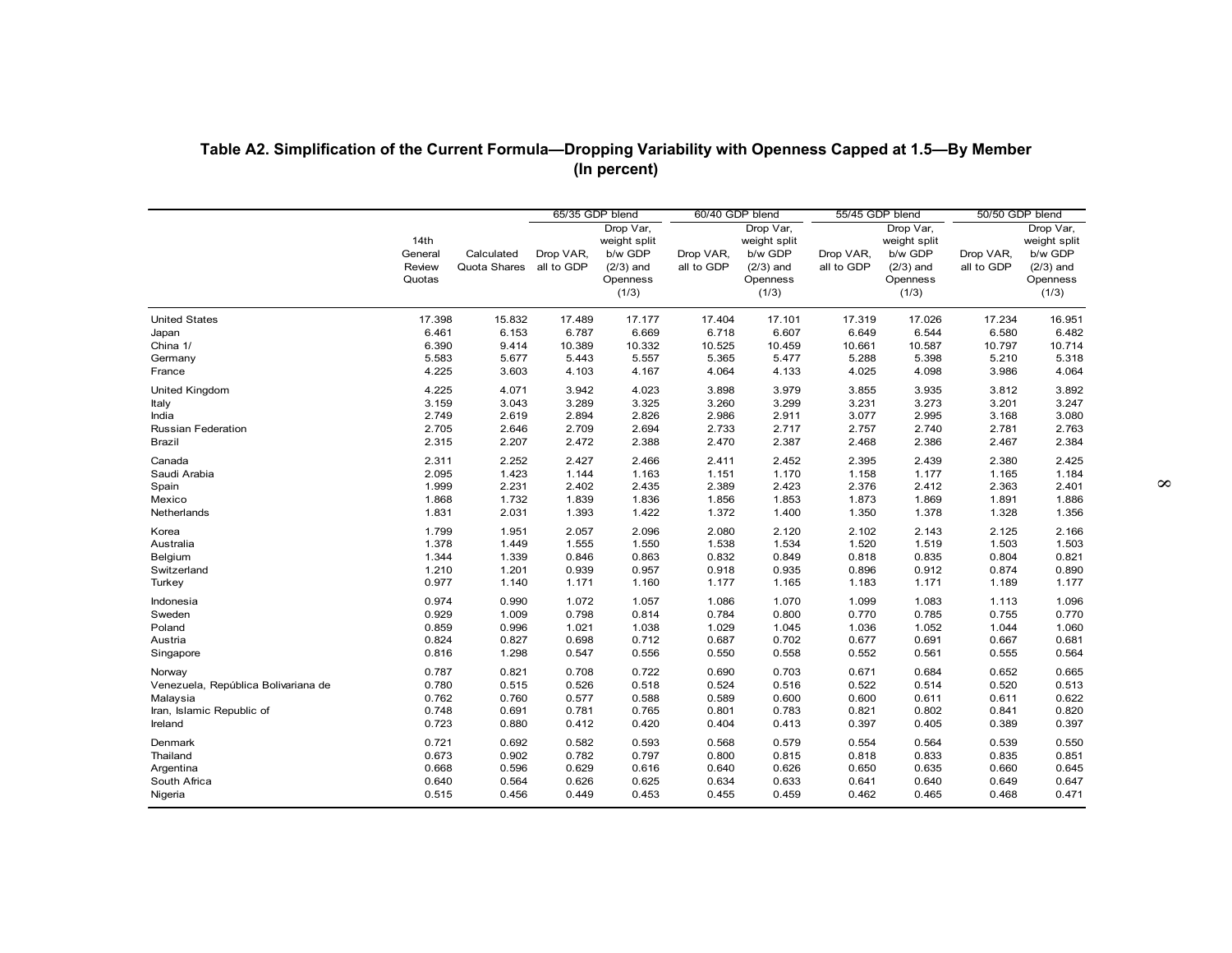| Table A2. Simplification of the Current Formula-Dropping Variability with Openness Capped at 1.5-By Member (continued) |                                     |                            |                         | (In percent)                                                             |                         |                                                                          |                         |                                                                          |                         |                                                                          |
|------------------------------------------------------------------------------------------------------------------------|-------------------------------------|----------------------------|-------------------------|--------------------------------------------------------------------------|-------------------------|--------------------------------------------------------------------------|-------------------------|--------------------------------------------------------------------------|-------------------------|--------------------------------------------------------------------------|
|                                                                                                                        |                                     |                            | 65/35 GDP blend         |                                                                          | 60/40 GDP blend         |                                                                          | 55/45 GDP blend         |                                                                          | 50/50 GDP blend         |                                                                          |
|                                                                                                                        | 14th<br>General<br>Review<br>Quotas | Calculated<br>Quota Shares | Drop VAR,<br>all to GDP | Drop Var,<br>weight split<br>b/w GDP<br>$(2/3)$ and<br>Openness<br>(1/3) | Drop VAR,<br>all to GDP | Drop Var,<br>weight split<br>b/w GDP<br>$(2/3)$ and<br>Openness<br>(1/3) | Drop VAR,<br>all to GDP | Drop Var,<br>weight split<br>b/w GDP<br>$(2/3)$ and<br>Openness<br>(1/3) | Drop VAR,<br>all to GDP | Drop Var,<br>weight split<br>b/w GDP<br>$(2/3)$ and<br>Openness<br>(1/3) |
| Greece                                                                                                                 | 0.509                               | 0.523                      | 0.546                   | 0.549                                                                    | 0.544                   | 0.548                                                                    | 0.543                   | 0.546                                                                    | 0.541                   | 0.545                                                                    |
| Finland                                                                                                                | 0.505                               | 0.514                      | 0.444                   | 0.453                                                                    | 0.435                   | 0.444                                                                    | 0.426                   | 0.435                                                                    | 0.418                   | 0.426                                                                    |
| <b>United Arab Emirates</b>                                                                                            | 0.485                               | 0.654                      | 0.547                   | 0.558                                                                    | 0.539                   | 0.550                                                                    | 0.531                   | 0.541                                                                    | 0.522                   | 0.533                                                                    |
| <b>Czech Republic</b>                                                                                                  | 0.457                               | 0.530                      | 0.450                   | 0.459                                                                    | 0.452                   | 0.461                                                                    | 0.453                   | 0.462                                                                    | 0.454                   | 0.463                                                                    |
| Portugal                                                                                                               | 0.432                               | 0.461                      | 0.459                   | 0.469                                                                    | 0.457                   | 0.466                                                                    | 0.454                   | 0.463                                                                    | 0.451                   | 0.460                                                                    |
| Colombia                                                                                                               | 0.429                               | 0.403                      | 0.451                   | 0.440                                                                    | 0.457                   | 0.445                                                                    | 0.463                   | 0.451                                                                    | 0.469                   | 0.456                                                                    |
| Philippines                                                                                                            | 0.428                               | 0.420                      | 0.432                   | 0.434                                                                    | 0.439                   | 0.441                                                                    | 0.445                   | 0.447                                                                    | 0.452                   | 0.454                                                                    |
| Egypt                                                                                                                  | 0.427                               | 0.438                      | 0.455                   | 0.448                                                                    | 0.466                   | 0.458                                                                    | 0.478                   | 0.469                                                                    | 0.489                   | 0.479                                                                    |
| Pakistan                                                                                                               | 0.426                               | 0.334                      | 0.380                   | 0.370                                                                    | 0.392                   | 0.382                                                                    | 0.404                   | 0.393                                                                    | 0.416                   | 0.404                                                                    |
| Ukraine                                                                                                                | 0.422                               | 0.464                      | 0.384                   | 0.389                                                                    | 0.391                   | 0.396                                                                    | 0.398                   | 0.403                                                                    | 0.405                   | 0.410                                                                    |
| Algeria                                                                                                                | 0.411                               | 0.457                      | 0.417                   | 0.419                                                                    | 0.420                   | 0.422                                                                    | 0.423                   | 0.425                                                                    | 0.426                   | 0.428                                                                    |
| Hungary                                                                                                                | 0.407                               | 0.467                      | 0.326                   | 0.332                                                                    | 0.328                   | 0.335                                                                    | 0.331                   | 0.337                                                                    | 0.333                   | 0.340                                                                    |
| Kuwait                                                                                                                 | 0.405                               | 0.301                      | 0.273                   | 0.278                                                                    | 0.271                   | 0.277                                                                    | 0.270                   | 0.275                                                                    | 0.269                   | 0.274                                                                    |
| <b>Israel</b>                                                                                                          | 0.403                               | 0.441                      | 0.436                   | 0.444                                                                    | 0.434                   | 0.442                                                                    | 0.431                   | 0.439                                                                    | 0.429                   | 0.437                                                                    |
| Romania                                                                                                                | 0.380                               | 0.419                      | 0.393                   | 0.397                                                                    | 0.396                   | 0.400                                                                    | 0.399                   | 0.403                                                                    | 0.402                   | 0.406                                                                    |
| Chile                                                                                                                  | 0.366                               | 0.415                      | 0.397                   | 0.404                                                                    | 0.399                   | 0.406                                                                    | 0.401                   | 0.409                                                                    | 0.404                   | 0.411                                                                    |
| Iraq                                                                                                                   | 0.349                               | 0.284                      | 0.264                   | 0.267                                                                    | 0.262                   | 0.265                                                                    | 0.260                   | 0.263                                                                    | 0.258                   | 0.261                                                                    |
| Libya                                                                                                                  | 0.330                               | 0.244                      | 0.232                   | 0.236                                                                    | 0.231                   | 0.235                                                                    | 0.231                   | 0.234                                                                    | 0.230                   | 0.233                                                                    |
| Peru                                                                                                                   | 0.280                               | 0.290                      | 0.296                   | 0.293                                                                    | 0.301                   | 0.297                                                                    | 0.306                   | 0.302                                                                    | 0.311                   | 0.307                                                                    |
| Luxembourg                                                                                                             | 0.277                               | 0.617                      | 0.103                   | 0.105                                                                    | 0.101                   | 0.103                                                                    | 0.099                   | 0.101                                                                    | 0.097                   | 0.099                                                                    |
| New Zealand                                                                                                            | 0.262                               | 0.231                      | 0.247                   | 0.251                                                                    | 0.246                   | 0.250                                                                    | 0.244                   | 0.248                                                                    | 0.243                   | 0.247                                                                    |
| Kazakhstan                                                                                                             | 0.243                               | 0.333                      | 0.303                   | 0.309                                                                    | 0.305                   | 0.311                                                                    | 0.307                   | 0.313                                                                    | 0.309                   | 0.315                                                                    |
| Vietnam                                                                                                                | 0.242                               | 0.322                      | 0.299                   | 0.305                                                                    | 0.311                   | 0.317                                                                    | 0.323                   | 0.329                                                                    | 0.335                   | 0.341                                                                    |
| Syrian Arab Republic                                                                                                   | 0.233                               | 0.220                      | 0.266                   | 0.255                                                                    | 0.258                   | 0.248                                                                    | 0.250                   | 0.241                                                                    | 0.242                   | 0.233                                                                    |
| Bangladesh                                                                                                             | 0.224                               | 0.186                      | 0.222                   | 0.217                                                                    | 0.228                   | 0.223                                                                    | 0.235                   | 0.230                                                                    | 0.242                   | 0.236                                                                    |
| Congo, Democratic Republic of the                                                                                      | 0.223                               | 0.041                      | 0.035                   | 0.035                                                                    | 0.035                   | 0.036                                                                    | 0.036                   | 0.037                                                                    | 0.037                   | 0.037                                                                    |
| Slovak Republic                                                                                                        | 0.210                               | 0.269                      | 0.197                   | 0.201                                                                    | 0.198                   | 0.202                                                                    | 0.199                   | 0.203                                                                    | 0.200                   | 0.204                                                                    |
| Zambia                                                                                                                 | 0.205                               | 0.038                      | 0.034                   | 0.035                                                                    | 0.035                   | 0.035                                                                    | 0.035                   | 0.035                                                                    | 0.035                   | 0.035                                                                    |
| Bulgaria                                                                                                               | 0.188                               | 0.178                      | 0.141                   | 0.144                                                                    | 0.144                   | 0.147                                                                    | 0.148                   | 0.151                                                                    | 0.151                   | 0.154                                                                    |
| Morocco                                                                                                                | 0.187                               | 0.198                      | 0.213                   | 0.215                                                                    | 0.215                   | 0.217                                                                    | 0.217                   | 0.219                                                                    | 0.219                   | 0.221                                                                    |
| Angola                                                                                                                 | 0.155                               | 0.243                      | 0.188                   | 0.192                                                                    | 0.189                   | 0.193                                                                    | 0.190                   | 0.194                                                                    | 0.191                   | 0.195                                                                    |
| Ghana                                                                                                                  | 0.155                               | 0.066                      | 0.073                   | 0.072                                                                    | 0.074                   | 0.074                                                                    | 0.075                   | 0.075                                                                    | 0.077                   | 0.077                                                                    |
| Qatar                                                                                                                  | 0.154                               | 0.240                      | 0.247                   | 0.252                                                                    | 0.248                   | 0.252                                                                    | 0.247                   | 0.252                                                                    | 0.247                   | 0.252                                                                    |
| Croatia                                                                                                                | 0.150                               | 0.147                      | 0.150                   | 0.153                                                                    | 0.150                   | 0.153                                                                    | 0.151                   | 0.154                                                                    | 0.151                   | 0.154                                                                    |
| Zimbabwe                                                                                                               | 0.148                               | 0.016                      | 0.013                   | 0.013                                                                    | 0.013                   | 0.013                                                                    | 0.013                   | 0.013                                                                    | 0.013                   | 0.013                                                                    |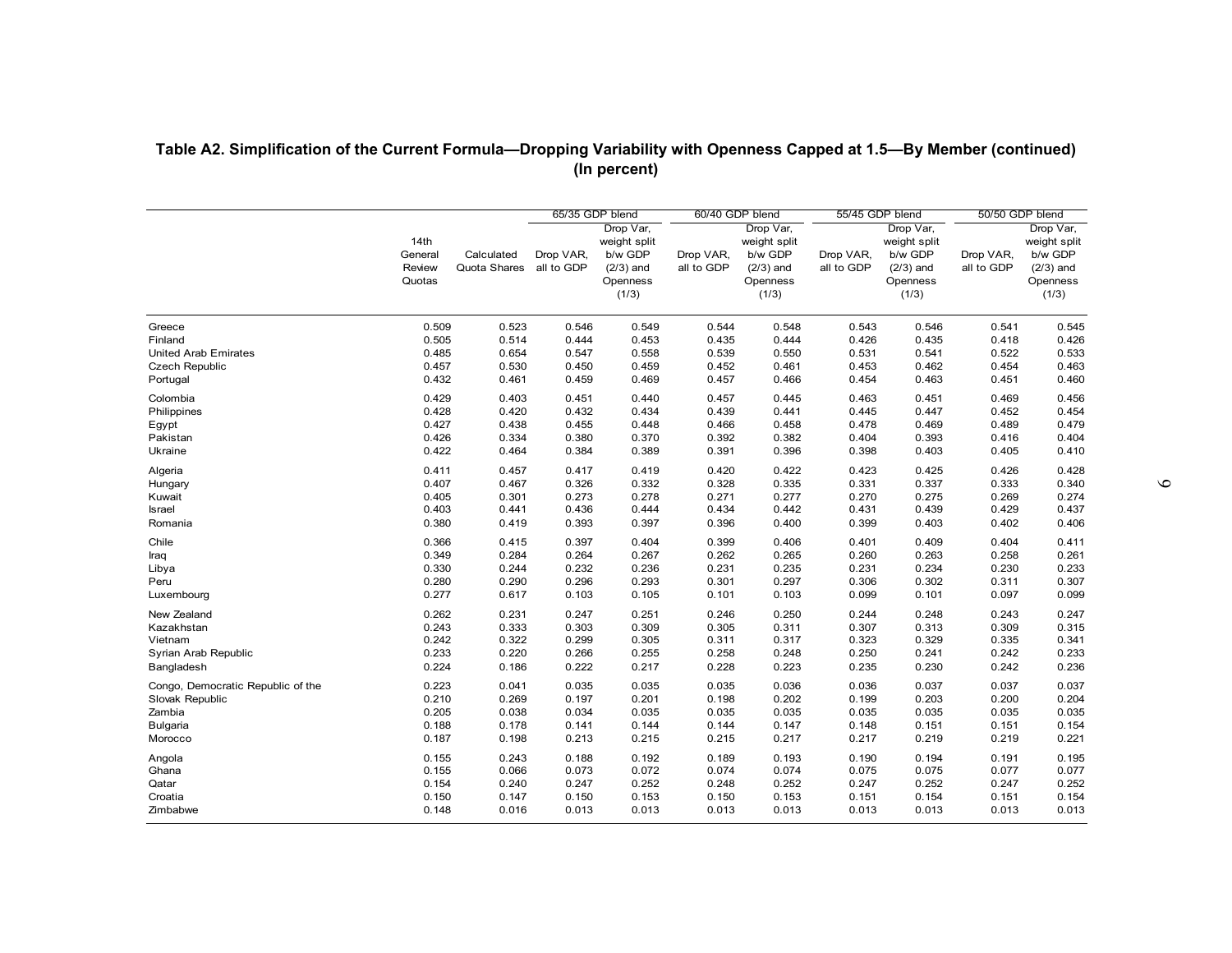| 65/35 GDP blend<br>60/40 GDP blend<br>55/45 GDP blend<br>50/50 GDP blend<br>Drop Var,<br>Drop Var,<br>Drop Var,<br>14th<br>weight split<br>weight split<br>weight split<br>General<br>Calculated<br>Drop VAR,<br>b/w GDP<br>Drop VAR,<br>b/w GDP<br>Drop VAR,<br>b/w GDP<br>Drop VAR,<br>all to GDP<br>Review<br>Quota Shares<br>$(2/3)$ and<br>all to GDP<br>$(2/3)$ and<br>all to GDP<br>$(2/3)$ and<br>all to GDP<br>Quotas<br>Openness<br>Openness<br>Openness<br>(1/3)<br>(1/3)<br>(1/3)<br>0.146<br>0.139<br>0.130<br>0.132<br>0.132<br>0.134<br>0.137<br>Ecuador<br>0.130<br>0.135<br>0.143<br>0.165<br>0.157<br>0.160<br>0.160<br>0.163<br>0.163<br>0.166<br>0.167<br><b>Belarus</b><br>0.137<br>0.113<br>0.114<br>0.115<br>0.117<br>0.117<br>0.112<br>0.114<br>0.115<br>Serbia<br>0.136<br>0.054<br>0.060<br>0.062<br>0.061<br>0.062<br>0.061<br>0.062<br>0.062<br>Côte d'Ivoire<br>0.133<br>0.110<br>0.158<br>0.107<br>0.108<br>0.108<br>0.109<br>0.111<br>0.110<br>Lebanon<br>0.132<br>0.104<br>0.119<br>0.117<br>0.120<br>0.117<br>0.118<br>0.121<br>Sudan<br>0.120<br>0.123<br>0.108<br>0.110<br>0.110<br>0.108<br>Slovenia<br>0.141<br>0.110<br>0.108<br>0.108<br>0.096<br>0.107<br>Sri Lanka<br>0.121<br>0.106<br>0.105<br>0.108<br>0.111<br>0.110<br>0.113<br>Uzbekistan<br>0.116<br>0.085<br>0.088<br>0.092<br>0.090<br>0.094<br>0.092<br>0.096<br>0.089<br>0.114<br>0.126<br>0.131<br>0.134<br>Tunisia<br>0.126<br>0.128<br>0.129<br>0.131<br>0.133<br>0.114<br>0.140<br>0.132<br>0.135<br>0.133<br>0.136<br>0.137<br>0.135<br>Oman<br>0.134<br>0.114<br>0.071<br>0.076<br>0.076<br>0.077<br>0.077<br>0.079<br>0.078<br>0.080<br>Kenya<br>0.108<br>0.066<br>0.075<br>0.073<br>0.077<br>0.075<br>0.079<br>0.076<br>0.080<br>Myanmar<br>0.079<br>Yemen, Republic of<br>0.102<br>0.083<br>0.078<br>0.078<br>0.079<br>0.080<br>0.080<br>0.081<br>Dominican Republic<br>0.100<br>0.099<br>0.109<br>0.107<br>0.108<br>0.109<br>0.110<br>0.110<br>0.112<br>0.098<br>0.068<br>0.058<br>0.057<br>0.058<br>0.057<br>0.058<br>0.057<br>0.057<br>Trinidad and Tobago<br>0.093<br>0.135<br>0.099<br>0.101<br>0.100<br>0.102<br>0.101<br>0.103<br>0.102<br>Lithuania<br>0.090<br>0.075<br>0.071<br>0.071<br>0.072<br>0.071<br>0.071<br>0.072<br>0.072<br>Uruguay<br>0.090<br>0.087<br>0.094<br>0.095<br>0.095<br>0.096<br>0.097<br>Guatemala<br>0.093<br>0.096<br>0.083<br>0.059<br>0.053<br>0.058<br>0.057<br>0.059<br>0.061<br>0.060<br>0.063<br>Tanzania<br>0.083<br>0.090<br>0.054<br>0.055<br>0.056<br>0.055<br>Bahrain<br>0.054<br>0.055<br>0.055<br>0.120<br>0.082<br>0.114<br>0.117<br>0.119<br>0.121<br>0.122<br>Azerbaijan<br>0.118<br>0.120<br>0.080<br>0.044<br>0.038<br>0.039<br>0.040<br>0.040<br>Jamaica<br>0.038<br>0.038<br>0.039<br>0.079<br>0.077<br>0.066<br>0.066<br>0.068<br>0.069<br>0.069<br>Panama<br>0.065<br>0.067<br>0.077<br>0.081<br>Costa Rica<br>0.077<br>0.079<br>0.081<br>0.080<br>0.081<br>0.082<br>0.081<br>0.076<br>0.048<br>0.043<br>0.045<br>0.044<br>0.045<br>0.047<br>0.044<br>0.046<br>Uganda<br>0.072<br>0.074<br>0.066<br>0.068<br>0.067<br>0.068<br>0.067<br>0.069<br>0.068<br>Jordan<br>0.070<br>0.083<br>0.069<br>0.069<br>0.068<br>0.069<br>0.068<br>0.068<br>0.070<br>Latvia<br>0.068<br>0.044<br>0.040<br>0.040<br>0.041<br>0.042<br>0.042<br>Afghanistan, Islamic Republic of<br>0.039<br>0.041<br>0.038<br>0.035<br>0.035<br>0.068<br>0.034<br>0.034<br>0.034<br>0.035<br>0.035<br>Senegal<br>0.033<br>0.067<br>0.087<br>0.032<br>0.033<br>0.032<br>0.032<br>0.032<br>0.031<br>Iceland<br>0.064<br>0.058<br>0.051<br>0.049<br>0.051<br>0.052<br>0.050<br>0.050<br>0.051<br>Cyprus<br>0.063<br>0.041<br>0.033<br>0.034<br>0.034<br>0.034<br>0.034<br>0.035<br>0.035<br>Brunei Darussalam<br>0.066<br>0.074<br>0.080<br>Ethiopia<br>0.063<br>0.073<br>0.071<br>0.075<br>0.078<br>0.076 |  |  |  |  |  |                                      |
|----------------------------------------------------------------------------------------------------------------------------------------------------------------------------------------------------------------------------------------------------------------------------------------------------------------------------------------------------------------------------------------------------------------------------------------------------------------------------------------------------------------------------------------------------------------------------------------------------------------------------------------------------------------------------------------------------------------------------------------------------------------------------------------------------------------------------------------------------------------------------------------------------------------------------------------------------------------------------------------------------------------------------------------------------------------------------------------------------------------------------------------------------------------------------------------------------------------------------------------------------------------------------------------------------------------------------------------------------------------------------------------------------------------------------------------------------------------------------------------------------------------------------------------------------------------------------------------------------------------------------------------------------------------------------------------------------------------------------------------------------------------------------------------------------------------------------------------------------------------------------------------------------------------------------------------------------------------------------------------------------------------------------------------------------------------------------------------------------------------------------------------------------------------------------------------------------------------------------------------------------------------------------------------------------------------------------------------------------------------------------------------------------------------------------------------------------------------------------------------------------------------------------------------------------------------------------------------------------------------------------------------------------------------------------------------------------------------------------------------------------------------------------------------------------------------------------------------------------------------------------------------------------------------------------------------------------------------------------------------------------------------------------------------------------------------------------------------------------------------------------------------------------------------------------------------------------------------------------------------------------------------------------------------------------------------------------------------------------------------------------------------------------------------------------------------------------------------------------------------------------------------------------------------------------------------------------------------------------------------------------------------------------------------------------------------------------------------------------------------------------------------------------------------------------------------------------------------------|--|--|--|--|--|--------------------------------------|
|                                                                                                                                                                                                                                                                                                                                                                                                                                                                                                                                                                                                                                                                                                                                                                                                                                                                                                                                                                                                                                                                                                                                                                                                                                                                                                                                                                                                                                                                                                                                                                                                                                                                                                                                                                                                                                                                                                                                                                                                                                                                                                                                                                                                                                                                                                                                                                                                                                                                                                                                                                                                                                                                                                                                                                                                                                                                                                                                                                                                                                                                                                                                                                                                                                                                                                                                                                                                                                                                                                                                                                                                                                                                                                                                                                                                                                              |  |  |  |  |  | Drop Var,<br>weight split<br>b/w GDP |
|                                                                                                                                                                                                                                                                                                                                                                                                                                                                                                                                                                                                                                                                                                                                                                                                                                                                                                                                                                                                                                                                                                                                                                                                                                                                                                                                                                                                                                                                                                                                                                                                                                                                                                                                                                                                                                                                                                                                                                                                                                                                                                                                                                                                                                                                                                                                                                                                                                                                                                                                                                                                                                                                                                                                                                                                                                                                                                                                                                                                                                                                                                                                                                                                                                                                                                                                                                                                                                                                                                                                                                                                                                                                                                                                                                                                                                              |  |  |  |  |  | $(2/3)$ and<br>Openness<br>(1/3)     |
|                                                                                                                                                                                                                                                                                                                                                                                                                                                                                                                                                                                                                                                                                                                                                                                                                                                                                                                                                                                                                                                                                                                                                                                                                                                                                                                                                                                                                                                                                                                                                                                                                                                                                                                                                                                                                                                                                                                                                                                                                                                                                                                                                                                                                                                                                                                                                                                                                                                                                                                                                                                                                                                                                                                                                                                                                                                                                                                                                                                                                                                                                                                                                                                                                                                                                                                                                                                                                                                                                                                                                                                                                                                                                                                                                                                                                                              |  |  |  |  |  | 0.137                                |
|                                                                                                                                                                                                                                                                                                                                                                                                                                                                                                                                                                                                                                                                                                                                                                                                                                                                                                                                                                                                                                                                                                                                                                                                                                                                                                                                                                                                                                                                                                                                                                                                                                                                                                                                                                                                                                                                                                                                                                                                                                                                                                                                                                                                                                                                                                                                                                                                                                                                                                                                                                                                                                                                                                                                                                                                                                                                                                                                                                                                                                                                                                                                                                                                                                                                                                                                                                                                                                                                                                                                                                                                                                                                                                                                                                                                                                              |  |  |  |  |  | 0.169                                |
|                                                                                                                                                                                                                                                                                                                                                                                                                                                                                                                                                                                                                                                                                                                                                                                                                                                                                                                                                                                                                                                                                                                                                                                                                                                                                                                                                                                                                                                                                                                                                                                                                                                                                                                                                                                                                                                                                                                                                                                                                                                                                                                                                                                                                                                                                                                                                                                                                                                                                                                                                                                                                                                                                                                                                                                                                                                                                                                                                                                                                                                                                                                                                                                                                                                                                                                                                                                                                                                                                                                                                                                                                                                                                                                                                                                                                                              |  |  |  |  |  | 0.118<br>0.063                       |
|                                                                                                                                                                                                                                                                                                                                                                                                                                                                                                                                                                                                                                                                                                                                                                                                                                                                                                                                                                                                                                                                                                                                                                                                                                                                                                                                                                                                                                                                                                                                                                                                                                                                                                                                                                                                                                                                                                                                                                                                                                                                                                                                                                                                                                                                                                                                                                                                                                                                                                                                                                                                                                                                                                                                                                                                                                                                                                                                                                                                                                                                                                                                                                                                                                                                                                                                                                                                                                                                                                                                                                                                                                                                                                                                                                                                                                              |  |  |  |  |  | 0.112                                |
|                                                                                                                                                                                                                                                                                                                                                                                                                                                                                                                                                                                                                                                                                                                                                                                                                                                                                                                                                                                                                                                                                                                                                                                                                                                                                                                                                                                                                                                                                                                                                                                                                                                                                                                                                                                                                                                                                                                                                                                                                                                                                                                                                                                                                                                                                                                                                                                                                                                                                                                                                                                                                                                                                                                                                                                                                                                                                                                                                                                                                                                                                                                                                                                                                                                                                                                                                                                                                                                                                                                                                                                                                                                                                                                                                                                                                                              |  |  |  |  |  | 0.118                                |
|                                                                                                                                                                                                                                                                                                                                                                                                                                                                                                                                                                                                                                                                                                                                                                                                                                                                                                                                                                                                                                                                                                                                                                                                                                                                                                                                                                                                                                                                                                                                                                                                                                                                                                                                                                                                                                                                                                                                                                                                                                                                                                                                                                                                                                                                                                                                                                                                                                                                                                                                                                                                                                                                                                                                                                                                                                                                                                                                                                                                                                                                                                                                                                                                                                                                                                                                                                                                                                                                                                                                                                                                                                                                                                                                                                                                                                              |  |  |  |  |  | 0.110                                |
|                                                                                                                                                                                                                                                                                                                                                                                                                                                                                                                                                                                                                                                                                                                                                                                                                                                                                                                                                                                                                                                                                                                                                                                                                                                                                                                                                                                                                                                                                                                                                                                                                                                                                                                                                                                                                                                                                                                                                                                                                                                                                                                                                                                                                                                                                                                                                                                                                                                                                                                                                                                                                                                                                                                                                                                                                                                                                                                                                                                                                                                                                                                                                                                                                                                                                                                                                                                                                                                                                                                                                                                                                                                                                                                                                                                                                                              |  |  |  |  |  | 0.112                                |
|                                                                                                                                                                                                                                                                                                                                                                                                                                                                                                                                                                                                                                                                                                                                                                                                                                                                                                                                                                                                                                                                                                                                                                                                                                                                                                                                                                                                                                                                                                                                                                                                                                                                                                                                                                                                                                                                                                                                                                                                                                                                                                                                                                                                                                                                                                                                                                                                                                                                                                                                                                                                                                                                                                                                                                                                                                                                                                                                                                                                                                                                                                                                                                                                                                                                                                                                                                                                                                                                                                                                                                                                                                                                                                                                                                                                                                              |  |  |  |  |  | 0.094                                |
|                                                                                                                                                                                                                                                                                                                                                                                                                                                                                                                                                                                                                                                                                                                                                                                                                                                                                                                                                                                                                                                                                                                                                                                                                                                                                                                                                                                                                                                                                                                                                                                                                                                                                                                                                                                                                                                                                                                                                                                                                                                                                                                                                                                                                                                                                                                                                                                                                                                                                                                                                                                                                                                                                                                                                                                                                                                                                                                                                                                                                                                                                                                                                                                                                                                                                                                                                                                                                                                                                                                                                                                                                                                                                                                                                                                                                                              |  |  |  |  |  | 0.135                                |
|                                                                                                                                                                                                                                                                                                                                                                                                                                                                                                                                                                                                                                                                                                                                                                                                                                                                                                                                                                                                                                                                                                                                                                                                                                                                                                                                                                                                                                                                                                                                                                                                                                                                                                                                                                                                                                                                                                                                                                                                                                                                                                                                                                                                                                                                                                                                                                                                                                                                                                                                                                                                                                                                                                                                                                                                                                                                                                                                                                                                                                                                                                                                                                                                                                                                                                                                                                                                                                                                                                                                                                                                                                                                                                                                                                                                                                              |  |  |  |  |  | 0.137                                |
|                                                                                                                                                                                                                                                                                                                                                                                                                                                                                                                                                                                                                                                                                                                                                                                                                                                                                                                                                                                                                                                                                                                                                                                                                                                                                                                                                                                                                                                                                                                                                                                                                                                                                                                                                                                                                                                                                                                                                                                                                                                                                                                                                                                                                                                                                                                                                                                                                                                                                                                                                                                                                                                                                                                                                                                                                                                                                                                                                                                                                                                                                                                                                                                                                                                                                                                                                                                                                                                                                                                                                                                                                                                                                                                                                                                                                                              |  |  |  |  |  | 0.080                                |
|                                                                                                                                                                                                                                                                                                                                                                                                                                                                                                                                                                                                                                                                                                                                                                                                                                                                                                                                                                                                                                                                                                                                                                                                                                                                                                                                                                                                                                                                                                                                                                                                                                                                                                                                                                                                                                                                                                                                                                                                                                                                                                                                                                                                                                                                                                                                                                                                                                                                                                                                                                                                                                                                                                                                                                                                                                                                                                                                                                                                                                                                                                                                                                                                                                                                                                                                                                                                                                                                                                                                                                                                                                                                                                                                                                                                                                              |  |  |  |  |  | 0.078                                |
|                                                                                                                                                                                                                                                                                                                                                                                                                                                                                                                                                                                                                                                                                                                                                                                                                                                                                                                                                                                                                                                                                                                                                                                                                                                                                                                                                                                                                                                                                                                                                                                                                                                                                                                                                                                                                                                                                                                                                                                                                                                                                                                                                                                                                                                                                                                                                                                                                                                                                                                                                                                                                                                                                                                                                                                                                                                                                                                                                                                                                                                                                                                                                                                                                                                                                                                                                                                                                                                                                                                                                                                                                                                                                                                                                                                                                                              |  |  |  |  |  | 0.081<br>0.112                       |
|                                                                                                                                                                                                                                                                                                                                                                                                                                                                                                                                                                                                                                                                                                                                                                                                                                                                                                                                                                                                                                                                                                                                                                                                                                                                                                                                                                                                                                                                                                                                                                                                                                                                                                                                                                                                                                                                                                                                                                                                                                                                                                                                                                                                                                                                                                                                                                                                                                                                                                                                                                                                                                                                                                                                                                                                                                                                                                                                                                                                                                                                                                                                                                                                                                                                                                                                                                                                                                                                                                                                                                                                                                                                                                                                                                                                                                              |  |  |  |  |  | 0.058                                |
|                                                                                                                                                                                                                                                                                                                                                                                                                                                                                                                                                                                                                                                                                                                                                                                                                                                                                                                                                                                                                                                                                                                                                                                                                                                                                                                                                                                                                                                                                                                                                                                                                                                                                                                                                                                                                                                                                                                                                                                                                                                                                                                                                                                                                                                                                                                                                                                                                                                                                                                                                                                                                                                                                                                                                                                                                                                                                                                                                                                                                                                                                                                                                                                                                                                                                                                                                                                                                                                                                                                                                                                                                                                                                                                                                                                                                                              |  |  |  |  |  | 0.104                                |
|                                                                                                                                                                                                                                                                                                                                                                                                                                                                                                                                                                                                                                                                                                                                                                                                                                                                                                                                                                                                                                                                                                                                                                                                                                                                                                                                                                                                                                                                                                                                                                                                                                                                                                                                                                                                                                                                                                                                                                                                                                                                                                                                                                                                                                                                                                                                                                                                                                                                                                                                                                                                                                                                                                                                                                                                                                                                                                                                                                                                                                                                                                                                                                                                                                                                                                                                                                                                                                                                                                                                                                                                                                                                                                                                                                                                                                              |  |  |  |  |  | 0.072                                |
|                                                                                                                                                                                                                                                                                                                                                                                                                                                                                                                                                                                                                                                                                                                                                                                                                                                                                                                                                                                                                                                                                                                                                                                                                                                                                                                                                                                                                                                                                                                                                                                                                                                                                                                                                                                                                                                                                                                                                                                                                                                                                                                                                                                                                                                                                                                                                                                                                                                                                                                                                                                                                                                                                                                                                                                                                                                                                                                                                                                                                                                                                                                                                                                                                                                                                                                                                                                                                                                                                                                                                                                                                                                                                                                                                                                                                                              |  |  |  |  |  | 0.097                                |
|                                                                                                                                                                                                                                                                                                                                                                                                                                                                                                                                                                                                                                                                                                                                                                                                                                                                                                                                                                                                                                                                                                                                                                                                                                                                                                                                                                                                                                                                                                                                                                                                                                                                                                                                                                                                                                                                                                                                                                                                                                                                                                                                                                                                                                                                                                                                                                                                                                                                                                                                                                                                                                                                                                                                                                                                                                                                                                                                                                                                                                                                                                                                                                                                                                                                                                                                                                                                                                                                                                                                                                                                                                                                                                                                                                                                                                              |  |  |  |  |  | 0.062                                |
|                                                                                                                                                                                                                                                                                                                                                                                                                                                                                                                                                                                                                                                                                                                                                                                                                                                                                                                                                                                                                                                                                                                                                                                                                                                                                                                                                                                                                                                                                                                                                                                                                                                                                                                                                                                                                                                                                                                                                                                                                                                                                                                                                                                                                                                                                                                                                                                                                                                                                                                                                                                                                                                                                                                                                                                                                                                                                                                                                                                                                                                                                                                                                                                                                                                                                                                                                                                                                                                                                                                                                                                                                                                                                                                                                                                                                                              |  |  |  |  |  | 0.056                                |
|                                                                                                                                                                                                                                                                                                                                                                                                                                                                                                                                                                                                                                                                                                                                                                                                                                                                                                                                                                                                                                                                                                                                                                                                                                                                                                                                                                                                                                                                                                                                                                                                                                                                                                                                                                                                                                                                                                                                                                                                                                                                                                                                                                                                                                                                                                                                                                                                                                                                                                                                                                                                                                                                                                                                                                                                                                                                                                                                                                                                                                                                                                                                                                                                                                                                                                                                                                                                                                                                                                                                                                                                                                                                                                                                                                                                                                              |  |  |  |  |  | 0.123                                |
|                                                                                                                                                                                                                                                                                                                                                                                                                                                                                                                                                                                                                                                                                                                                                                                                                                                                                                                                                                                                                                                                                                                                                                                                                                                                                                                                                                                                                                                                                                                                                                                                                                                                                                                                                                                                                                                                                                                                                                                                                                                                                                                                                                                                                                                                                                                                                                                                                                                                                                                                                                                                                                                                                                                                                                                                                                                                                                                                                                                                                                                                                                                                                                                                                                                                                                                                                                                                                                                                                                                                                                                                                                                                                                                                                                                                                                              |  |  |  |  |  | 0.041                                |
|                                                                                                                                                                                                                                                                                                                                                                                                                                                                                                                                                                                                                                                                                                                                                                                                                                                                                                                                                                                                                                                                                                                                                                                                                                                                                                                                                                                                                                                                                                                                                                                                                                                                                                                                                                                                                                                                                                                                                                                                                                                                                                                                                                                                                                                                                                                                                                                                                                                                                                                                                                                                                                                                                                                                                                                                                                                                                                                                                                                                                                                                                                                                                                                                                                                                                                                                                                                                                                                                                                                                                                                                                                                                                                                                                                                                                                              |  |  |  |  |  | 0.070                                |
|                                                                                                                                                                                                                                                                                                                                                                                                                                                                                                                                                                                                                                                                                                                                                                                                                                                                                                                                                                                                                                                                                                                                                                                                                                                                                                                                                                                                                                                                                                                                                                                                                                                                                                                                                                                                                                                                                                                                                                                                                                                                                                                                                                                                                                                                                                                                                                                                                                                                                                                                                                                                                                                                                                                                                                                                                                                                                                                                                                                                                                                                                                                                                                                                                                                                                                                                                                                                                                                                                                                                                                                                                                                                                                                                                                                                                                              |  |  |  |  |  | 0.083                                |
|                                                                                                                                                                                                                                                                                                                                                                                                                                                                                                                                                                                                                                                                                                                                                                                                                                                                                                                                                                                                                                                                                                                                                                                                                                                                                                                                                                                                                                                                                                                                                                                                                                                                                                                                                                                                                                                                                                                                                                                                                                                                                                                                                                                                                                                                                                                                                                                                                                                                                                                                                                                                                                                                                                                                                                                                                                                                                                                                                                                                                                                                                                                                                                                                                                                                                                                                                                                                                                                                                                                                                                                                                                                                                                                                                                                                                                              |  |  |  |  |  | 0.046                                |
|                                                                                                                                                                                                                                                                                                                                                                                                                                                                                                                                                                                                                                                                                                                                                                                                                                                                                                                                                                                                                                                                                                                                                                                                                                                                                                                                                                                                                                                                                                                                                                                                                                                                                                                                                                                                                                                                                                                                                                                                                                                                                                                                                                                                                                                                                                                                                                                                                                                                                                                                                                                                                                                                                                                                                                                                                                                                                                                                                                                                                                                                                                                                                                                                                                                                                                                                                                                                                                                                                                                                                                                                                                                                                                                                                                                                                                              |  |  |  |  |  | 0.069                                |
|                                                                                                                                                                                                                                                                                                                                                                                                                                                                                                                                                                                                                                                                                                                                                                                                                                                                                                                                                                                                                                                                                                                                                                                                                                                                                                                                                                                                                                                                                                                                                                                                                                                                                                                                                                                                                                                                                                                                                                                                                                                                                                                                                                                                                                                                                                                                                                                                                                                                                                                                                                                                                                                                                                                                                                                                                                                                                                                                                                                                                                                                                                                                                                                                                                                                                                                                                                                                                                                                                                                                                                                                                                                                                                                                                                                                                                              |  |  |  |  |  | 0.070                                |
|                                                                                                                                                                                                                                                                                                                                                                                                                                                                                                                                                                                                                                                                                                                                                                                                                                                                                                                                                                                                                                                                                                                                                                                                                                                                                                                                                                                                                                                                                                                                                                                                                                                                                                                                                                                                                                                                                                                                                                                                                                                                                                                                                                                                                                                                                                                                                                                                                                                                                                                                                                                                                                                                                                                                                                                                                                                                                                                                                                                                                                                                                                                                                                                                                                                                                                                                                                                                                                                                                                                                                                                                                                                                                                                                                                                                                                              |  |  |  |  |  | 0.042                                |
|                                                                                                                                                                                                                                                                                                                                                                                                                                                                                                                                                                                                                                                                                                                                                                                                                                                                                                                                                                                                                                                                                                                                                                                                                                                                                                                                                                                                                                                                                                                                                                                                                                                                                                                                                                                                                                                                                                                                                                                                                                                                                                                                                                                                                                                                                                                                                                                                                                                                                                                                                                                                                                                                                                                                                                                                                                                                                                                                                                                                                                                                                                                                                                                                                                                                                                                                                                                                                                                                                                                                                                                                                                                                                                                                                                                                                                              |  |  |  |  |  | 0.036                                |
|                                                                                                                                                                                                                                                                                                                                                                                                                                                                                                                                                                                                                                                                                                                                                                                                                                                                                                                                                                                                                                                                                                                                                                                                                                                                                                                                                                                                                                                                                                                                                                                                                                                                                                                                                                                                                                                                                                                                                                                                                                                                                                                                                                                                                                                                                                                                                                                                                                                                                                                                                                                                                                                                                                                                                                                                                                                                                                                                                                                                                                                                                                                                                                                                                                                                                                                                                                                                                                                                                                                                                                                                                                                                                                                                                                                                                                              |  |  |  |  |  | 0.032                                |
|                                                                                                                                                                                                                                                                                                                                                                                                                                                                                                                                                                                                                                                                                                                                                                                                                                                                                                                                                                                                                                                                                                                                                                                                                                                                                                                                                                                                                                                                                                                                                                                                                                                                                                                                                                                                                                                                                                                                                                                                                                                                                                                                                                                                                                                                                                                                                                                                                                                                                                                                                                                                                                                                                                                                                                                                                                                                                                                                                                                                                                                                                                                                                                                                                                                                                                                                                                                                                                                                                                                                                                                                                                                                                                                                                                                                                                              |  |  |  |  |  | 0.050                                |
|                                                                                                                                                                                                                                                                                                                                                                                                                                                                                                                                                                                                                                                                                                                                                                                                                                                                                                                                                                                                                                                                                                                                                                                                                                                                                                                                                                                                                                                                                                                                                                                                                                                                                                                                                                                                                                                                                                                                                                                                                                                                                                                                                                                                                                                                                                                                                                                                                                                                                                                                                                                                                                                                                                                                                                                                                                                                                                                                                                                                                                                                                                                                                                                                                                                                                                                                                                                                                                                                                                                                                                                                                                                                                                                                                                                                                                              |  |  |  |  |  | 0.035                                |
| 0.058<br>0.060<br>0.060<br>0.058<br>0.057<br>0.057<br>0.058<br>0.059<br>0.059<br>0.060<br>El Salvador                                                                                                                                                                                                                                                                                                                                                                                                                                                                                                                                                                                                                                                                                                                                                                                                                                                                                                                                                                                                                                                                                                                                                                                                                                                                                                                                                                                                                                                                                                                                                                                                                                                                                                                                                                                                                                                                                                                                                                                                                                                                                                                                                                                                                                                                                                                                                                                                                                                                                                                                                                                                                                                                                                                                                                                                                                                                                                                                                                                                                                                                                                                                                                                                                                                                                                                                                                                                                                                                                                                                                                                                                                                                                                                                        |  |  |  |  |  | 0.078                                |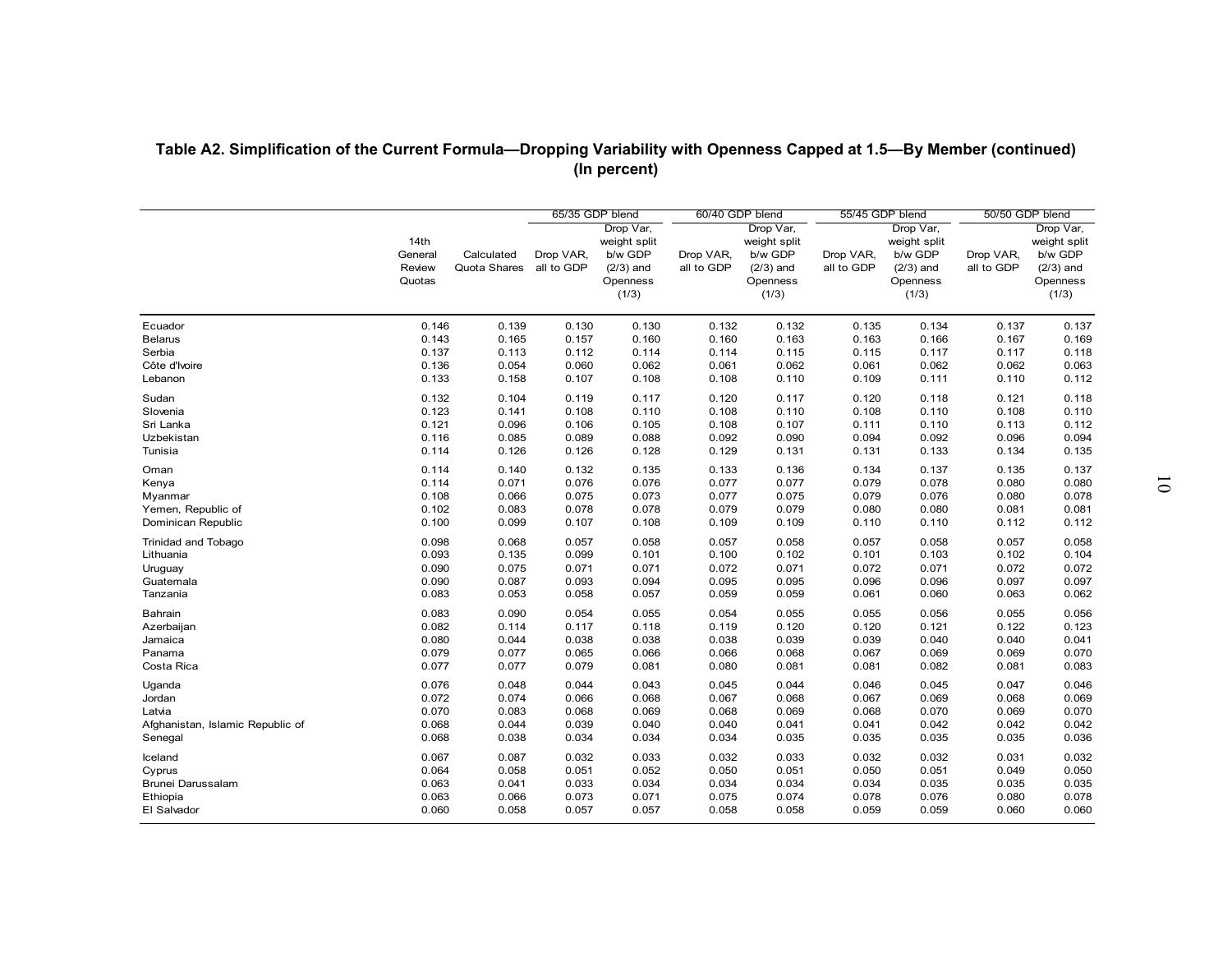|                          |                                     |                            |                         | (In percent)                                                             |                         |                                                                          |                         |                                                                          | Table A2. Simplification of the Current Formula-Dropping Variability with Openness Capped at 1.5-By Member (continued) |                                                                          |
|--------------------------|-------------------------------------|----------------------------|-------------------------|--------------------------------------------------------------------------|-------------------------|--------------------------------------------------------------------------|-------------------------|--------------------------------------------------------------------------|------------------------------------------------------------------------------------------------------------------------|--------------------------------------------------------------------------|
|                          |                                     |                            | 65/35 GDP blend         |                                                                          |                         | 60/40 GDP blend                                                          | 55/45 GDP blend         |                                                                          | 50/50 GDP blend                                                                                                        |                                                                          |
|                          | 14th<br>General<br>Review<br>Quotas | Calculated<br>Quota Shares | Drop VAR,<br>all to GDP | Drop Var,<br>weight split<br>b/w GDP<br>$(2/3)$ and<br>Openness<br>(1/3) | Drop VAR,<br>all to GDP | Drop Var,<br>weight split<br>b/w GDP<br>$(2/3)$ and<br>Openness<br>(1/3) | Drop VAR,<br>all to GDP | Drop Var,<br>weight split<br>b/w GDP<br>$(2/3)$ and<br>Openness<br>(1/3) | Drop VAR,<br>all to GDP                                                                                                | Drop Var,<br>weight split<br>b/w GDP<br>$(2/3)$ and<br>Openness<br>(1/3) |
| Cameroon                 | 0.058                               | 0.051                      | 0.055                   | 0.054                                                                    | 0.056                   | 0.055                                                                    | 0.057                   | 0.056                                                                    | 0.057                                                                                                                  | 0.057                                                                    |
| Bosnia and Herzegovina   | 0.056                               | 0.055                      | 0.052                   | 0.054                                                                    | 0.053                   | 0.054                                                                    | 0.054                   | 0.055                                                                    | 0.054                                                                                                                  | 0.055                                                                    |
| Papua New Guinea         | 0.055                               | 0.027                      | 0.025                   | 0.025                                                                    | 0.025                   | 0.026                                                                    | 0.025                   | 0.026                                                                    | 0.026                                                                                                                  | 0.026                                                                    |
| Nicaragua                | 0.055                               | 0.025                      | 0.023                   | 0.023                                                                    | 0.024                   | 0.024                                                                    | 0.025                   | 0.025                                                                    | 0.026                                                                                                                  | 0.026                                                                    |
| Liberia                  | 0.054                               | 0.012                      | 0.003                   | 0.003                                                                    | 0.003                   | 0.003                                                                    | 0.003                   | 0.003                                                                    | 0.003                                                                                                                  | 0.003                                                                    |
| Honduras                 | 0.052                               | 0.050                      | 0.045                   | 0.046                                                                    | 0.047                   | 0.048                                                                    | 0.048                   | 0.049                                                                    | 0.050                                                                                                                  | 0.051                                                                    |
| South Sudan, Republic of | 0.052                               | 0.048                      | 0.030                   | 0.031                                                                    | 0.031                   | 0.031                                                                    | 0.031                   | 0.031                                                                    | 0.031                                                                                                                  | 0.031                                                                    |
| Madagascar               | 0.051                               | 0.028                      | 0.024                   | 0.024                                                                    | 0.025                   | 0.025                                                                    | 0.026                   | 0.025                                                                    | 0.026                                                                                                                  | 0.026                                                                    |
| Estonia                  | 0.051                               | 0.076                      | 0.050                   | 0.051                                                                    | 0.050                   | 0.051                                                                    | 0.050                   | 0.051                                                                    | 0.050                                                                                                                  | 0.051                                                                    |
| Bolivia                  | 0.050                               | 0.053                      | 0.054                   | 0.053                                                                    | 0.055                   | 0.055                                                                    | 0.056                   | 0.056                                                                    | 0.058                                                                                                                  | 0.057                                                                    |
| Turkmenistan             | 0.050                               | 0.062                      | 0.063                   | 0.064                                                                    | 0.064                   | 0.065                                                                    | 0.065                   | 0.065                                                                    | 0.065                                                                                                                  | 0.066                                                                    |
| Mozambique               | 0.048                               | 0.028                      | 0.028                   | 0.029                                                                    | 0.029                   | 0.029                                                                    | 0.030                   | 0.030                                                                    | 0.030                                                                                                                  | 0.030                                                                    |
| Gabon                    | 0.045                               | 0.037                      | 0.036                   | 0.037                                                                    | 0.036                   | 0.037                                                                    | 0.037                   | 0.037                                                                    | 0.037                                                                                                                  | 0.038                                                                    |
| Guinea                   | 0.045                               | 0.012                      | 0.013                   | 0.012                                                                    | 0.013                   | 0.013                                                                    | 0.013                   | 0.013                                                                    | 0.013                                                                                                                  | 0.013                                                                    |
| Georgia                  | 0.044                               | 0.031                      | 0.033                   | 0.033                                                                    | 0.033                   | 0.034                                                                    | 0.034                   | 0.034                                                                    | 0.034                                                                                                                  | 0.034                                                                    |
| Sierra Leone             | 0.043                               | 0.006                      | 0.006                   | 0.006                                                                    | 0.006                   | 0.006                                                                    | 0.006                   | 0.006                                                                    | 0.006                                                                                                                  | 0.006                                                                    |
| Paraguay                 | 0.042                               | 0.048                      | 0.047                   | 0.048                                                                    | 0.048                   | 0.049                                                                    | 0.048                   | 0.049                                                                    | 0.049                                                                                                                  | 0.050                                                                    |
| Botswana                 | 0.041                               | 0.043                      | 0.042                   | 0.043                                                                    | 0.043                   | 0.043                                                                    | 0.044                   | 0.044                                                                    | 0.044                                                                                                                  | 0.045                                                                    |
| Namibia                  | 0.040                               | 0.024                      | 0.026                   | 0.027                                                                    | 0.027                   | 0.027                                                                    | 0.027                   | 0.027                                                                    | 0.027                                                                                                                  | 0.028                                                                    |
| Mali                     | 0.039                               | 0.027                      | 0.023                   | 0.023                                                                    | 0.023                   | 0.023                                                                    | 0.023                   | 0.023                                                                    | 0.024                                                                                                                  | 0.024                                                                    |
| Bahamas, The             | 0.038                               | 0.020                      | 0.019                   | 0.020                                                                    | 0.019                   | 0.020                                                                    | 0.020                   | 0.020                                                                    | 0.020                                                                                                                  | 0.020                                                                    |
| Guyana                   | 0.038                               | 0.008                      | 0.008                   | 0.008                                                                    | 0.008                   | 0.008                                                                    | 0.008                   | 0.008                                                                    | 0.009                                                                                                                  | 0.009                                                                    |
| Kyrgyz Republic          | 0.037                               | 0.019                      | 0.017                   | 0.017                                                                    | 0.018                   | 0.018                                                                    | 0.018                   | 0.019                                                                    | 0.019                                                                                                                  | 0.019                                                                    |
| Cambodia                 | 0.037                               | 0.037                      | 0.038                   | 0.039                                                                    | 0.039                   | 0.040                                                                    | 0.041                   | 0.041                                                                    | 0.042                                                                                                                  | 0.042                                                                    |
| Tajikistan               | 0.036                               | 0.020                      | 0.018                   | 0.019                                                                    | 0.019                   | 0.019                                                                    | 0.020                   | 0.020                                                                    | 0.020                                                                                                                  | 0.021                                                                    |
|                          |                                     |                            |                         |                                                                          |                         |                                                                          |                         |                                                                          |                                                                                                                        |                                                                          |
| Moldova                  | 0.036                               | 0.025                      | 0.018                   | 0.018                                                                    | 0.018                   | 0.018                                                                    | 0.018                   | 0.019                                                                    | 0.019                                                                                                                  | 0.019                                                                    |
| Malta                    | 0.035                               | 0.034                      | 0.020                   | 0.021                                                                    | 0.020                   | 0.021                                                                    | 0.020                   | 0.021                                                                    | 0.020                                                                                                                  | 0.021                                                                    |
| Haiti                    | 0.034                               | 0.016                      | 0.018                   | 0.018                                                                    | 0.018                   | 0.018                                                                    | 0.018                   | 0.019                                                                    | 0.019                                                                                                                  | 0.019                                                                    |
| Somalia                  | 0.034                               | 0.001                      | 0.001                   | 0.001                                                                    | 0.001                   | 0.002                                                                    | 0.002                   | 0.002                                                                    | 0.002                                                                                                                  | 0.002                                                                    |
| Congo, Republic of       | 0.034                               | 0.044                      | 0.029                   | 0.029                                                                    | 0.029                   | 0.030                                                                    | 0.030                   | 0.030                                                                    | 0.030                                                                                                                  | 0.031                                                                    |
| Rwanda                   | 0.034                               | 0.012                      | 0.013                   | 0.013                                                                    | 0.014                   | 0.013                                                                    | 0.014                   | 0.014                                                                    | 0.014                                                                                                                  | 0.014                                                                    |
| <b>Equatorial Guinea</b> | 0.033                               | 0.053                      | 0.036                   | 0.037                                                                    | 0.037                   | 0.038                                                                    | 0.038                   | 0.039                                                                    | 0.039                                                                                                                  | 0.040                                                                    |
| Nepal                    | 0.033                               | 0.035                      | 0.038                   | 0.038                                                                    | 0.039                   | 0.039                                                                    | 0.040                   | 0.040                                                                    | 0.041                                                                                                                  | 0.040                                                                    |
| Burundi                  | 0.032                               | 0.006                      | 0.004                   | 0.004                                                                    | 0.004                   | 0.004                                                                    | 0.004                   | 0.004                                                                    | 0.004                                                                                                                  | 0.004                                                                    |
| Togo                     | 0.031                               | 0.010                      | 0.010                   | 0.010                                                                    | 0.010                   | 0.010                                                                    | 0.010                   | 0.010                                                                    | 0.010                                                                                                                  |                                                                          |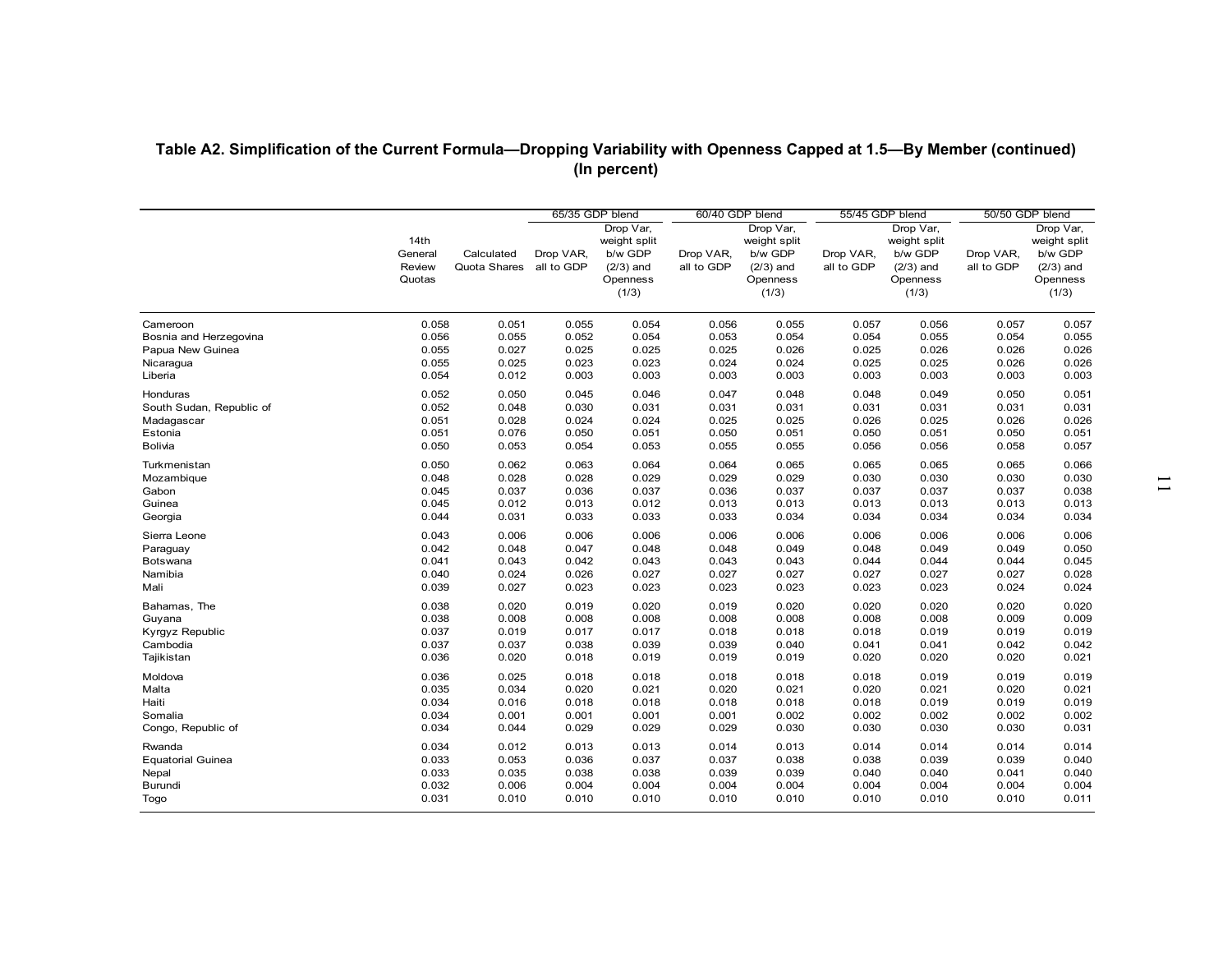| Table A2. Simplification of the Current Formula-Dropping Variability with Openness Capped at 1.5-By Member (continued) |                                     |                            |                                            | (In percent)                                                             |                         |                                                                                             |                                            |                                                                          |                                            |                                                                          |
|------------------------------------------------------------------------------------------------------------------------|-------------------------------------|----------------------------|--------------------------------------------|--------------------------------------------------------------------------|-------------------------|---------------------------------------------------------------------------------------------|--------------------------------------------|--------------------------------------------------------------------------|--------------------------------------------|--------------------------------------------------------------------------|
|                                                                                                                        | 14th<br>General<br>Review<br>Quotas | Calculated<br>Quota Shares | 65/35 GDP blend<br>Drop VAR,<br>all to GDP | Drop Var,<br>weight split<br>b/w GDP<br>$(2/3)$ and<br>Openness<br>(1/3) | Drop VAR,<br>all to GDP | 60/40 GDP blend<br>Drop Var,<br>weight split<br>b/w GDP<br>$(2/3)$ and<br>Openness<br>(1/3) | 55/45 GDP blend<br>Drop VAR,<br>all to GDP | Drop Var,<br>weight split<br>b/w GDP<br>$(2/3)$ and<br>Openness<br>(1/3) | 50/50 GDP blend<br>Drop VAR,<br>all to GDP | Drop Var,<br>weight split<br>b/w GDP<br>$(2/3)$ and<br>Openness<br>(1/3) |
| Mauritius                                                                                                              | 0.030                               | 0.029                      | 0.028                                      | 0.028                                                                    | 0.028                   | 0.029                                                                                       | 0.029                                      | 0.030                                                                    | 0.030                                      | 0.030                                                                    |
| Macedonia, Former Yugoslav Republic of                                                                                 | 0.029                               | 0.032                      | 0.029                                      | 0.030                                                                    | 0.030                   | 0.031                                                                                       | 0.031                                      | 0.032                                                                    | 0.032                                      | 0.033                                                                    |
| Chad                                                                                                                   | 0.029                               | 0.029                      | 0.025                                      | 0.025                                                                    | 0.025                   | 0.026                                                                                       | 0.026                                      | 0.026                                                                    | 0.026                                      | 0.027                                                                    |
| Albania                                                                                                                | 0.029                               | 0.034                      | 0.035                                      | 0.035                                                                    | 0.035                   | 0.036                                                                                       | 0.036                                      | 0.036                                                                    | 0.036                                      | 0.037                                                                    |
| Malawi                                                                                                                 | 0.029                               | 0.014                      | 0.014                                      | 0.014                                                                    | 0.014                   | 0.014                                                                                       | 0.015                                      | 0.015                                                                    | 0.015                                      | 0.015                                                                    |
| Niger                                                                                                                  | 0.028                               | 0.013                      | 0.014                                      | 0.014                                                                    | 0.014                   | 0.014                                                                                       | 0.014                                      | 0.014                                                                    | 0.015                                      | 0.015                                                                    |
| Suriname                                                                                                               | 0.027                               | 0.010                      | 0.009                                      | 0.009                                                                    | 0.009                   | 0.009                                                                                       | 0.009                                      | 0.009                                                                    | 0.009                                      | 0.010                                                                    |
| Armenia                                                                                                                | 0.027                               | 0.024                      | 0.026                                      | 0.026                                                                    | 0.026                   | 0.027                                                                                       | 0.027                                      | 0.027                                                                    | 0.027                                      | 0.027                                                                    |
| Mauritania                                                                                                             | 0.027                               | 0.013                      | 0.010                                      | 0.011                                                                    | 0.011                   | 0.011                                                                                       | 0.011                                      | 0.011                                                                    | 0.011                                      | 0.011                                                                    |
| Benin                                                                                                                  | 0.026                               | 0.019                      | 0.017                                      | 0.017                                                                    | 0.018                   | 0.017                                                                                       | 0.018                                      | 0.018                                                                    | 0.018                                      | 0.018                                                                    |
| <b>Burkina Faso</b>                                                                                                    | 0.025                               | 0.019                      | 0.021                                      | 0.021                                                                    | 0.022                   | 0.021                                                                                       | 0.022                                      | 0.022                                                                    | 0.023                                      | 0.022                                                                    |
| Central African Republic                                                                                               | 0.023                               | 0.005                      | 0.005                                      | 0.004                                                                    | 0.005                   | 0.005                                                                                       | 0.005                                      | 0.005                                                                    | 0.005                                      | 0.005                                                                    |
| Lao People's Dem. Republic                                                                                             | 0.022                               | 0.014                      | 0.016                                      | 0.015                                                                    | 0.016                   | 0.016                                                                                       | 0.017                                      | 0.016                                                                    | 0.017                                      | 0.017                                                                    |
| Fiji                                                                                                                   | 0.021                               | 0.010                      | 0.009                                      | 0.009                                                                    | 0.009                   | 0.009                                                                                       | 0.009                                      | 0.009                                                                    | 0.009                                      | 0.009                                                                    |
| <b>Barbados</b>                                                                                                        | 0.020                               | 0.012                      | 0.012                                      | 0.012                                                                    | 0.012                   | 0.012                                                                                       | 0.012                                      | 0.012                                                                    | 0.012                                      | 0.012                                                                    |
| Kosovo                                                                                                                 | 0.017                               | 0.016                      | 0.017                                      | 0.017                                                                    | 0.017                   | 0.017                                                                                       | 0.017                                      | 0.017                                                                    | 0.018                                      | 0.018                                                                    |
| Swaziland                                                                                                              | 0.016                               | 0.014                      | 0.011                                      | 0.011                                                                    | 0.011                   | 0.011                                                                                       | 0.011                                      | 0.011                                                                    | 0.011                                      | 0.011                                                                    |
| Mongolia                                                                                                               | 0.015                               | 0.021                      | 0.016                                      | 0.016                                                                    | 0.016                   | 0.017                                                                                       | 0.017                                      | 0.017                                                                    | 0.017                                      | 0.018                                                                    |
| Lesotho                                                                                                                | 0.015                               | 0.009                      | 0.006                                      | 0.006                                                                    | 0.006                   | 0.007                                                                                       | 0.007                                      | 0.007                                                                    | 0.007                                      | 0.007                                                                    |
| Gambia, The                                                                                                            | 0.013                               | 0.004                      | 0.004                                      | 0.004                                                                    | 0.004                   | 0.004                                                                                       | 0.004                                      | 0.004                                                                    | 0.004                                      | 0.004                                                                    |
| Montenegro                                                                                                             | 0.013                               | 0.014                      | 0.012                                      | 0.012                                                                    | 0.012                   | 0.012                                                                                       | 0.012                                      | 0.013                                                                    | 0.012                                      | 0.013                                                                    |
| San Marino                                                                                                             | 0.010                               | 0.011                      | 0.005                                      | 0.005                                                                    | 0.005                   | 0.005                                                                                       | 0.005                                      | 0.005                                                                    | 0.005                                      | 0.005                                                                    |
| Eritrea                                                                                                                | 0.008                               | 0.004                      | 0.005                                      | 0.005                                                                    | 0.005                   | 0.005                                                                                       | 0.005                                      | 0.005                                                                    | 0.005                                      | 0.005                                                                    |
| Djibouti                                                                                                               | 0.007                               | 0.004                      | 0.003                                      | 0.004                                                                    | 0.004                   | 0.004                                                                                       | 0.004                                      | 0.004                                                                    | 0.004                                      | 0.004                                                                    |
| Guinea-Bissau                                                                                                          | 0.006                               | 0.005                      | 0.002                                      | 0.002                                                                    | 0.002                   | 0.002                                                                                       | 0.002                                      | 0.002                                                                    | 0.003                                      | 0.003                                                                    |
| Belize                                                                                                                 | 0.006                               | 0.005                      | 0.004                                      | 0.005                                                                    | 0.005                   | 0.005                                                                                       | 0.005                                      | 0.005                                                                    | 0.005                                      | 0.005                                                                    |
| Timor-Leste                                                                                                            | 0.005                               | 0.006                      | 0.003                                      | 0.003                                                                    | 0.004                   | 0.004                                                                                       | 0.004                                      | 0.004                                                                    | 0.004                                      | 0.004                                                                    |
| Vanuatu                                                                                                                | 0.005                               | 0.002                      | 0.002                                      | 0.002                                                                    | 0.002                   | 0.002                                                                                       | 0.002                                      | 0.002                                                                    | 0.002                                      | 0.002                                                                    |
| Cape Verde                                                                                                             | 0.005                               | 0.005                      | 0.005                                      | 0.005                                                                    | 0.005                   | 0.005                                                                                       | 0.005                                      | 0.005                                                                    | 0.005                                      | 0.005                                                                    |
| Seychelles                                                                                                             | 0.005                               | 0.005                      | 0.003                                      | 0.003                                                                    | 0.003                   | 0.003                                                                                       | 0.003                                      | 0.003                                                                    | 0.003                                      | 0.004                                                                    |
| St. Lucia                                                                                                              | 0.004                               | 0.004                      | 0.004                                      | 0.004                                                                    | 0.004                   | 0.004                                                                                       | 0.004                                      | 0.004                                                                    | 0.004                                      | 0.004                                                                    |
| Maldives                                                                                                               | 0.004                               | 0.006                      | 0.005                                      | 0.005                                                                    | 0.005                   | 0.005                                                                                       | 0.005                                      | 0.005                                                                    | 0.005                                      | 0.005                                                                    |
| Solomon Islands                                                                                                        | 0.004                               | 0.003                      | 0.003                                      | 0.003                                                                    | 0.003                   | 0.003                                                                                       | 0.003                                      | 0.003                                                                    | 0.003                                      | 0.003                                                                    |
| <b>Bhutan</b>                                                                                                          | 0.004                               | 0.005                      | 0.005                                      | 0.006                                                                    | 0.006                   | 0.006                                                                                       | 0.006                                      | 0.006                                                                    | 0.006                                      | 0.006                                                                    |
| Antigua and Barbuda                                                                                                    | 0.004                               | 0.004                      | 0.003                                      | 0.003                                                                    | 0.003                   | 0.004                                                                                       | 0.004                                      | 0.004                                                                    | 0.004                                      | 0.004                                                                    |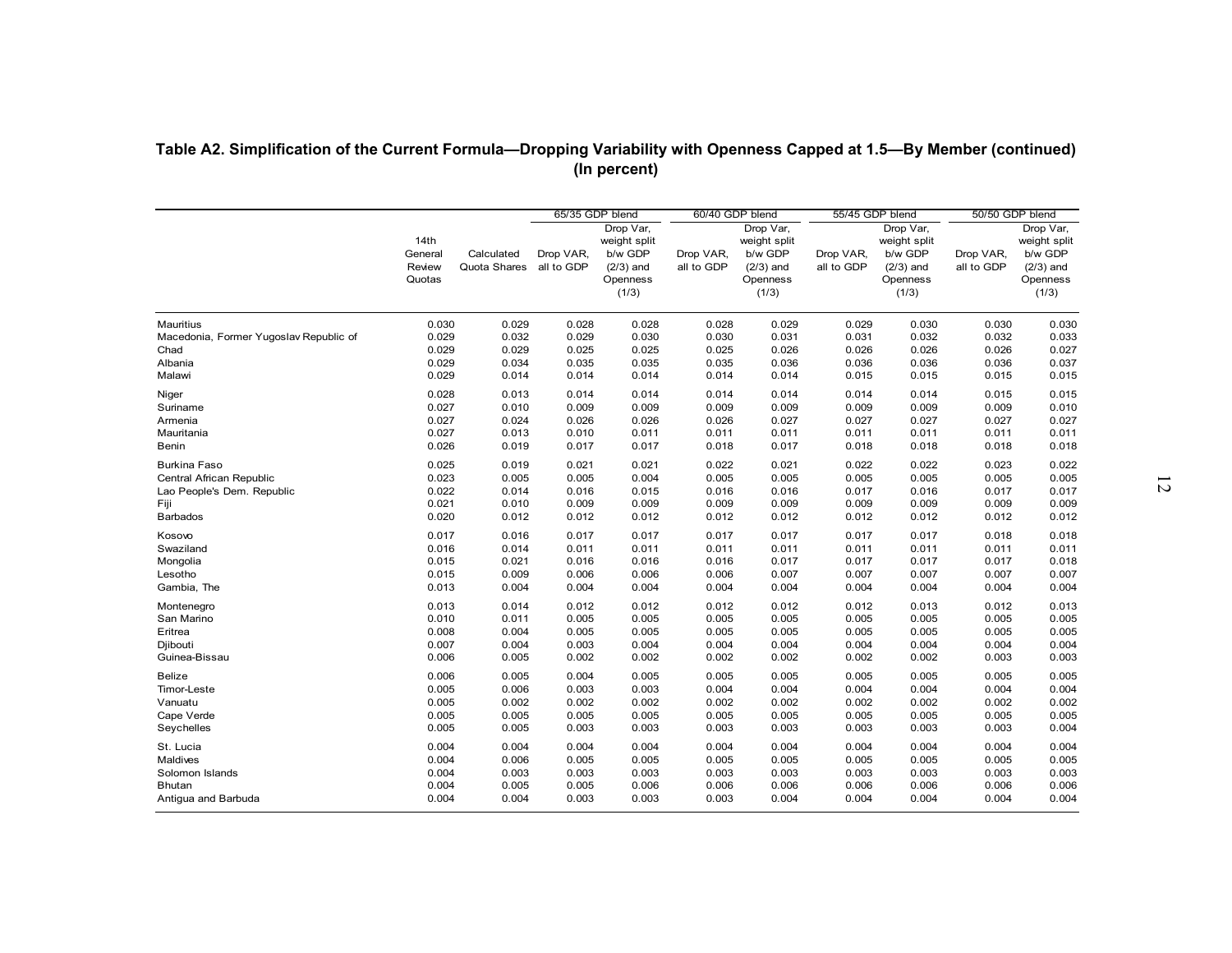|                                      |                                     |                                       |                              | (In percent)                                                             |                         | 60/40 GDP blend                                                          |                         | 55/45 GDP blend                                                          |                                            |                                                                          |
|--------------------------------------|-------------------------------------|---------------------------------------|------------------------------|--------------------------------------------------------------------------|-------------------------|--------------------------------------------------------------------------|-------------------------|--------------------------------------------------------------------------|--------------------------------------------|--------------------------------------------------------------------------|
|                                      | 14th<br>General<br>Review<br>Quotas | Calculated<br>Quota Shares all to GDP | 65/35 GDP blend<br>Drop VAR, | Drop Var,<br>weight split<br>b/w GDP<br>$(2/3)$ and<br>Openness<br>(1/3) | Drop VAR,<br>all to GDP | Drop Var,<br>weight split<br>b/w GDP<br>$(2/3)$ and<br>Openness<br>(1/3) | Drop VAR,<br>all to GDP | Drop Var,<br>weight split<br>b/w GDP<br>$(2/3)$ and<br>Openness<br>(1/3) | 50/50 GDP blend<br>Drop VAR,<br>all to GDP | Drop Var,<br>weight split<br>b/w GDP<br>$(2/3)$ and<br>Openness<br>(1/3) |
| Comoros                              | 0.00373                             | 0.00159                               | 0.00162                      | 0.00164                                                                  | 0.00163                 | 0.00165                                                                  | 0.00164                 | 0.00167                                                                  | 0.00166                                    | 0.00168                                                                  |
| Grenada<br>Samoa                     | 0.00344<br>0.00340                  | 0.00230<br>0.00202                    | 0.00231<br>0.00191           | 0.00236<br>0.00195                                                       | 0.00238<br>0.00196      | 0.00243<br>0.00200                                                       | 0.00244<br>0.00201      | 0.00249<br>0.00205                                                       | 0.00248<br>0.00206                         | 0.00253<br>0.00210                                                       |
| São Tomé and Príncipe                | 0.00310                             | 0.00137                               | 0.00067                      | 0.00068                                                                  | 0.00067                 | 0.00068                                                                  | 0.00068                 | 0.00069                                                                  | 0.00068                                    | 0.00069                                                                  |
| Tonga                                | 0.00289                             | 0.00130                               | 0.00128                      | 0.00130                                                                  | 0.00130                 | 0.00132                                                                  | 0.00133                 | 0.00135                                                                  | 0.00135                                    | 0.00137                                                                  |
| St. Kitts and Nevis                  | 0.00262                             | 0.00202                               | 0.00206                      | 0.00210                                                                  | 0.00207                 | 0.00211                                                                  | 0.00208                 | 0.00212                                                                  | 0.00209                                    | 0.00213                                                                  |
| St. Vincent and the Grenadines       | 0.00245                             | 0.00217                               | 0.00221                      | 0.00226                                                                  | 0.00226                 | 0.00231                                                                  | 0.00231                 | 0.00235                                                                  | 0.00234                                    | 0.00238                                                                  |
| Dominica                             | 0.00241                             | 0.00161                               | 0.00165                      | 0.00168                                                                  | 0.00168                 | 0.00171                                                                  | 0.00170                 | 0.00173                                                                  | 0.00173                                    | 0.00176                                                                  |
| Kiribati                             | 0.00235                             | 0.00128                               | 0.00119                      | 0.00120                                                                  | 0.00123                 | 0.00124                                                                  | 0.00126                 | 0.00127                                                                  | 0.00129                                    | 0.00130                                                                  |
| Micronesia, Federated States of      | 0.00151                             | 0.00128                               | 0.00118                      | 0.00120                                                                  | 0.00123                 | 0.00125                                                                  | 0.00128                 | 0.00130                                                                  | 0.00133                                    | 0.00135                                                                  |
| Marshall Islands                     | 0.00103                             | 0.00084                               | 0.00071                      | 0.00072                                                                  | 0.00074                 | 0.00076                                                                  | 0.00078                 | 0.00079                                                                  | 0.00081                                    | 0.00083                                                                  |
| Palau                                | 0.00103                             | 0.00101                               | 0.00068                      | 0.00069                                                                  | 0.00069                 | 0.00070                                                                  | 0.00070                 | 0.00071                                                                  | 0.00071                                    | 0.00072                                                                  |
| Tuvalu                               | 0.00052                             | 0.00035                               | 0.00012                      | 0.00012                                                                  | 0.00012                 | 0.00012                                                                  | 0.00012                 | 0.00012                                                                  | 0.00012                                    | 0.00012                                                                  |
| Coefficients for quota variables     |                                     |                                       |                              |                                                                          |                         |                                                                          |                         |                                                                          |                                            |                                                                          |
| <b>GDP</b>                           |                                     | 0.30                                  | 0.42                         | 0.39                                                                     | 0.39                    | 0.36                                                                     | 0.36                    | 0.33                                                                     | 0.33                                       | 0.30                                                                     |
| PPP GDP                              |                                     | 0.20                                  | 0.23                         | 0.21                                                                     | 0.26                    | 0.24                                                                     | 0.29                    | 0.27                                                                     | 0.33                                       | 0.30                                                                     |
| Openness<br>Variability              |                                     | 0.30<br>0.15                          | 0.00<br>0.00                 | 0.00<br>0.00                                                             | 0.00<br>0.00            | 0.00<br>0.00                                                             | 0.00<br>0.00            | 0.00<br>0.00                                                             | 0.00<br>0.00                               | 0.00<br>0.00                                                             |
| Reserves                             |                                     | 0.05                                  | 0.05                         | 0.05                                                                     | 0.05                    | 0.05                                                                     | 0.05                    | 0.05                                                                     | 0.05                                       | 0.05                                                                     |
| Openness capped at 1.5 (65/35 blend) |                                     | 0.00                                  | 0.30                         | 0.35                                                                     | 0.00                    | 0.00                                                                     | 0.00                    | 0.00                                                                     | 0.00                                       | 0.00                                                                     |
| Openness capped at 1.5 (60/40 blend) |                                     | 0.00                                  | 0.00                         | 0.00                                                                     | 0.30                    | 0.35                                                                     | 0.00                    | 0.00                                                                     | 0.00                                       | 0.00                                                                     |
| Openness capped at 1.5 (55/45 blend) |                                     | 0.00                                  | 0.00                         | 0.00                                                                     | 0.00                    | 0.00                                                                     | 0.30                    | 0.35                                                                     | 0.00                                       | 0.00                                                                     |
| Openness capped at 1.5 (50/50 blend) |                                     | 0.00                                  | 0.00                         | 0.00                                                                     | 0.00                    | 0.00                                                                     | 0.00                    | 0.00                                                                     | 0.30                                       | 0.35                                                                     |
| <b>Compression Factor</b>            |                                     | 0.95                                  | 0.95                         | 0.95                                                                     | 0.95                    | 0.95                                                                     | 0.95                    | 0.95                                                                     | 0.95                                       | 0.95                                                                     |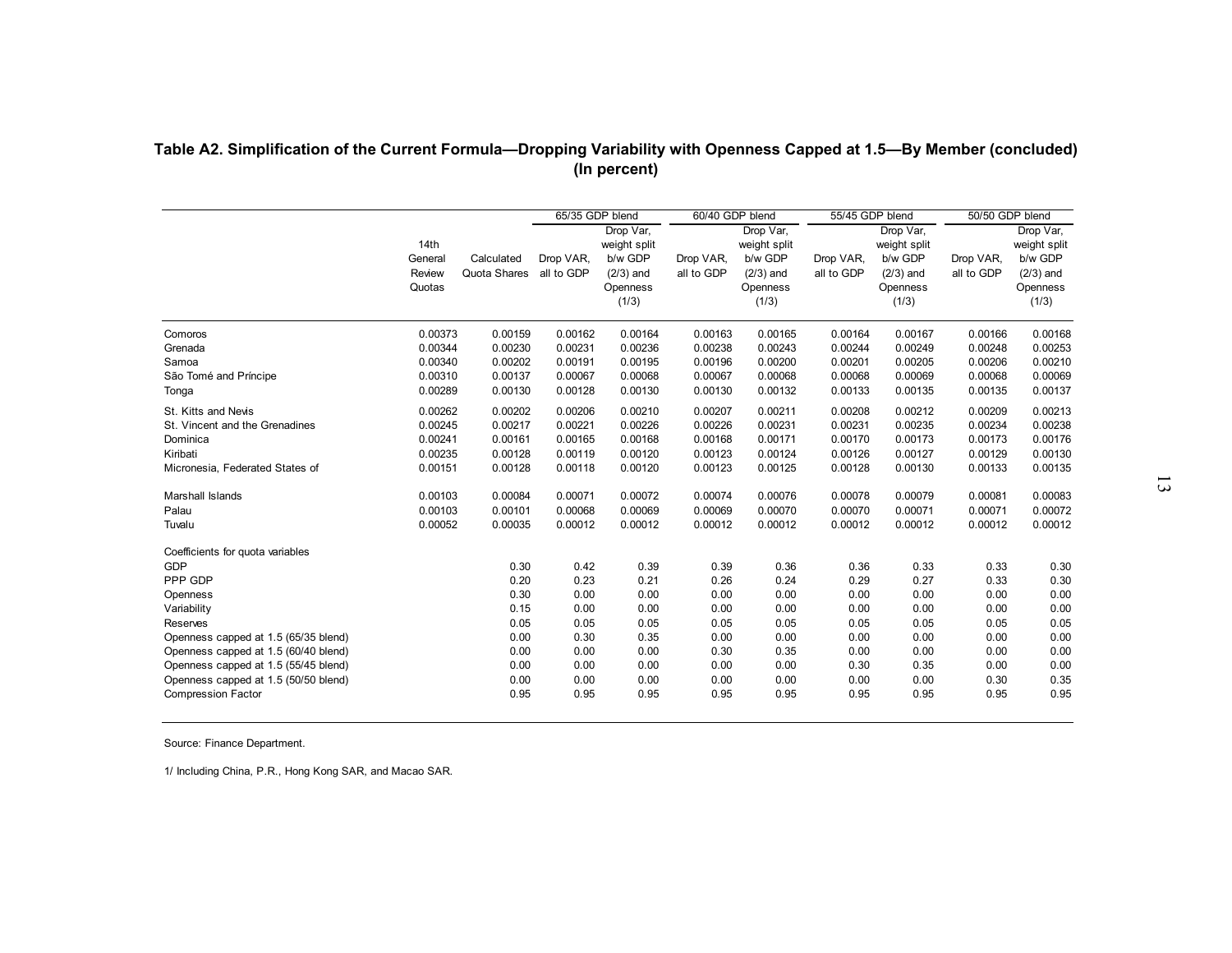| Table A3. Simplification of the Current Formula-Dropping Variability and Higher Compression (k=0.925)-By Member |                  |                |                 |                         |                 |                         |                 |                         |                 |                         |
|-----------------------------------------------------------------------------------------------------------------|------------------|----------------|-----------------|-------------------------|-----------------|-------------------------|-----------------|-------------------------|-----------------|-------------------------|
|                                                                                                                 |                  |                |                 | (In percent)            |                 |                         |                 |                         |                 |                         |
|                                                                                                                 |                  |                |                 |                         |                 |                         |                 |                         |                 |                         |
|                                                                                                                 |                  |                | 65/35 GDP blend | Drop Var,               | 60/40 GDP blend | Drop Var,               | 55/45 GDP blend | Drop Var,               | 50/50 GDP blend | Drop Var,               |
|                                                                                                                 | 14th             |                |                 | weight split            |                 | weight split            |                 | weight split            |                 | weight split            |
|                                                                                                                 | General          | Calculated     | Drop VAR,       | b/w GDP                 | Drop VAR,       | b/w GDP                 | Drop VAR,       | b/w GDP                 | Drop VAR,       | b/w GDP                 |
|                                                                                                                 | Review<br>Quotas | Quota Shares   | all to GDP      | $(2/3)$ and<br>Openness | all to GDP      | $(2/3)$ and<br>Openness | all to GDP      | $(2/3)$ and<br>Openness | all to GDP      | $(2/3)$ and<br>Openness |
|                                                                                                                 |                  |                |                 | (1/3)                   |                 | (1/3)                   |                 | (1/3)                   |                 | (1/3)                   |
| <b>United States</b>                                                                                            | 17.398           | 15.832         | 16.040          | 15.648                  | 15.946          | 15.561                  | 15.852          | 15.474                  | 15.758          | 15.388                  |
| Japan                                                                                                           | 6.461            | 6.153          | 6.403           | 6.254                   | 6.332           | 6.189                   | 6.261           | 6.123                   | 6.190           | 6.058                   |
| China 1/                                                                                                        | 6.390            | 9.414          | 9.644           | 9.526<br>5.615          | 9.762<br>5.439  | 9.635                   | 9.880           | 9.744<br>5.532          | 9.998           | 9.853<br>5.491          |
| Germany<br>France                                                                                               | 5.583<br>4.225   | 5.677<br>3.603 | 5.484<br>3.829  | 3.853                   | 3.786           | 5.573<br>3.813          | 5.395<br>3.743  | 3.773                   | 5.350<br>3.700  | 3.734                   |
| United Kingdom                                                                                                  | 4.225            | 4.071          | 3.930           | 4.013                   | 3.905           | 3.990                   | 3.880           | 3.966                   | 3.854           | 3.943                   |
| Italy                                                                                                           | 3.159            | 3.043          | 3.097           | 3.102                   | 3.064           | 3.072                   | 3.032           | 3.042                   | 2.999           | 3.012                   |
| India                                                                                                           | 2.749            | 2.619          | 2.799           | 2.718                   | 2.886           | 2.798                   | 2.972           | 2.877                   | 3.058           | 2.957                   |
| Russian Federation                                                                                              | 2.705            | 2.646          | 2.600           | 2.568                   | 2.621           | 2.587                   | 2.642           | 2.606                   | 2.663           | 2.625                   |
| Brazil                                                                                                          | 2.315            | 2.207          | 2.416           | 2.325                   | 2.413           | 2.322                   | 2.410           | 2.319                   | 2.407           | 2.316                   |
| Canada                                                                                                          | 2.311            | 2.252          | 2.296           | 2.311                   | 2.277           | 2.294                   | 2.259           | 2.277                   | 2.240           | 2.260                   |
| Saudi Arabia                                                                                                    | 2.095            | 1.423          | 1.152           | 1.166                   | 1.155           | 1.170                   | 1.159           | 1.174                   | 1.163           | 1.177                   |
| Spain                                                                                                           | 1.999            | 2.231          | 2.277           | 2.286                   | 2.261           | 2.271                   | 2.245           | 2.256                   | 2.229           | 2.242                   |
| Mexico<br>Netherlands                                                                                           | 1.868<br>1.831   | 1.732<br>2.031 | 1.773<br>1.824  | 1.757<br>1.918          | 1.788<br>1.811  | 1.771<br>1.906          | 1.803<br>1.798  | 1.785<br>1.894          | 1.819<br>1.785  | 1.799<br>1.882          |
|                                                                                                                 |                  |                |                 |                         |                 |                         |                 |                         |                 |                         |
| Korea<br>Australia                                                                                              | 1.799<br>1.378   | 1.951<br>1.449 | 2.018<br>1.507  | 2.048<br>1.490          | 2.031<br>1.488  | 2.060<br>1.473          | 2.044<br>1.469  | 2.071<br>1.455          | 2.056<br>1.450  | 2.083<br>1.438          |
| Belgium                                                                                                         | 1.344            | 1.339          | 1.210           | 1.282                   | 1.202           | 1.274                   | 1.193           | 1.267                   | 1.185           | 1.259                   |
| Switzerland                                                                                                     | 1.210            | 1.201          | 1.215           | 1.272                   | 1.202           | 1.261                   | 1.189           | 1.249                   | 1.177           | 1.237                   |
| Turkey                                                                                                          | 0.977            | 1.140          | 1.150           | 1.130                   | 1.155           | 1.134                   | 1.159           | 1.139                   | 1.164           | 1.143                   |
| Indonesia                                                                                                       | 0.974            | 0.990          | 1.057           | 1.036                   | 1.070           | 1.047                   | 1.082           | 1.059                   | 1.095           | 1.071                   |
| Sweden                                                                                                          | 0.929            | 1.009          | 0.916           | 0.947                   | 0.907           | 0.939                   | 0.899           | 0.931                   | 0.890           | 0.923                   |
| Poland                                                                                                          | 0.859            | 0.996          | 0.990           | 0.997                   | 0.996           | 1.003                   | 1.002           | 1.009                   | 1.008           | 1.014                   |
| Austria                                                                                                         | 0.824            | 0.827          | 0.811           | 0.840                   | 0.804           | 0.834                   | 0.798           | 0.828                   | 0.792           | 0.822                   |
| Singapore                                                                                                       | 0.816            | 1.298          | 1.045           | 1.130                   | 1.046           | 1.131                   | 1.047           | 1.132                   | 1.049           | 1.133                   |
| Norway                                                                                                          | 0.787            | 0.821          | 0.740           | 0.755                   | 0.729           | 0.745                   | 0.718           | 0.735                   | 0.706           | 0.724                   |
| Venezuela, República Bolivariana de                                                                             | 0.780<br>0.762   | 0.515<br>0.760 | 0.529<br>0.703  | 0.517<br>0.730          | 0.526<br>0.709  | 0.515<br>0.736          | 0.524<br>0.716  | 0.512<br>0.742          | 0.521<br>0.722  | 0.510<br>0.748          |
| Malaysia<br>Iran, Islamic Republic of                                                                           | 0.748            | 0.691          | 0.781           | 0.760                   | 0.800           | 0.778                   | 0.820           | 0.796                   | 0.839           | 0.814                   |
| Ireland                                                                                                         | 0.723            | 0.880          | 0.739           | 0.797                   | 0.735           | 0.793                   | 0.730           | 0.789                   | 0.726           | 0.785                   |
| Denmark                                                                                                         | 0.721            | 0.692          | 0.680           | 0.703                   | 0.671           | 0.695                   | 0.663           | 0.687                   | 0.654           | 0.679                   |
| Thailand                                                                                                        | 0.673            | 0.902          | 0.826           | 0.844                   | 0.837           | 0.853                   | 0.847           | 0.863                   | 0.857           | 0.872                   |
| Argentina                                                                                                       | 0.668            | 0.596          | 0.632           | 0.616                   | 0.642           | 0.625                   | 0.652           | 0.633                   | 0.661           | 0.642                   |
| South Africa                                                                                                    | 0.640            | 0.564          | 0.621           | 0.615                   | 0.628           | 0.622                   | 0.635           | 0.629                   | 0.642           | 0.635                   |
| Nigeria                                                                                                         | 0.515            | 0.456          | 0.447           | 0.447                   | 0.453           | 0.452                   | 0.459           | 0.458                   | 0.465           | 0.463                   |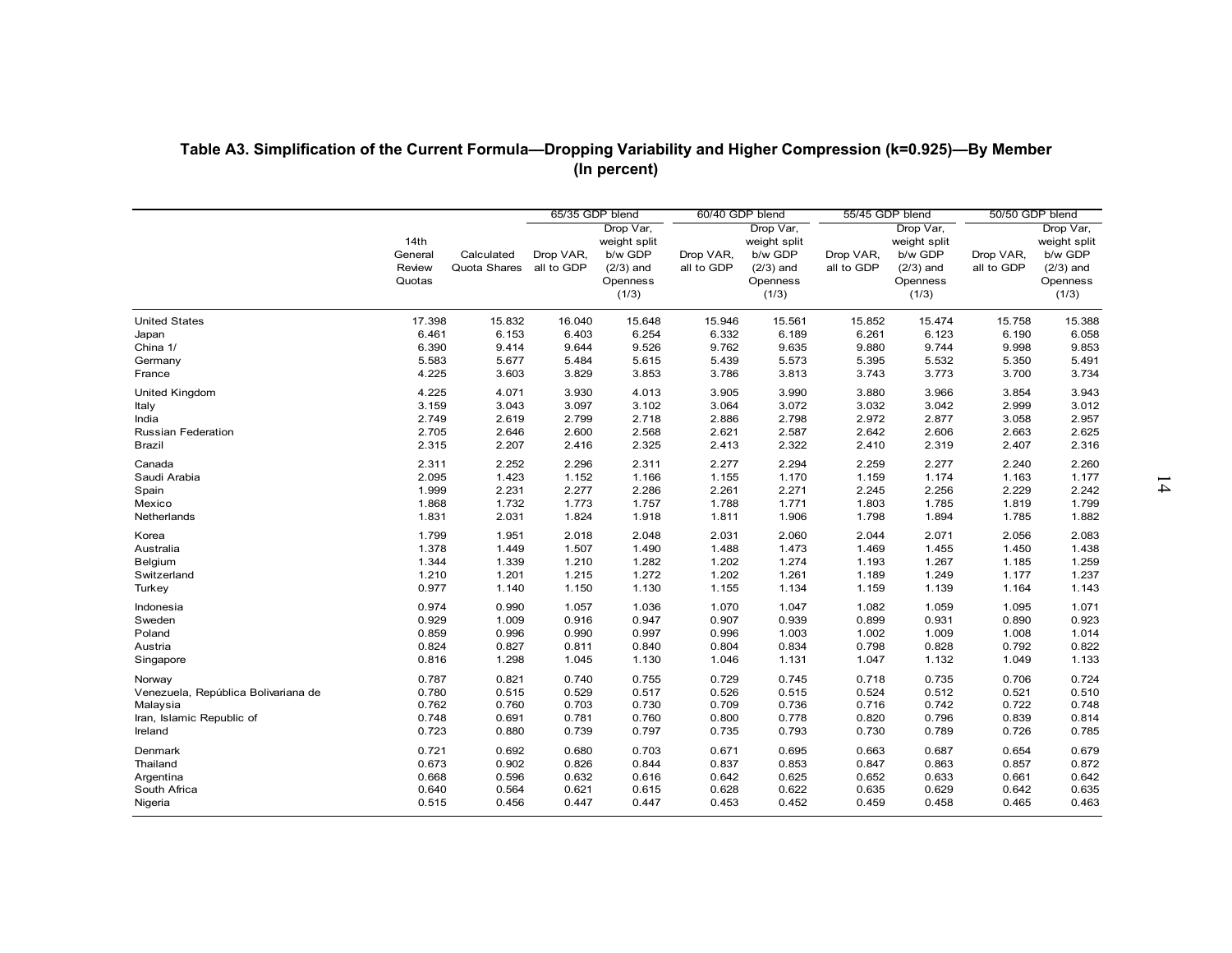|                                   |                                     |                            | 65/35 GDP blend         |                                                             | 60/40 GDP blend         |                                                             | 55/45 GDP blend         |                                                             | 50/50 GDP blend         |                                                             |
|-----------------------------------|-------------------------------------|----------------------------|-------------------------|-------------------------------------------------------------|-------------------------|-------------------------------------------------------------|-------------------------|-------------------------------------------------------------|-------------------------|-------------------------------------------------------------|
|                                   |                                     |                            |                         | Drop Var,                                                   |                         | Drop Var,                                                   |                         | Drop Var,                                                   |                         | Drop Var,                                                   |
|                                   | 14th<br>General<br>Review<br>Quotas | Calculated<br>Quota Shares | Drop VAR,<br>all to GDP | weight split<br>b/w GDP<br>$(2/3)$ and<br>Openness<br>(1/3) | Drop VAR,<br>all to GDP | weight split<br>b/w GDP<br>$(2/3)$ and<br>Openness<br>(1/3) | Drop VAR,<br>all to GDP | weight split<br>b/w GDP<br>$(2/3)$ and<br>Openness<br>(1/3) | Drop VAR,<br>all to GDP | weight split<br>b/w GDP<br>$(2/3)$ and<br>Openness<br>(1/3) |
| Greece                            | 0.509                               | 0.523                      | 0.541                   | 0.539                                                       | 0.538                   | 0.537                                                       | 0.536                   | 0.534                                                       | 0.533                   | 0.532                                                       |
| Finland                           | 0.505                               | 0.514                      | 0.481                   | 0.492                                                       | 0.475                   | 0.487                                                       | 0.470                   | 0.483                                                       | 0.465                   | 0.478                                                       |
| <b>United Arab Emirates</b>       | 0.485                               | 0.654                      | 0.659                   | 0.685                                                       | 0.654                   | 0.680                                                       | 0.649                   | 0.675                                                       | 0.644                   | 0.671                                                       |
| <b>Czech Republic</b>             | 0.457                               | 0.530                      | 0.517                   | 0.533                                                       | 0.517                   | 0.533                                                       | 0.518                   | 0.534                                                       | 0.519                   | 0.535                                                       |
| Portugal                          | 0.432                               | 0.461                      | 0.469                   | 0.476                                                       | 0.467                   | 0.475                                                       | 0.465                   | 0.473                                                       | 0.463                   | 0.471                                                       |
| Colombia                          | 0.429                               | 0.403                      | 0.458                   | 0.444                                                       | 0.464                   | 0.449                                                       | 0.469                   | 0.455                                                       | 0.475                   | 0.460                                                       |
| Philippines                       | 0.428                               | 0.420                      | 0.431                   | 0.430                                                       | 0.438                   | 0.436                                                       | 0.444                   | 0.442                                                       | 0.451                   | 0.448                                                       |
| Egypt                             | 0.427                               | 0.438                      | 0.459                   | 0.449                                                       | 0.471                   | 0.460                                                       | 0.482                   | 0.470                                                       | 0.493                   | 0.480                                                       |
| Pakistan                          | 0.426                               | 0.334                      | 0.388                   | 0.376                                                       | 0.400                   | 0.387                                                       | 0.412                   | 0.398                                                       | 0.424                   | 0.409                                                       |
| Ukraine                           | 0.422                               | 0.464                      | 0.382                   | 0.384                                                       | 0.389                   | 0.391                                                       | 0.396                   | 0.397                                                       | 0.403                   | 0.403                                                       |
| Algeria                           | 0.411                               | 0.457                      | 0.421                   | 0.420                                                       | 0.423                   | 0.422                                                       | 0.426                   | 0.425                                                       | 0.429                   | 0.427                                                       |
| Hungary                           | 0.407                               | 0.467                      | 0.427                   | 0.446                                                       | 0.428                   | 0.447                                                       | 0.429                   | 0.449                                                       | 0.431                   | 0.450                                                       |
| Kuwait                            | 0.405                               | 0.301                      | 0.292                   | 0.298                                                       | 0.291                   | 0.297                                                       | 0.290                   | 0.296                                                       | 0.289                   | 0.295                                                       |
| Israel                            | 0.403                               | 0.441                      | 0.434                   | 0.438                                                       | 0.432                   | 0.437                                                       | 0.431                   | 0.435                                                       | 0.429                   | 0.434                                                       |
| Romania                           | 0.380                               | 0.419                      | 0.392                   | 0.393                                                       | 0.395                   | 0.395                                                       | 0.397                   | 0.398                                                       | 0.400                   | 0.400                                                       |
| Chile                             | 0.366                               | 0.415                      | 0.394                   | 0.397                                                       | 0.395                   | 0.399                                                       | 0.397                   | 0.401                                                       | 0.399                   | 0.402                                                       |
| Iraq                              | 0.349                               | 0.284                      | 0.266                   | 0.267                                                       | 0.264                   | 0.265                                                       | 0.262                   | 0.263                                                       | 0.259                   | 0.261                                                       |
| Libya                             | 0.330                               | 0.244                      | 0.243                   | 0.246                                                       | 0.243                   | 0.246                                                       | 0.242                   | 0.245                                                       | 0.242                   | 0.245                                                       |
| Peru                              | 0.280                               | 0.290                      | 0.303                   | 0.297                                                       | 0.308                   | 0.301                                                       | 0.312                   | 0.306                                                       | 0.317                   | 0.311                                                       |
| Luxembourg                        | 0.277                               | 0.617                      | 0.456                   | 0.512                                                       | 0.455                   | 0.511                                                       | 0.454                   | 0.510                                                       | 0.452                   | 0.509                                                       |
| New Zealand                       | 0.262                               | 0.231                      | 0.249                   | 0.251                                                       | 0.247                   | 0.249                                                       | 0.246                   | 0.247                                                       | 0.244                   | 0.245                                                       |
| Kazakhstan                        | 0.243                               | 0.333                      | 0.303                   | 0.306                                                       | 0.304                   | 0.307                                                       | 0.306                   | 0.309                                                       | 0.308                   | 0.310                                                       |
| Vietnam                           | 0.242                               | 0.322                      | 0.315                   | 0.321                                                       | 0.322                   | 0.327                                                       | 0.329                   | 0.334                                                       | 0.336                   | 0.340                                                       |
| Syrian Arab Republic              | 0.233                               | 0.220                      | 0.276                   | 0.265                                                       | 0.268                   | 0.257                                                       | 0.259                   | 0.249                                                       | 0.251                   | 0.241                                                       |
| Bangladesh                        | 0.224                               | 0.186                      | 0.229                   | 0.223                                                       | 0.235                   | 0.229                                                       | 0.242                   | 0.235                                                       | 0.249                   | 0.241                                                       |
| Congo, Democratic Republic of the | 0.223                               | 0.041                      | 0.039                   | 0.040                                                       | 0.040                   | 0.040                                                       | 0.040                   | 0.041                                                       | 0.040                   | 0.041                                                       |
| Slovak Republic                   | 0.210                               | 0.269                      | 0.248                   | 0.258                                                       | 0.248                   | 0.259                                                       | 0.249                   | 0.259                                                       | 0.250                   | 0.260                                                       |
| Zambia                            | 0.205                               | 0.038                      | 0.037                   | 0.037                                                       | 0.037                   | 0.037                                                       | 0.037                   | 0.037                                                       | 0.037                   | 0.037                                                       |
| Bulgaria                          | 0.188                               | 0.178                      | 0.153                   | 0.156                                                       | 0.156                   | 0.158                                                       | 0.158                   | 0.160                                                       | 0.160                   | 0.162                                                       |
| Morocco                           | 0.187                               | 0.198                      | 0.216                   | 0.216                                                       | 0.218                   | 0.218                                                       | 0.220                   | 0.220                                                       | 0.222                   | 0.222                                                       |
|                                   |                                     |                            |                         |                                                             |                         |                                                             |                         |                                                             |                         |                                                             |
| Angola                            | 0.155                               | 0.243                      | 0.203                   | 0.207                                                       | 0.203                   | 0.207                                                       | 0.204                   | 0.207                                                       | 0.204                   | 0.208                                                       |
| Ghana                             | 0.155                               | 0.066                      | 0.076                   | 0.076                                                       | 0.078                   | 0.077                                                       | 0.079                   | 0.078                                                       | 0.081                   | 0.080                                                       |
| Qatar                             | 0.154                               | 0.240<br>0.147             | 0.249                   | 0.251                                                       | 0.249                   | 0.251                                                       | 0.248                   | 0.251                                                       | 0.248<br>0.155          | 0.251                                                       |
| Croatia<br>Zimbabwe               | 0.150<br>0.148                      | 0.016                      | 0.154<br>0.017          | 0.156<br>0.017                                              | 0.154<br>0.016          | 0.156<br>0.017                                              | 0.155<br>0.016          | 0.156<br>0.017                                              | 0.016                   | 0.157<br>0.017                                              |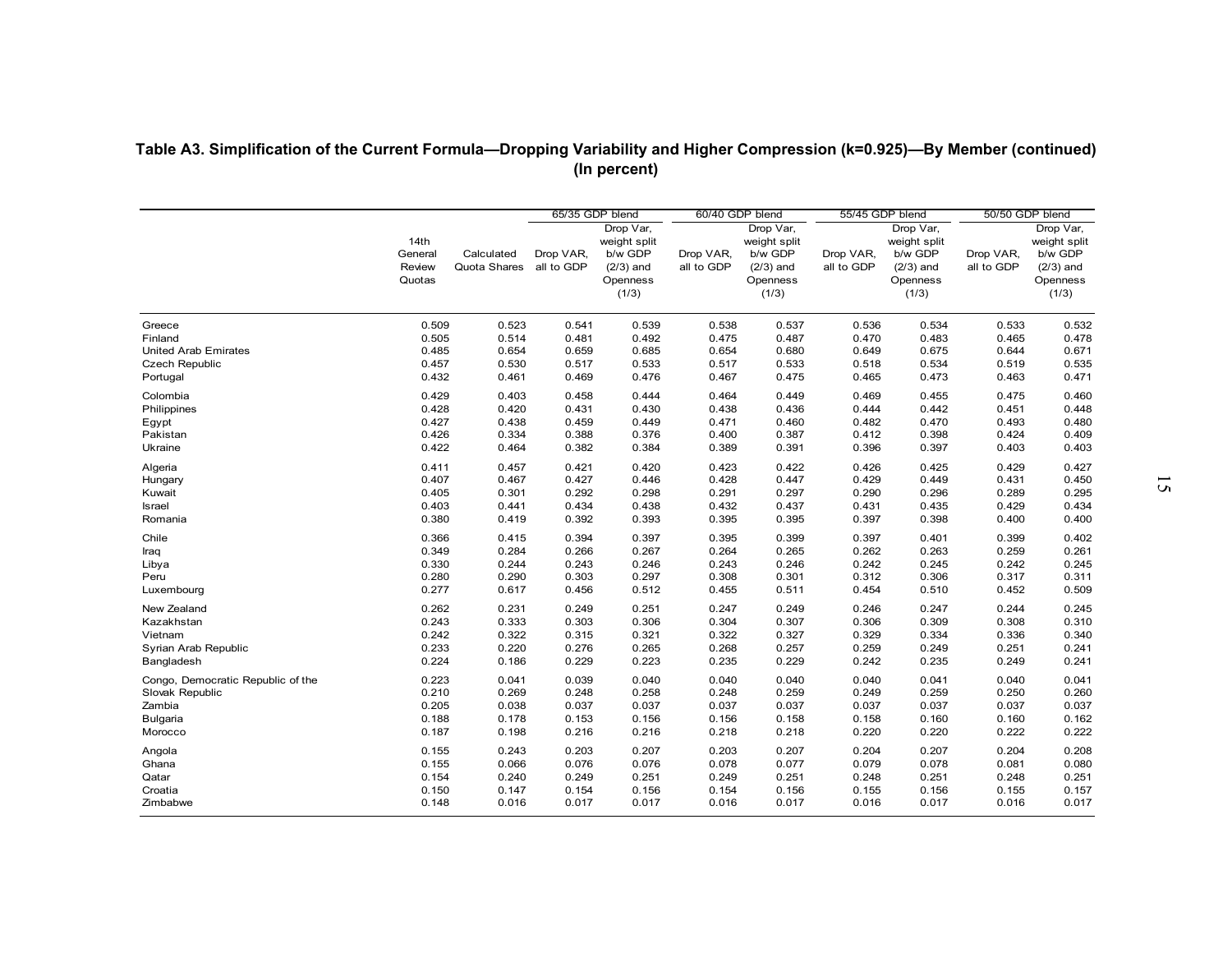| Table A3. Simplification of the Current Formula—Dropping Variability and Higher Compression (k=0.925)—By Member (continued) |                 |                |                 |                         |                |                         |                 |                         |                 |                         |
|-----------------------------------------------------------------------------------------------------------------------------|-----------------|----------------|-----------------|-------------------------|----------------|-------------------------|-----------------|-------------------------|-----------------|-------------------------|
|                                                                                                                             |                 |                |                 | (In percent)            |                |                         |                 |                         |                 |                         |
|                                                                                                                             |                 |                |                 |                         |                |                         |                 |                         |                 |                         |
|                                                                                                                             |                 |                | 65/35 GDP blend |                         |                | 60/40 GDP blend         | 55/45 GDP blend |                         | 50/50 GDP blend |                         |
|                                                                                                                             |                 |                |                 | Drop Var,               |                | Drop Var,               |                 | Drop Var,               |                 | Drop Var,               |
|                                                                                                                             | 14th<br>General | Calculated     | Drop VAR,       | weight split<br>b/w GDP | Drop VAR,      | weight split<br>b/w GDP | Drop VAR,       | weight split<br>b/w GDP | Drop VAR,       | weight split<br>b/w GDP |
|                                                                                                                             | Review          | Quota Shares   | all to GDP      | $(2/3)$ and             | all to GDP     | $(2/3)$ and             | all to GDP      | $(2/3)$ and             | all to GDP      | $(2/3)$ and             |
|                                                                                                                             | Quotas          |                |                 | Openness<br>(1/3)       |                | Openness<br>(1/3)       |                 | Openness<br>(1/3)       |                 | Openness<br>(1/3)       |
|                                                                                                                             |                 |                |                 |                         |                |                         |                 |                         |                 |                         |
| Ecuador                                                                                                                     | 0.146           | 0.139          | 0.134           | 0.133                   | 0.136          | 0.135                   | 0.139           | 0.137                   | 0.142           | 0.140                   |
| <b>Belarus</b>                                                                                                              | 0.143           | 0.165          | 0.159           | 0.161                   | 0.162          | 0.164                   | 0.166           | 0.167                   | 0.169           | 0.170                   |
| Serbia                                                                                                                      | 0.137           | 0.113<br>0.054 | 0.116           | 0.116                   | 0.117          | 0.118<br>0.064          | 0.119           | 0.119                   | 0.120           | 0.120                   |
| Côte d'Ivoire<br>Lebanon                                                                                                    | 0.136<br>0.133  | 0.158          | 0.063<br>0.133  | 0.064<br>0.138          | 0.063<br>0.134 | 0.138                   | 0.064<br>0.134  | 0.064<br>0.139          | 0.064<br>0.135  | 0.065<br>0.140          |
| Sudan                                                                                                                       | 0.132           | 0.104          | 0.125           | 0.122                   | 0.125          | 0.122                   | 0.126           | 0.122                   | 0.126           | 0.123                   |
| Slovenia                                                                                                                    | 0.123           | 0.141          | 0.133           | 0.137                   | 0.133          | 0.137                   | 0.132           | 0.137                   | 0.132           | 0.137                   |
| Sri Lanka                                                                                                                   | 0.121           | 0.096          | 0.111           | 0.109                   | 0.113          | 0.111                   | 0.116           | 0.114                   | 0.118           | 0.116                   |
| Uzbekistan                                                                                                                  | 0.116           | 0.085          | 0.094           | 0.093                   | 0.096          | 0.095                   | 0.099           | 0.097                   | 0.101           | 0.099                   |
| Tunisia                                                                                                                     | 0.114           | 0.126          | 0.129           | 0.130                   | 0.132          | 0.133                   | 0.134           | 0.135                   | 0.136           | 0.137                   |
| Oman                                                                                                                        | 0.114           | 0.140          | 0.145           | 0.148                   | 0.145          | 0.148                   | 0.146           | 0.148                   | 0.146           | 0.149                   |
| Kenya                                                                                                                       | 0.114           | 0.071          | 0.080           | 0.079                   | 0.081          | 0.080                   | 0.083           | 0.081                   | 0.084           | 0.083                   |
| Myanmar                                                                                                                     | 0.108           | 0.066          | 0.080           | 0.078                   | 0.082          | 0.079                   | 0.084           | 0.081                   | 0.085           | 0.082                   |
| Yemen, Republic of                                                                                                          | 0.102           | 0.083          | 0.082           | 0.081                   | 0.083          | 0.082                   | 0.084           | 0.083                   | 0.085           | 0.084                   |
| Dominican Republic                                                                                                          | 0.100           | 0.099          | 0.111           | 0.111                   | 0.113          | 0.112                   | 0.114           | 0.113                   | 0.115           | 0.114                   |
| Trinidad and Tobago                                                                                                         | 0.098           | 0.068          | 0.064           | 0.065                   | 0.064          | 0.065                   | 0.063           | 0.065                   | 0.063           | 0.065                   |
| Lithuania                                                                                                                   | 0.093           | 0.135          | 0.116           | 0.119                   | 0.117          | 0.120                   | 0.117           | 0.120                   | 0.118           | 0.121                   |
| Uruguay                                                                                                                     | 0.090           | 0.075          | 0.075           | 0.074                   | 0.076          | 0.075                   | 0.076           | 0.075                   | 0.076           | 0.075                   |
| Guatemala<br>Tanzania                                                                                                       | 0.090<br>0.083  | 0.087<br>0.053 | 0.097<br>0.061  | 0.097<br>0.060          | 0.098<br>0.063 | 0.098<br>0.062          | 0.100<br>0.065  | 0.099<br>0.064          | 0.101<br>0.066  | 0.100<br>0.065          |
| Bahrain                                                                                                                     | 0.083           | 0.090          | 0.079           | 0.083                   | 0.079          | 0.083                   | 0.079           | 0.084                   | 0.080           | 0.084                   |
| Azerbaijan                                                                                                                  | 0.082           | 0.114          | 0.121           | 0.121                   | 0.122          | 0.122                   | 0.124           | 0.123                   | 0.125           | 0.125                   |
| Jamaica                                                                                                                     | 0.080           | 0.044          | 0.042           | 0.043                   | 0.042          | 0.043                   | 0.043           | 0.044                   | 0.043           | 0.044                   |
| Panama                                                                                                                      | 0.079           | 0.077          | 0.079           | 0.081                   | 0.080          | 0.082                   | 0.080           | 0.083                   | 0.081           | 0.083                   |
| Costa Rica                                                                                                                  | 0.077           | 0.077          | 0.082           | 0.083                   | 0.083          | 0.083                   | 0.083           | 0.084                   | 0.084           | 0.085                   |
| Uganda                                                                                                                      | 0.076           | 0.048          | 0.047           | 0.046                   | 0.048          | 0.047                   | 0.049           | 0.048                   | 0.050           | 0.049                   |
| Jordan                                                                                                                      | 0.072           | 0.074          | 0.079           | 0.081                   | 0.079          | 0.081                   | 0.080           | 0.082                   | 0.080           | 0.082                   |
| Latvia                                                                                                                      | 0.070           | 0.083          | 0.078           | 0.080                   | 0.078          | 0.080                   | 0.078           | 0.080                   | 0.078           | 0.080                   |
| Afghanistan, Islamic Republic of                                                                                            | 0.068           | 0.044          | 0.046           | 0.047                   | 0.046          | 0.047                   | 0.047           | 0.048                   | 0.047           | 0.048                   |
| Senegal                                                                                                                     | 0.068           | 0.038          | 0.036           | 0.036                   | 0.037          | 0.037                   | 0.037           | 0.037                   | 0.038           | 0.037                   |
| Iceland                                                                                                                     | 0.067           | 0.087          | 0.043           | 0.045                   | 0.043          | 0.044                   | 0.042           | 0.044                   | 0.042           | 0.044                   |
| Cyprus                                                                                                                      | 0.064           | 0.058          | 0.064           | 0.066                   | 0.063          | 0.066                   | 0.063           | 0.065                   | 0.063           | 0.065                   |
| Brunei Darussalam                                                                                                           | 0.063           | 0.041          | 0.036           | 0.037                   | 0.037          | 0.037                   | 0.037           | 0.038                   | 0.037           | 0.038                   |
| Ethiopia                                                                                                                    | 0.063           | 0.066          | 0.078           | 0.076                   | 0.080          | 0.078                   | 0.083           | 0.080                   | 0.085           | 0.082                   |
| El Salvador                                                                                                                 | 0.060           | 0.058          | 0.060           | 0.060                   | 0.061          | 0.061                   | 0.062           | 0.062                   | 0.063           | 0.063                   |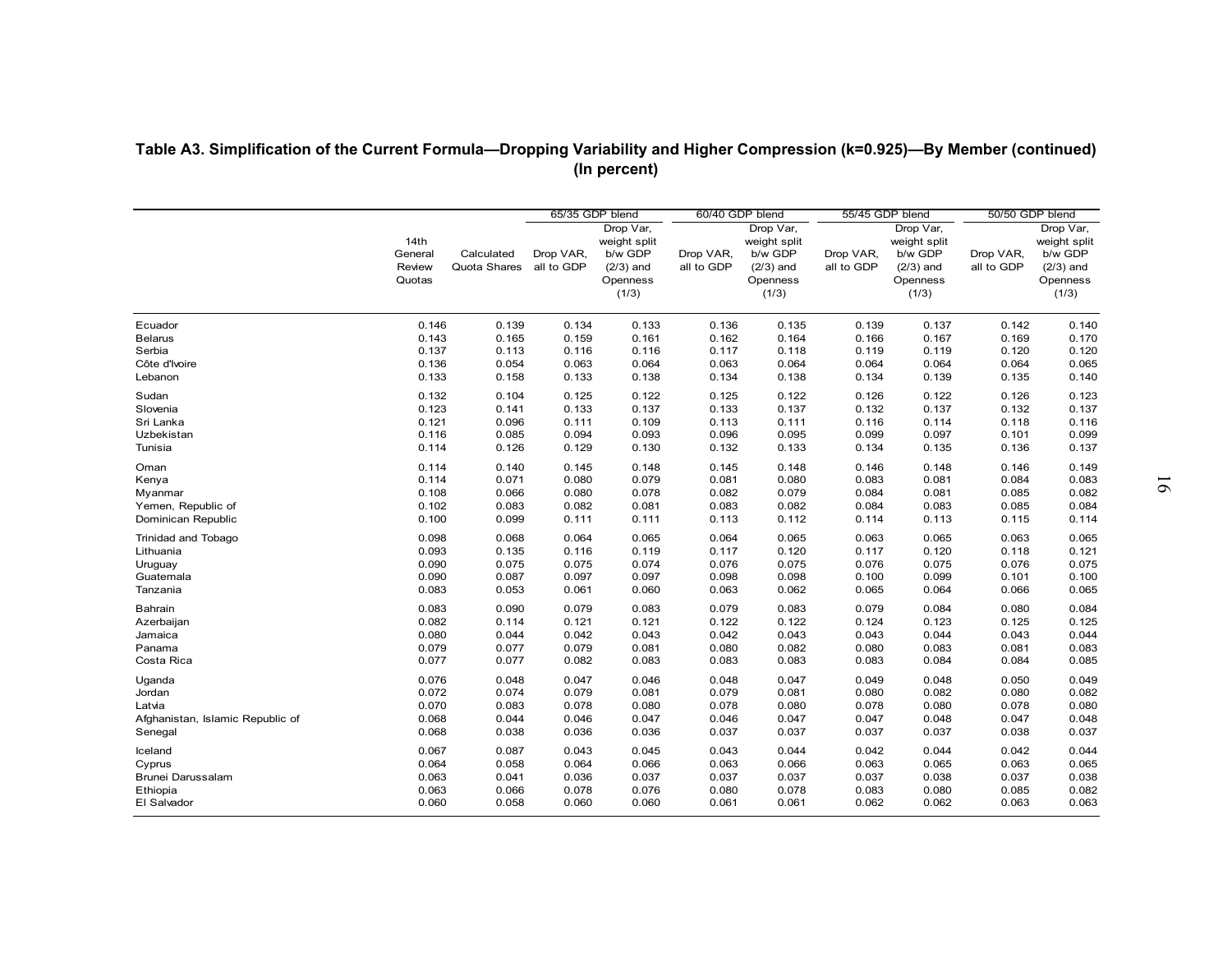|                          |                                     |                            |                                            |                                                                          | 60/40 GDP blend         |                                                                          | 55/45 GDP blend         |                                                                          |                                            |                                                                          |
|--------------------------|-------------------------------------|----------------------------|--------------------------------------------|--------------------------------------------------------------------------|-------------------------|--------------------------------------------------------------------------|-------------------------|--------------------------------------------------------------------------|--------------------------------------------|--------------------------------------------------------------------------|
|                          | 14th<br>General<br>Review<br>Quotas | Calculated<br>Quota Shares | 65/35 GDP blend<br>Drop VAR,<br>all to GDP | Drop Var,<br>weight split<br>b/w GDP<br>$(2/3)$ and<br>Openness<br>(1/3) | Drop VAR,<br>all to GDP | Drop Var,<br>weight split<br>b/w GDP<br>$(2/3)$ and<br>Openness<br>(1/3) | Drop VAR,<br>all to GDP | Drop Var,<br>weight split<br>b/w GDP<br>$(2/3)$ and<br>Openness<br>(1/3) | 50/50 GDP blend<br>Drop VAR,<br>all to GDP | Drop Var,<br>weight split<br>b/w GDP<br>$(2/3)$ and<br>Openness<br>(1/3) |
| Cameroon                 | 0.058                               | 0.051                      | 0.058                                      | 0.057                                                                    | 0.059                   | 0.058                                                                    | 0.060                   | 0.059                                                                    | 0.061                                      | 0.060                                                                    |
| Bosnia and Herzegovina   | 0.056                               | 0.055                      | 0.056                                      | 0.057                                                                    | 0.056                   | 0.057                                                                    | 0.057                   | 0.057                                                                    | 0.057                                      | 0.058                                                                    |
| Papua New Guinea         | 0.055<br>0.055                      | 0.027<br>0.025             | 0.029<br>0.026                             | 0.030<br>0.026                                                           | 0.029<br>0.026          | 0.030<br>0.027                                                           | 0.030<br>0.027          | 0.030<br>0.027                                                           | 0.030<br>0.027                             | 0.031<br>0.028                                                           |
| Nicaragua<br>Liberia     | 0.054                               | 0.012                      | 0.007                                      | 0.008                                                                    | 0.007                   | 0.008                                                                    | 0.007                   | 0.008                                                                    | 0.007                                      | 0.008                                                                    |
| Honduras                 | 0.052                               | 0.050                      | 0.051                                      | 0.052                                                                    | 0.052                   | 0.053                                                                    | 0.052                   | 0.053                                                                    | 0.053                                      | 0.054                                                                    |
| South Sudan, Republic of | 0.052                               | 0.048                      | 0.037                                      | 0.039                                                                    | 0.038                   | 0.039                                                                    | 0.038                   | 0.039                                                                    | 0.038                                      | 0.039                                                                    |
| Madagascar               | 0.051                               | 0.028                      | 0.026                                      | 0.026                                                                    | 0.027                   | 0.027                                                                    | 0.028                   | 0.027                                                                    | 0.028                                      | 0.028                                                                    |
| Estonia                  | 0.051                               | 0.076                      | 0.068                                      | 0.071                                                                    | 0.068                   | 0.072                                                                    | 0.068                   | 0.072                                                                    | 0.068                                      | 0.072                                                                    |
| <b>Bolivia</b>           | 0.050                               | 0.053                      | 0.057                                      | 0.056                                                                    | 0.058                   | 0.058                                                                    | 0.060                   | 0.059                                                                    | 0.061                                      | 0.060                                                                    |
| Turkmenistan             | 0.050                               | 0.062                      | 0.067                                      | 0.067                                                                    | 0.067                   | 0.068                                                                    | 0.068                   | 0.068                                                                    | 0.068                                      | 0.069                                                                    |
| Mozambique               | 0.048                               | 0.028                      | 0.030                                      | 0.031                                                                    | 0.031                   | 0.031                                                                    | 0.032                   | 0.032                                                                    | 0.032                                      | 0.032                                                                    |
| Gabon                    | 0.045                               | 0.037                      | 0.038                                      | 0.038                                                                    | 0.038                   | 0.039                                                                    | 0.039                   | 0.039                                                                    | 0.039                                      | 0.039                                                                    |
| Guinea<br>Georgia        | 0.045<br>0.044                      | 0.012<br>0.031             | 0.014<br>0.035                             | 0.014<br>0.035                                                           | 0.014<br>0.035          | 0.014<br>0.035                                                           | 0.014<br>0.036          | 0.014<br>0.036                                                           | 0.015<br>0.036                             | 0.015<br>0.036                                                           |
| Sierra Leone             | 0.043                               | 0.006                      | 0.007                                      | 0.006                                                                    | 0.007                   | 0.007                                                                    | 0.007                   | 0.007                                                                    | 0.007                                      | 0.007                                                                    |
| Paraguay                 | 0.042                               | 0.048                      | 0.050                                      | 0.050                                                                    | 0.050                   | 0.051                                                                    | 0.051                   | 0.051                                                                    | 0.051                                      | 0.052                                                                    |
| Botswana                 | 0.041                               | 0.043                      | 0.045                                      | 0.045                                                                    | 0.045                   | 0.046                                                                    | 0.046                   | 0.046                                                                    | 0.047                                      | 0.047                                                                    |
| Namibia                  | 0.040                               | 0.024                      | 0.029                                      | 0.029                                                                    | 0.029                   | 0.029                                                                    | 0.029                   | 0.029                                                                    | 0.029                                      | 0.030                                                                    |
| Mali                     | 0.039                               | 0.027                      | 0.025                                      | 0.024                                                                    | 0.025                   | 0.025                                                                    | 0.025                   | 0.025                                                                    | 0.026                                      | 0.025                                                                    |
| Bahamas, The             | 0.038                               | 0.020                      | 0.022                                      | 0.022                                                                    | 0.022                   | 0.022                                                                    | 0.022                   | 0.022                                                                    | 0.022                                      | 0.023                                                                    |
| Guyana                   | 0.038                               | 0.008                      | 0.009                                      | 0.009                                                                    | 0.009                   | 0.009                                                                    | 0.010                   | 0.010                                                                    | 0.010                                      | 0.010                                                                    |
| Kyrgyz Republic          | 0.037                               | 0.019                      | 0.020                                      | 0.020                                                                    | 0.020                   | 0.021                                                                    | 0.021                   | 0.021                                                                    | 0.021                                      | 0.022                                                                    |
| Cambodia                 | 0.037                               | 0.037                      | 0.041                                      | 0.041                                                                    | 0.042                   | 0.042                                                                    | 0.043                   | 0.043                                                                    | 0.044                                      | 0.044                                                                    |
| Tajikistan               | 0.036                               | 0.020                      | 0.020                                      | 0.021                                                                    | 0.021                   | 0.021                                                                    | 0.021                   | 0.022                                                                    | 0.022                                      | 0.022                                                                    |
| Moldova                  | 0.036                               | 0.025                      | 0.022                                      | 0.022                                                                    | 0.022                   | 0.023                                                                    | 0.022                   | 0.023                                                                    | 0.022                                      | 0.023                                                                    |
| Malta                    | 0.035                               | 0.034                      | 0.035                                      | 0.038                                                                    | 0.035                   | 0.038                                                                    | 0.035                   | 0.038                                                                    | 0.035                                      | 0.038                                                                    |
| Haiti                    | 0.034                               | 0.016                      | 0.019                                      | 0.019                                                                    | 0.020                   | 0.020                                                                    | 0.020                   | 0.020                                                                    | 0.020                                      | 0.020                                                                    |
| Somalia                  | 0.034                               | 0.001                      | 0.002                                      | 0.002                                                                    | 0.002                   | 0.002                                                                    | 0.002                   | 0.002                                                                    | 0.002                                      | 0.002                                                                    |
| Congo, Republic of       | 0.034                               | 0.044                      | 0.038                                      | 0.039                                                                    | 0.038                   | 0.039                                                                    | 0.038                   | 0.040                                                                    | 0.038                                      | 0.040                                                                    |
| Rwanda                   | 0.034                               | 0.012                      | 0.015                                      | 0.015                                                                    | 0.015                   | 0.015                                                                    | 0.016                   | 0.015                                                                    | 0.016                                      | 0.015                                                                    |
| <b>Equatorial Guinea</b> | 0.033                               | 0.053                      | 0.046                                      | 0.048                                                                    | 0.046                   | 0.048                                                                    | 0.047                   | 0.048                                                                    | 0.047                                      | 0.049                                                                    |
| Nepal                    | 0.033                               | 0.035                      | 0.041                                      | 0.040                                                                    | 0.042                   | 0.041                                                                    | 0.043                   | 0.042                                                                    | 0.044                                      | 0.043                                                                    |
| Burundi                  | 0.032                               | 0.006                      | 0.005                                      | 0.005                                                                    | 0.005                   | 0.005                                                                    | 0.005                   | 0.005                                                                    | 0.005                                      | 0.005                                                                    |
| Togo                     | 0.031                               | 0.010                      | 0.011                                      | 0.011                                                                    | 0.011                   | 0.011                                                                    | 0.011                   | 0.011                                                                    | 0.011                                      | 0.011                                                                    |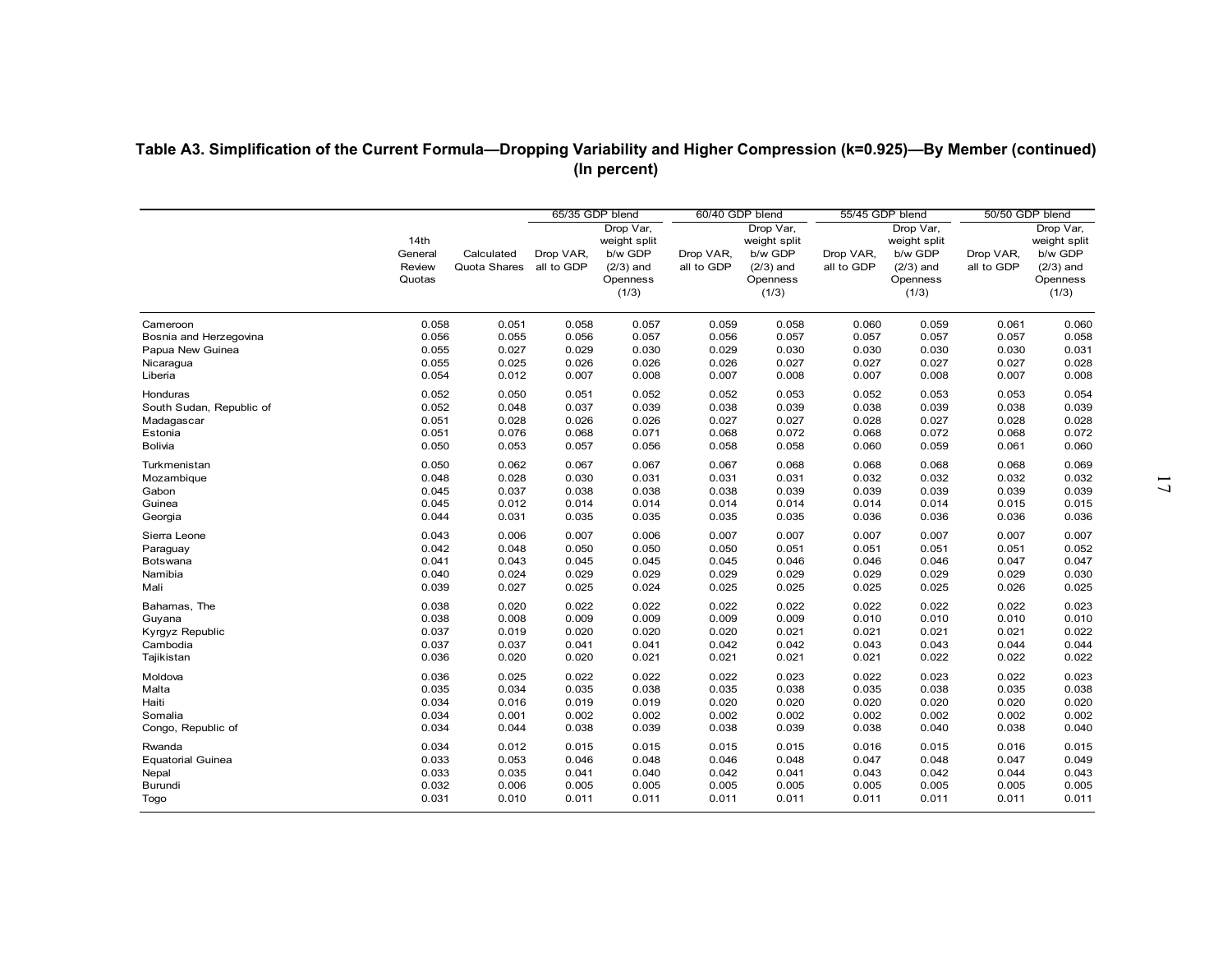| Mauritius<br>Macedonia, Former Yugoslav Republic of<br>Chad<br>Albania<br>Malawi<br>Niger<br>Suriname<br>Armenia<br>Mauritania<br>Benin<br><b>Burkina Faso</b> | 14th<br>General<br>Review<br>Quotas<br>0.030<br>0.029<br>0.029 | Calculated<br>Quota Shares | Drop VAR,<br>all to GDP | 65/35 GDP blend<br>Drop Var,<br>weight split | 60/40 GDP blend         | Drop Var,                                                   | 55/45 GDP blend         | Drop Var,                                                   | 50/50 GDP blend         | Drop Var,                                                   |
|----------------------------------------------------------------------------------------------------------------------------------------------------------------|----------------------------------------------------------------|----------------------------|-------------------------|----------------------------------------------|-------------------------|-------------------------------------------------------------|-------------------------|-------------------------------------------------------------|-------------------------|-------------------------------------------------------------|
|                                                                                                                                                                |                                                                |                            |                         |                                              |                         |                                                             |                         |                                                             |                         |                                                             |
|                                                                                                                                                                |                                                                |                            |                         | b/w GDP<br>$(2/3)$ and<br>Openness<br>(1/3)  | Drop VAR,<br>all to GDP | weight split<br>b/w GDP<br>$(2/3)$ and<br>Openness<br>(1/3) | Drop VAR,<br>all to GDP | weight split<br>b/w GDP<br>$(2/3)$ and<br>Openness<br>(1/3) | Drop VAR,<br>all to GDP | weight split<br>b/w GDP<br>$(2/3)$ and<br>Openness<br>(1/3) |
|                                                                                                                                                                |                                                                | 0.029                      | 0.031                   | 0.032                                        | 0.032                   | 0.032                                                       | 0.032                   | 0.032                                                       | 0.032                   | 0.033                                                       |
|                                                                                                                                                                |                                                                | 0.032                      | 0.033                   | 0.033                                        | 0.033                   | 0.034                                                       | 0.034                   | 0.034                                                       | 0.034                   | 0.035                                                       |
|                                                                                                                                                                |                                                                | 0.029                      | 0.027                   | 0.027                                        | 0.027                   | 0.027                                                       | 0.028                   | 0.028                                                       | 0.028                   | 0.028                                                       |
|                                                                                                                                                                | 0.029                                                          | 0.034                      | 0.037                   | 0.037                                        | 0.037                   | 0.038                                                       | 0.038                   | 0.038                                                       | 0.038                   | 0.038                                                       |
|                                                                                                                                                                | 0.029                                                          | 0.014                      | 0.015                   | 0.015                                        | 0.016                   | 0.016                                                       | 0.016                   | 0.016                                                       | 0.017                   | 0.016                                                       |
|                                                                                                                                                                | 0.028                                                          | 0.013                      | 0.015                   | 0.015                                        | 0.016                   | 0.015                                                       | 0.016                   | 0.016                                                       | 0.016                   | 0.016                                                       |
|                                                                                                                                                                | 0.027                                                          | 0.010                      | 0.011                   | 0.011                                        | 0.011                   | 0.011                                                       | 0.011                   | 0.011                                                       | 0.011                   | 0.011                                                       |
|                                                                                                                                                                | 0.027                                                          | 0.024                      | 0.028                   | 0.028                                        | 0.028                   | 0.028                                                       | 0.029                   | 0.029                                                       | 0.029                   | 0.029                                                       |
|                                                                                                                                                                | 0.027                                                          | 0.013                      | 0.012                   | 0.012                                        | 0.012                   | 0.012                                                       | 0.012                   | 0.012                                                       | 0.012                   | 0.012                                                       |
|                                                                                                                                                                | 0.026                                                          | 0.019                      | 0.019                   | 0.019                                        | 0.019                   | 0.019                                                       | 0.020                   | 0.019                                                       | 0.020                   | 0.020                                                       |
|                                                                                                                                                                | 0.025                                                          | 0.019                      | 0.023                   | 0.023                                        | 0.024                   | 0.023                                                       | 0.024                   | 0.024                                                       | 0.025                   | 0.024                                                       |
| Central African Republic                                                                                                                                       | 0.023                                                          | 0.005                      | 0.005                   | 0.005                                        | 0.005                   | 0.005                                                       | 0.005                   | 0.005                                                       | 0.005                   | 0.005                                                       |
| Lao People's Dem. Republic                                                                                                                                     | 0.022                                                          | 0.014                      | 0.017                   | 0.017                                        | 0.018                   | 0.017                                                       | 0.018                   | 0.018                                                       | 0.019                   | 0.018                                                       |
|                                                                                                                                                                | 0.021                                                          | 0.010                      | 0.011                   | 0.011                                        | 0.011                   | 0.011                                                       | 0.011                   | 0.011                                                       | 0.011                   | 0.011                                                       |
| <b>Barbados</b>                                                                                                                                                | 0.020                                                          | 0.012                      | 0.014                   | 0.014                                        | 0.014                   | 0.014                                                       | 0.014                   | 0.014                                                       | 0.014                   | 0.015                                                       |
| Kosovo                                                                                                                                                         | 0.017                                                          | 0.016                      | 0.018                   | 0.018                                        | 0.018                   | 0.018                                                       | 0.019                   | 0.019                                                       | 0.019                   | 0.019                                                       |
| Swaziland                                                                                                                                                      | 0.016                                                          | 0.014                      | 0.014                   | 0.014                                        | 0.014                   | 0.014                                                       | 0.014                   | 0.014                                                       | 0.014                   | 0.014                                                       |
| Mongolia                                                                                                                                                       | 0.015                                                          | 0.021                      | 0.018                   | 0.018                                        | 0.018                   | 0.019                                                       | 0.019                   | 0.019                                                       | 0.019                   | 0.019                                                       |
| Lesotho                                                                                                                                                        | 0.015                                                          | 0.009                      | 0.010                   | 0.011                                        | 0.010                   | 0.011                                                       | 0.010                   | 0.011                                                       | 0.010                   | 0.011                                                       |
| Gambia, The                                                                                                                                                    | 0.013                                                          | 0.004                      | 0.004                   | 0.004                                        | 0.004                   | 0.004                                                       | 0.005                   | 0.004                                                       | 0.005                   | 0.005                                                       |
| Montenegro                                                                                                                                                     | 0.013                                                          | 0.014                      | 0.014                   | 0.014                                        | 0.014                   | 0.014                                                       | 0.014                   | 0.014                                                       | 0.014                   | 0.014                                                       |
| San Marino                                                                                                                                                     | 0.010                                                          | 0.011                      | 0.010                   | 0.011                                        | 0.011                   | 0.011                                                       | 0.011                   | 0.011                                                       | 0.011                   | 0.011                                                       |
| Eritrea                                                                                                                                                        | 0.008                                                          | 0.004                      | 0.005                   | 0.005                                        | 0.005                   | 0.005                                                       | 0.005                   | 0.005                                                       | 0.006                   | 0.005                                                       |
| Djibouti                                                                                                                                                       | 0.007                                                          | 0.004                      | 0.004                   | 0.004                                        | 0.004                   | 0.004                                                       | 0.004                   | 0.004                                                       | 0.004                   | 0.004                                                       |
| Guinea-Bissau                                                                                                                                                  | 0.006                                                          | 0.005                      | 0.003                   | 0.003                                        | 0.003                   | 0.003                                                       | 0.003                   | 0.003                                                       | 0.003                   | 0.003                                                       |
|                                                                                                                                                                | 0.006                                                          | 0.005                      | 0.005                   | 0.006                                        | 0.006                   | 0.006                                                       | 0.006                   | 0.006                                                       | 0.006                   | 0.006                                                       |
| Timor-Leste                                                                                                                                                    | 0.005                                                          | 0.006                      | 0.006                   | 0.006                                        | 0.006                   | 0.006                                                       | 0.006                   | 0.006                                                       | 0.006                   | 0.006                                                       |
|                                                                                                                                                                | 0.005                                                          | 0.002                      | 0.002                   | 0.002                                        | 0.002                   | 0.002                                                       | 0.002                   | 0.002                                                       | 0.002                   | 0.003                                                       |
| Vanuatu<br>Cape Verde                                                                                                                                          | 0.005                                                          | 0.005                      | 0.006                   | 0.006                                        | 0.006                   | 0.006                                                       | 0.006                   | 0.006                                                       | 0.006                   | 0.006                                                       |
| Seychelles                                                                                                                                                     | 0.005                                                          | 0.005                      | 0.005                   | 0.005                                        | 0.005                   | 0.005                                                       | 0.005                   | 0.005                                                       | 0.005                   | 0.005                                                       |
|                                                                                                                                                                |                                                                |                            |                         |                                              |                         |                                                             |                         |                                                             |                         |                                                             |
| St. Lucia                                                                                                                                                      | 0.004                                                          | 0.004                      | 0.004                   | 0.004                                        | 0.004                   | 0.004                                                       | 0.004                   | 0.005                                                       | 0.004                   | 0.005                                                       |
| Maldives                                                                                                                                                       | 0.004                                                          | 0.006                      | 0.007                   | 0.007                                        | 0.007                   | 0.007                                                       | 0.007                   | 0.007                                                       | 0.007                   | 0.007                                                       |
| Solomon Islands                                                                                                                                                | 0.004                                                          | 0.003                      | 0.003                   | 0.003                                        | 0.003                   | 0.003                                                       | 0.003                   | 0.003                                                       | 0.003                   | 0.003                                                       |
| <b>Bhutan</b><br>Antigua and Barbuda                                                                                                                           | 0.004<br>0.004                                                 | 0.005<br>0.004             | 0.006<br>0.004          | 0.006<br>0.004                               | 0.006<br>0.004          | 0.006                                                       | 0.006                   | 0.006                                                       | 0.007                   | 0.007                                                       |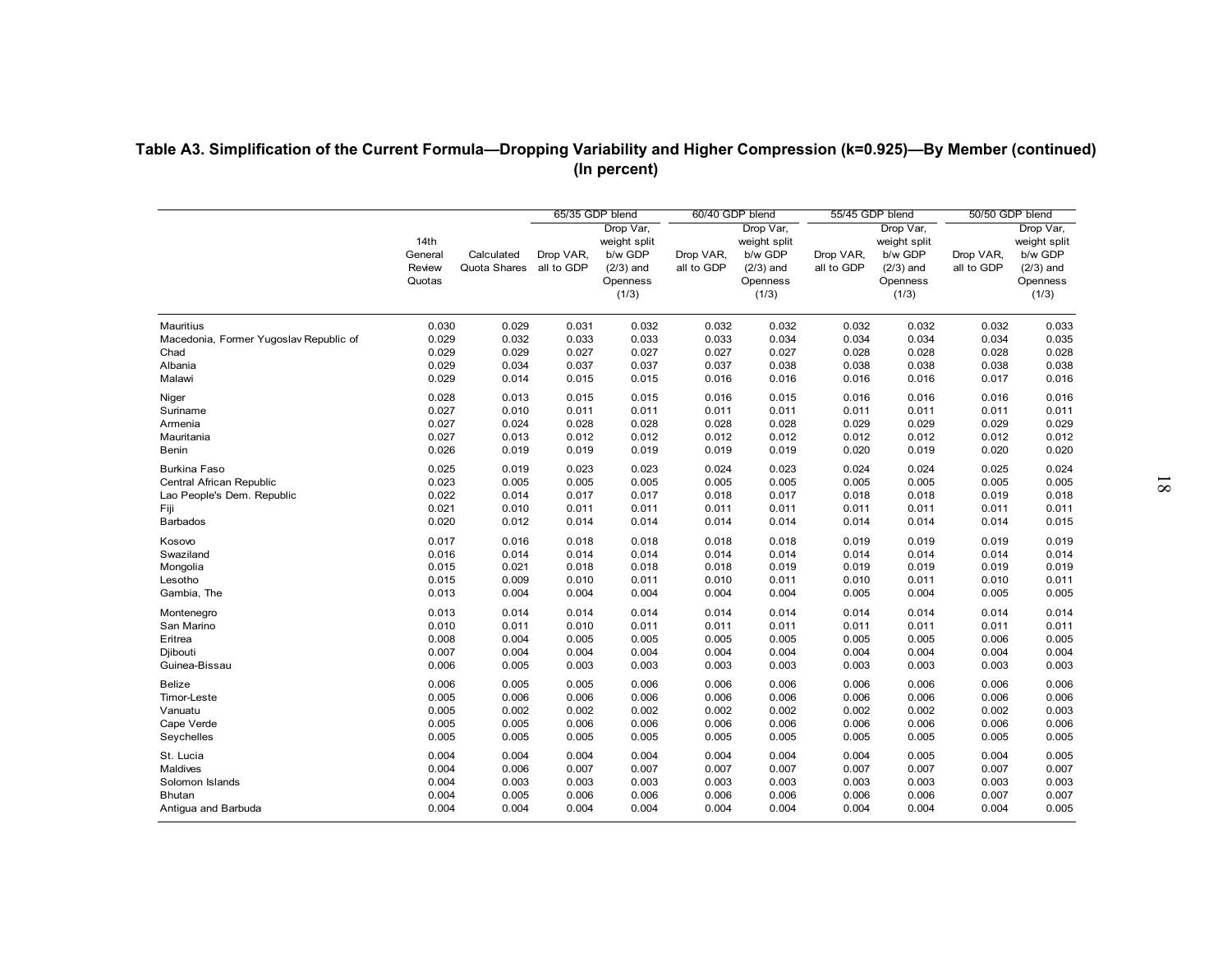|                                       |                                     |                            | 65/35 GDP blend         |                                                                          | 60/40 GDP blend         |                                                                          | 55/45 GDP blend         |                                                                          | 50/50 GDP blend         |                                                                          |
|---------------------------------------|-------------------------------------|----------------------------|-------------------------|--------------------------------------------------------------------------|-------------------------|--------------------------------------------------------------------------|-------------------------|--------------------------------------------------------------------------|-------------------------|--------------------------------------------------------------------------|
|                                       | 14th<br>General<br>Review<br>Quotas | Calculated<br>Quota Shares | Drop VAR,<br>all to GDP | Drop Var,<br>weight split<br>b/w GDP<br>$(2/3)$ and<br>Openness<br>(1/3) | Drop VAR,<br>all to GDP | Drop Var,<br>weight split<br>b/w GDP<br>$(2/3)$ and<br>Openness<br>(1/3) | Drop VAR,<br>all to GDP | Drop Var,<br>weight split<br>b/w GDP<br>$(2/3)$ and<br>Openness<br>(1/3) | Drop VAR,<br>all to GDP | Drop Var,<br>weight split<br>b/w GDP<br>$(2/3)$ and<br>Openness<br>(1/3) |
| Comoros<br>Grenada                    | 0.00373<br>0.00344                  | 0.00159<br>0.00230         | 0.00186<br>0.00266      | 0.00187<br>0.00270                                                       | 0.00187<br>0.00271      | 0.00188<br>0.00274                                                       | 0.00189<br>0.00276      | 0.00190<br>0.00278                                                       | 0.00190<br>0.00280      | 0.00191<br>0.00283                                                       |
| Samoa                                 | 0.00340                             | 0.00202                    | 0.00236                 | 0.00240                                                                  | 0.00239                 | 0.00244                                                                  | 0.00242                 | 0.00247                                                                  | 0.00246                 | 0.00250                                                                  |
| São Tomé and Príncipe                 | 0.00310                             | 0.00137                    | 0.00079                 | 0.00079                                                                  | 0.00079                 | 0.00080                                                                  | 0.00080                 | 0.00080                                                                  | 0.00080                 | 0.00080                                                                  |
| Tonga                                 | 0.00289                             | 0.00130                    | 0.00148                 | 0.00149                                                                  | 0.00150                 | 0.00151                                                                  | 0.00153                 | 0.00154                                                                  | 0.00156                 | 0.00156                                                                  |
| St. Kitts and Nevis                   | 0.00262                             | 0.00202                    | 0.00243                 | 0.00247                                                                  | 0.00244                 | 0.00248                                                                  | 0.00245                 | 0.00248                                                                  | 0.00245                 | 0.00249                                                                  |
| St. Vincent and the Grenadines        | 0.00245                             | 0.00217                    | 0.00254                 | 0.00257                                                                  | 0.00258                 | 0.00260                                                                  | 0.00261                 | 0.00264                                                                  | 0.00264                 | 0.00267                                                                  |
| Dominica                              | 0.00241                             | 0.00161                    | 0.00189                 | 0.00191                                                                  | 0.00192                 | 0.00194                                                                  | 0.00195                 | 0.00196                                                                  | 0.00198                 | 0.00199                                                                  |
| Kiribati                              | 0.00235                             | 0.00128                    | 0.00141                 | 0.00142                                                                  | 0.00144                 | 0.00145                                                                  | 0.00148                 | 0.00148                                                                  | 0.00151                 | 0.00151                                                                  |
| Micronesia, Federated States of       | 0.00151                             | 0.00128                    | 0.00147                 | 0.00150                                                                  | 0.00150                 | 0.00153                                                                  | 0.00154                 | 0.00157                                                                  | 0.00157                 | 0.00160                                                                  |
| Marshall Islands                      | 0.00103                             | 0.00084                    | 0.00094                 | 0.00097                                                                  | 0.00097                 | 0.00100                                                                  | 0.00099                 | 0.00102                                                                  | 0.00102                 | 0.00104                                                                  |
| Palau                                 | 0.00103                             | 0.00101                    | 0.00104                 | 0.00109                                                                  | 0.00105                 | 0.00110                                                                  | 0.00106                 | 0.00110                                                                  | 0.00106                 | 0.00111                                                                  |
| Tuvalu                                | 0.00052                             | 0.00035                    | 0.00023                 | 0.00024                                                                  | 0.00023                 | 0.00024                                                                  | 0.00023                 | 0.00024                                                                  | 0.00023                 | 0.00024                                                                  |
| Coefficients for quota variables      |                                     |                            |                         |                                                                          |                         |                                                                          |                         |                                                                          |                         |                                                                          |
| GDP                                   |                                     | 0.30                       | 0.42                    | 0.39                                                                     | 0.39                    | 0.36                                                                     | 0.36                    | 0.33                                                                     | 0.33                    | 0.30                                                                     |
| PPP GDP                               |                                     | 0.20                       | 0.23                    | 0.21                                                                     | 0.26                    | 0.24                                                                     | 0.29                    | 0.27                                                                     | 0.33                    | 0.30                                                                     |
| Openness                              |                                     | 0.30                       | 0.30                    | 0.35                                                                     | 0.30                    | 0.35                                                                     | 0.30                    | 0.35                                                                     | 0.30                    | 0.35                                                                     |
| Variability                           |                                     | 0.15                       | 0.00                    | 0.00                                                                     | 0.00                    | 0.00                                                                     | 0.00                    | 0.00                                                                     | 0.00                    | 0.00                                                                     |
| Reserves<br><b>Compression Factor</b> |                                     | 0.05<br>0.95               | 0.05<br>0.93            | 0.05<br>0.93                                                             | 0.05<br>0.93            | 0.05<br>0.93                                                             | 0.05<br>0.93            | 0.05<br>0.93                                                             | 0.05<br>0.93            | 0.05<br>0.93                                                             |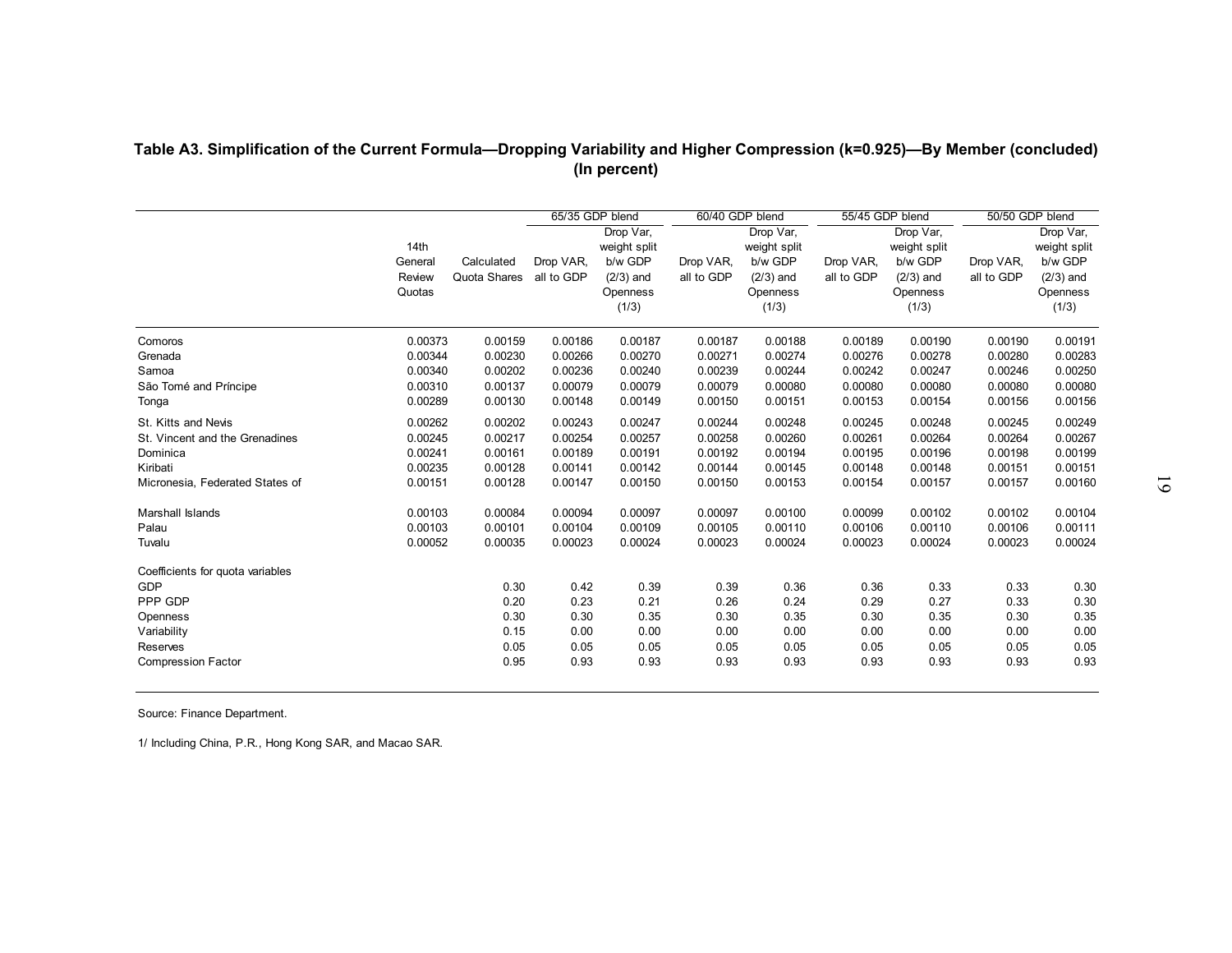|                                       | 14th<br>General<br>Review<br>Quotas | Calculated<br>Quota Shares | 65/35 GDP blend<br>Drop VAR,<br>all to GDP | Drop Var,<br>weight split<br>b/w GDP<br>$(2/3)$ and<br>Openness<br>(1/3) | 60/40 GDP blend<br>Drop VAR,<br>all to GDP | Drop Var,<br>weight split<br>b/w GDP<br>$(2/3)$ and<br>Openness<br>(1/3) | 55/45 GDP blend<br>Drop VAR,<br>all to GDP | Drop Var,<br>weight split<br>b/w GDP<br>$(2/3)$ and<br>Openness<br>(1/3) | 50/50 GDP blend<br>Drop VAR,<br>all to GDP | Drop Var,<br>weight split<br>b/w GDP<br>$(2/3)$ and<br>Openness<br>(1/3) |
|---------------------------------------|-------------------------------------|----------------------------|--------------------------------------------|--------------------------------------------------------------------------|--------------------------------------------|--------------------------------------------------------------------------|--------------------------------------------|--------------------------------------------------------------------------|--------------------------------------------|--------------------------------------------------------------------------|
| <b>United States</b>                  | 17.398                              | 15.832                     | 16.153                                     | 15.957                                                                   | 16.079                                     | 15.888                                                                   | 16.004                                     | 15.821                                                                   | 15.931                                     | 15.753                                                                   |
| Japan                                 | 6.461                               | 6.153                      | 7.233                                      | 7.158                                                                    | 7.172                                      | 7.101                                                                    | 7.112                                      | 7.044                                                                    | 7.051                                      | 6.988                                                                    |
| China 2/<br>Germany                   | 6.390<br>5.583                      | 9.414<br>5.677             | 9.775                                      | 9.737<br>5.522                                                           | 9.892                                      | 9.849<br>5.449                                                           | 10.009<br>5.307                            | 9.961<br>5.376                                                           | 10.127                                     | 10.073                                                                   |
| France                                | 4.225                               | 3.603                      | 5.450<br>4.213                             | 4.254                                                                    | 5.379<br>4.179                             | 4.222                                                                    | 4.144                                      | 4.190                                                                    | 5.235<br>4.110                             | 5.304<br>4.158                                                           |
|                                       | 4.225                               | 4.071                      | 4.026                                      | 4.078                                                                    | 3.986                                      | 4.037                                                                    | 3.946                                      | 3.997                                                                    | 3.906                                      | 3.956                                                                    |
| United Kingdom<br>Italy               | 3.159                               | 3.043                      | 3.328                                      | 3.351                                                                    | 3.302                                      | 3.327                                                                    | 3.276                                      | 3.303                                                                    | 3.250                                      | 3.279                                                                    |
|                                       | 2.749                               | 2.619                      | 2.790                                      | 2.745                                                                    | 2.872                                      | 2.823                                                                    | 2.954                                      | 2.901                                                                    | 3.036                                      | 2.978                                                                    |
| India<br>Russian Federation           | 2.705                               | 2.646                      | 2.642                                      | 2.632                                                                    | 2.663                                      | 2.653                                                                    | 2.685                                      | 2.673                                                                    | 2.706                                      | 2.694                                                                    |
| <b>Brazil</b>                         | 2.315                               | 2.207                      | 2.379                                      | 2.323                                                                    | 2.377                                      | 2.322                                                                    | 2.375                                      | 2.321                                                                    | 2.374                                      | 2.319                                                                    |
| Canada                                | 2.311                               | 2.252                      | 2.522                                      | 2.547                                                                    | 2.507                                      | 2.534                                                                    | 2.493                                      | 2.521                                                                    | 2.479                                      | 2.508                                                                    |
| Saudi Arabia                          | 2.095                               | 1.423                      | 1.248                                      | 1.260                                                                    | 1.254                                      | 1.266                                                                    | 1.261                                      | 1.273                                                                    | 1.267                                      | 1.279                                                                    |
| Spain                                 | 1.999                               | 2.231                      | 2.410                                      | 2.430                                                                    | 2.398                                      | 2.419                                                                    | 2.386                                      | 2.409                                                                    | 2.374                                      | 2.398                                                                    |
| Mexico                                | 1.868                               | 1.732                      | 1.820                                      | 1.819                                                                    | 1.836                                      | 1.834                                                                    | 1.852                                      | 1.849                                                                    | 1.868                                      | 1.864                                                                    |
| Netherlands                           | 1.831                               | 2.031                      | 1.518                                      | 1.537                                                                    | 1.497                                      | 1.516                                                                    | 1.477                                      | 1.495                                                                    | 1.456                                      | 1.474                                                                    |
| Korea                                 | 1.799                               | 1.951                      | 2.064                                      | 2.090                                                                    | 2.086                                      | 2.111                                                                    | 2.107                                      | 2.133                                                                    | 2.128                                      | 2.154                                                                    |
| Australia                             | 1.378                               | 1.449                      | 1.592                                      | 1.588                                                                    | 1.576                                      | 1.573                                                                    | 1.560                                      | 1.559                                                                    | 1.544                                      | 1.544                                                                    |
| Belgium                               | 1.344                               | 1.339                      | 0.956                                      | 0.968                                                                    | 0.943                                      | 0.954                                                                    | 0.929                                      | 0.941                                                                    | 0.916                                      | 0.927                                                                    |
| Switzerland                           | 1.210                               | 1.201                      | 1.095                                      | 1.106                                                                    | 1.074                                      | 1.085                                                                    | 1.053                                      | 1.064                                                                    | 1.032                                      | 1.043                                                                    |
| Turkey                                | 0.977                               | 1.140                      | 1.149                                      | 1.141                                                                    | 1.154                                      | 1.146                                                                    | 1.160                                      | 1.151                                                                    | 1.165                                      | 1.156                                                                    |
| Indonesia                             | 0.974                               | 0.990                      | 1.048                                      | 1.038                                                                    | 1.060                                      | 1.050                                                                    | 1.073                                      | 1.062                                                                    | 1.085                                      | 1.074                                                                    |
| Sweden                                | 0.929                               | 1.009                      | 0.867                                      | 0.878                                                                    | 0.854                                      | 0.864                                                                    | 0.840                                      | 0.850                                                                    | 0.826                                      | 0.836                                                                    |
| Poland                                | 0.859                               | 0.996                      | 1.036                                      | 1.047                                                                    | 1.043                                      | 1.054                                                                    | 1.050                                      | 1.060                                                                    | 1.057                                      | 1.067                                                                    |
| Austria                               | 0.824                               | 0.827                      | 0.742                                      | 0.751                                                                    | 0.732                                      | 0.741                                                                    | 0.722                                      | 0.731                                                                    | 0.712                                      | 0.721                                                                    |
| Singapore                             | 0.816                               | 1.298                      | 0.574                                      | 0.580                                                                    | 0.577                                      | 0.583                                                                    | 0.579                                      | 0.585                                                                    | 0.582                                      | 0.588                                                                    |
|                                       |                                     |                            |                                            |                                                                          |                                            |                                                                          |                                            |                                                                          |                                            |                                                                          |
| Norway                                | 0.787<br>0.780                      | 0.821<br>0.515             | 0.783                                      | 0.792<br>0.515                                                           | 0.765                                      | 0.774<br>0.513                                                           | 0.747<br>0.517                             | 0.756                                                                    | 0.729<br>0.515                             | 0.738<br>0.510                                                           |
| Venezuela, República Bolivariana de   | 0.762                               | 0.760                      | 0.520<br>0.597                             | 0.604                                                                    | 0.518<br>0.608                             | 0.615                                                                    | 0.618                                      | 0.511<br>0.626                                                           | 0.629                                      | 0.637                                                                    |
| Malaysia<br>Iran, Islamic Republic of | 0.748                               | 0.691                      | 0.765                                      | 0.754                                                                    | 0.784                                      | 0.772                                                                    | 0.802                                      | 0.789                                                                    | 0.821                                      | 0.807                                                                    |
| Ireland                               | 0.723                               | 0.880                      | 0.424                                      | 0.429                                                                    | 0.416                                      | 0.422                                                                    | 0.409                                      | 0.414                                                                    | 0.401                                      | 0.407                                                                    |
|                                       |                                     |                            |                                            |                                                                          |                                            |                                                                          |                                            |                                                                          |                                            |                                                                          |
| Denmark                               | 0.721                               | 0.692                      | 0.644                                      | 0.651                                                                    | 0.630                                      | 0.637                                                                    | 0.616                                      | 0.623                                                                    | 0.602                                      | 0.609                                                                    |
| Thailand                              | 0.673                               | 0.902                      | 0.790                                      | 0.799                                                                    | 0.807                                      | 0.817                                                                    | 0.824                                      | 0.834                                                                    | 0.840                                      | 0.851                                                                    |
| Argentina                             | 0.668                               | 0.596<br>0.564             | 0.625<br>0.628                             | 0.616<br>0.628                                                           | 0.634                                      | 0.625                                                                    | 0.644                                      | 0.634                                                                    | 0.653                                      | 0.643                                                                    |
| South Africa                          | 0.640                               |                            |                                            |                                                                          | 0.636                                      | 0.635                                                                    | 0.643                                      | 0.642                                                                    | 0.650                                      | 0.649                                                                    |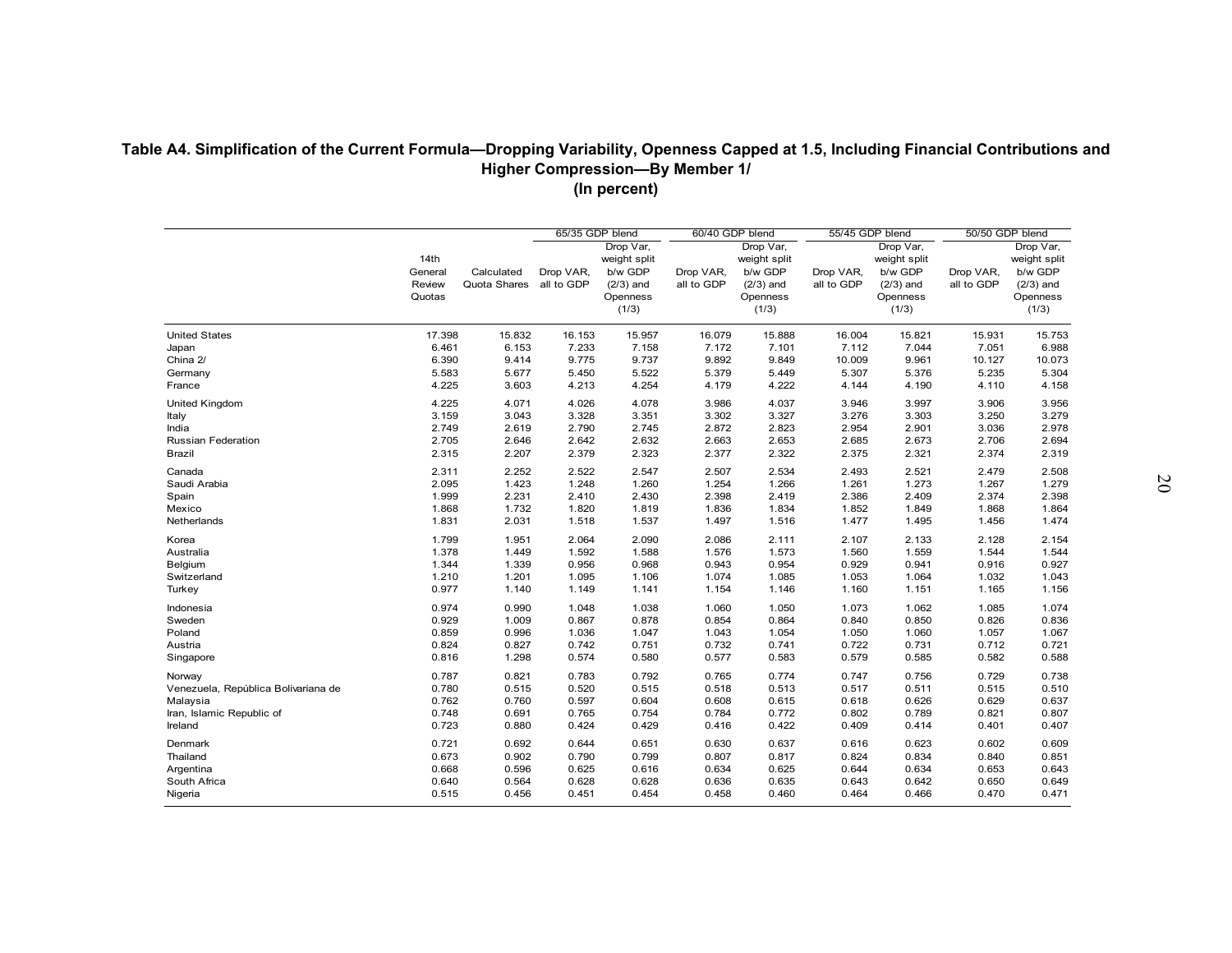| Greece<br>Finland<br><b>United Arab Emirates</b><br><b>Czech Republic</b><br>Portugal<br>Colombia<br>Philippines<br>Egypt<br>Pakistan<br>Ukraine<br>Algeria<br>Hungary<br>Kuwait<br>Israel<br>Romania<br>Chile<br>Iraq<br>Libya<br>Peru | 14th<br>General<br>Review<br>Quotas<br>0.509<br>0.505<br>0.485<br>0.457<br>0.432<br>0.429<br>0.428<br>0.427<br>0.426<br>0.422 | Calculated<br>Quota Shares<br>0.523<br>0.514<br>0.654<br>0.530<br>0.461<br>0.403<br>0.420<br>0.438 | 65/35 GDP blend<br>Drop VAR,<br>all to GDP<br>0.553<br>0.479<br>0.554<br>0.468<br>0.473<br>0.454<br>0.437<br>0.458 | Drop Var,<br>weight split<br>b/w GDP<br>$(2/3)$ and<br>Openness<br>(1/3)<br>0.554<br>0.485<br>0.561<br>0.474<br>0.480<br>0.446<br>0.439 | 60/40 GDP blend<br>Drop VAR,<br>all to GDP<br>0.551<br>0.470<br>0.546<br>0.469<br>0.471<br>0.460<br>0.444 | Drop Var,<br>weight split<br>b/w GDP<br>$(2/3)$ and<br>Openness<br>(1/3)<br>0.553<br>0.476<br>0.553<br>0.475<br>0.477<br>0.451 | 55/45 GDP blend<br>Drop VAR,<br>all to GDP<br>0.549<br>0.462<br>0.538<br>0.470<br>0.468 | Drop Var,<br>weight split<br>b/w GDP<br>$(2/3)$ and<br>Openness<br>(1/3)<br>0.551<br>0.468<br>0.545<br>0.476<br>0.474 | 50/50 GDP blend<br>Drop VAR,<br>all to GDP<br>0.548<br>0.453<br>0.529<br>0.472<br>0.465 | Drop Var,<br>weight split<br>b/w GDP<br>$(2/3)$ and<br>Openness<br>(1/3)<br>0.550<br>0.459<br>0.537<br>0.478<br>0.471 |
|-----------------------------------------------------------------------------------------------------------------------------------------------------------------------------------------------------------------------------------------|-------------------------------------------------------------------------------------------------------------------------------|----------------------------------------------------------------------------------------------------|--------------------------------------------------------------------------------------------------------------------|-----------------------------------------------------------------------------------------------------------------------------------------|-----------------------------------------------------------------------------------------------------------|--------------------------------------------------------------------------------------------------------------------------------|-----------------------------------------------------------------------------------------|-----------------------------------------------------------------------------------------------------------------------|-----------------------------------------------------------------------------------------|-----------------------------------------------------------------------------------------------------------------------|
|                                                                                                                                                                                                                                         |                                                                                                                               |                                                                                                    |                                                                                                                    |                                                                                                                                         |                                                                                                           |                                                                                                                                |                                                                                         |                                                                                                                       |                                                                                         |                                                                                                                       |
|                                                                                                                                                                                                                                         |                                                                                                                               |                                                                                                    |                                                                                                                    |                                                                                                                                         |                                                                                                           |                                                                                                                                |                                                                                         |                                                                                                                       |                                                                                         |                                                                                                                       |
|                                                                                                                                                                                                                                         |                                                                                                                               |                                                                                                    |                                                                                                                    |                                                                                                                                         |                                                                                                           |                                                                                                                                |                                                                                         |                                                                                                                       |                                                                                         |                                                                                                                       |
|                                                                                                                                                                                                                                         |                                                                                                                               |                                                                                                    |                                                                                                                    |                                                                                                                                         |                                                                                                           |                                                                                                                                |                                                                                         |                                                                                                                       |                                                                                         |                                                                                                                       |
|                                                                                                                                                                                                                                         |                                                                                                                               |                                                                                                    |                                                                                                                    |                                                                                                                                         |                                                                                                           |                                                                                                                                |                                                                                         |                                                                                                                       |                                                                                         |                                                                                                                       |
|                                                                                                                                                                                                                                         |                                                                                                                               |                                                                                                    |                                                                                                                    |                                                                                                                                         |                                                                                                           |                                                                                                                                |                                                                                         |                                                                                                                       |                                                                                         |                                                                                                                       |
|                                                                                                                                                                                                                                         |                                                                                                                               |                                                                                                    |                                                                                                                    |                                                                                                                                         |                                                                                                           |                                                                                                                                |                                                                                         |                                                                                                                       |                                                                                         |                                                                                                                       |
|                                                                                                                                                                                                                                         |                                                                                                                               |                                                                                                    |                                                                                                                    |                                                                                                                                         |                                                                                                           |                                                                                                                                | 0.465                                                                                   | 0.457                                                                                                                 | 0.471                                                                                   | 0.462                                                                                                                 |
|                                                                                                                                                                                                                                         |                                                                                                                               |                                                                                                    |                                                                                                                    |                                                                                                                                         |                                                                                                           | 0.445                                                                                                                          | 0.450                                                                                   | 0.451                                                                                                                 | 0.457                                                                                   | 0.457                                                                                                                 |
|                                                                                                                                                                                                                                         |                                                                                                                               |                                                                                                    |                                                                                                                    | 0.453                                                                                                                                   | 0.469                                                                                                     | 0.464                                                                                                                          | 0.480                                                                                   | 0.474                                                                                                                 | 0.490                                                                                   | 0.484                                                                                                                 |
|                                                                                                                                                                                                                                         |                                                                                                                               | 0.334                                                                                              | 0.379                                                                                                              | 0.372                                                                                                                                   | 0.390                                                                                                     | 0.383                                                                                                                          | 0.402                                                                                   | 0.394                                                                                                                 | 0.413                                                                                   | 0.405                                                                                                                 |
|                                                                                                                                                                                                                                         |                                                                                                                               | 0.464                                                                                              | 0.387                                                                                                              | 0.391                                                                                                                                   | 0.394                                                                                                     | 0.397                                                                                                                          | 0.401                                                                                   | 0.404                                                                                                                 | 0.408                                                                                   | 0.411                                                                                                                 |
|                                                                                                                                                                                                                                         | 0.411                                                                                                                         | 0.457                                                                                              | 0.425                                                                                                              | 0.426                                                                                                                                   | 0.428                                                                                                     | 0.429                                                                                                                          | 0.431                                                                                   | 0.432                                                                                                                 | 0.434                                                                                   | 0.435                                                                                                                 |
|                                                                                                                                                                                                                                         | 0.407                                                                                                                         | 0.467                                                                                              | 0.338                                                                                                              | 0.342                                                                                                                                   | 0.341                                                                                                     | 0.345                                                                                                                          | 0.343                                                                                   | 0.347                                                                                                                 | 0.345                                                                                   | 0.350                                                                                                                 |
|                                                                                                                                                                                                                                         | 0.405                                                                                                                         | 0.301                                                                                              | 0.318                                                                                                              | 0.322                                                                                                                                   | 0.317                                                                                                     | 0.320                                                                                                                          | 0.315                                                                                   | 0.319                                                                                                                 | 0.314                                                                                   | 0.317                                                                                                                 |
|                                                                                                                                                                                                                                         | 0.403                                                                                                                         | 0.441                                                                                              | 0.448                                                                                                              | 0.454                                                                                                                                   | 0.446                                                                                                     | 0.451                                                                                                                          | 0.443                                                                                   | 0.449                                                                                                                 | 0.441                                                                                   | 0.446                                                                                                                 |
|                                                                                                                                                                                                                                         | 0.380                                                                                                                         | 0.419                                                                                              | 0.396                                                                                                              | 0.399                                                                                                                                   | 0.399                                                                                                     | 0.401                                                                                                                          | 0.401                                                                                   | 0.404                                                                                                                 | 0.404                                                                                   | 0.407                                                                                                                 |
|                                                                                                                                                                                                                                         | 0.366                                                                                                                         | 0.415                                                                                              | 0.411                                                                                                              | 0.416                                                                                                                                   | 0.413                                                                                                     | 0.418                                                                                                                          | 0.415                                                                                   | 0.420                                                                                                                 | 0.418                                                                                   | 0.422                                                                                                                 |
|                                                                                                                                                                                                                                         | 0.349                                                                                                                         | 0.284                                                                                              | 0.269                                                                                                              | 0.271                                                                                                                                   | 0.267                                                                                                     | 0.269                                                                                                                          | 0.265                                                                                   | 0.268                                                                                                                 | 0.263                                                                                   | 0.266                                                                                                                 |
|                                                                                                                                                                                                                                         | 0.330                                                                                                                         | 0.244                                                                                              | 0.248                                                                                                              | 0.251                                                                                                                                   | 0.247                                                                                                     | 0.250                                                                                                                          | 0.247                                                                                   | 0.249                                                                                                                 | 0.246                                                                                   | 0.248                                                                                                                 |
|                                                                                                                                                                                                                                         | 0.280                                                                                                                         | 0.290                                                                                              | 0.300                                                                                                              | 0.298                                                                                                                                   | 0.305                                                                                                     | 0.302                                                                                                                          | 0.310                                                                                   | 0.307                                                                                                                 | 0.315                                                                                   | 0.311                                                                                                                 |
| Luxembourg                                                                                                                                                                                                                              | 0.277                                                                                                                         | 0.617                                                                                              | 0.125                                                                                                              | 0.127                                                                                                                                   | 0.123                                                                                                     | 0.124                                                                                                                          | 0.121                                                                                   | 0.122                                                                                                                 | 0.119                                                                                   | 0.120                                                                                                                 |
| New Zealand                                                                                                                                                                                                                             | 0.262                                                                                                                         | 0.231                                                                                              | 0.275                                                                                                              | 0.277                                                                                                                                   | 0.273                                                                                                     | 0.276                                                                                                                          | 0.272                                                                                   | 0.274                                                                                                                 | 0.270                                                                                   | 0.273                                                                                                                 |
| Kazakhstan                                                                                                                                                                                                                              | 0.243                                                                                                                         | 0.333                                                                                              | 0.308                                                                                                              | 0.312                                                                                                                                   | 0.310                                                                                                     | 0.314                                                                                                                          | 0.312                                                                                   | 0.316                                                                                                                 | 0.314                                                                                   | 0.318                                                                                                                 |
| Vietnam                                                                                                                                                                                                                                 | 0.242                                                                                                                         | 0.322                                                                                              | 0.304                                                                                                              | 0.308                                                                                                                                   | 0.316                                                                                                     | 0.320                                                                                                                          | 0.327                                                                                   | 0.332                                                                                                                 | 0.339                                                                                   | 0.344                                                                                                                 |
| Syrian Arab Republic                                                                                                                                                                                                                    | 0.233                                                                                                                         | 0.220                                                                                              | 0.267                                                                                                              | 0.260                                                                                                                                   | 0.259                                                                                                     | 0.252                                                                                                                          | 0.252                                                                                   | 0.245                                                                                                                 | 0.244                                                                                   | 0.238                                                                                                                 |
| Bangladesh                                                                                                                                                                                                                              | 0.224                                                                                                                         | 0.186                                                                                              | 0.224                                                                                                              | 0.221                                                                                                                                   | 0.231                                                                                                     | 0.227                                                                                                                          | 0.237                                                                                   | 0.233                                                                                                                 | 0.244                                                                                   | 0.240                                                                                                                 |
| Congo, Democratic Republic of the                                                                                                                                                                                                       | 0.223                                                                                                                         | 0.041                                                                                              | 0.040                                                                                                              | 0.041                                                                                                                                   | 0.041                                                                                                     | 0.041                                                                                                                          | 0.041                                                                                   | 0.042                                                                                                                 | 0.042                                                                                   | 0.043                                                                                                                 |
| Slovak Republic                                                                                                                                                                                                                         | 0.210                                                                                                                         | 0.269                                                                                              | 0.210                                                                                                              | 0.213                                                                                                                                   | 0.211                                                                                                     | 0.214                                                                                                                          | 0.212                                                                                   | 0.215                                                                                                                 | 0.213                                                                                   | 0.216                                                                                                                 |
| Zambia                                                                                                                                                                                                                                  | 0.205                                                                                                                         | 0.038                                                                                              | 0.037                                                                                                              | 0.037                                                                                                                                   | 0.037                                                                                                     | 0.037                                                                                                                          | 0.037                                                                                   | 0.038                                                                                                                 | 0.037                                                                                   | 0.038                                                                                                                 |
| <b>Bulgaria</b>                                                                                                                                                                                                                         | 0.188                                                                                                                         | 0.178                                                                                              | 0.146                                                                                                              | 0.148                                                                                                                                   | 0.150                                                                                                     | 0.152                                                                                                                          | 0.153                                                                                   | 0.155                                                                                                                 | 0.157                                                                                   | 0.159                                                                                                                 |
| Morocco                                                                                                                                                                                                                                 | 0.187                                                                                                                         | 0.198                                                                                              | 0.219                                                                                                              | 0.221                                                                                                                                   | 0.221                                                                                                     | 0.223                                                                                                                          | 0.223                                                                                   | 0.225                                                                                                                 | 0.226                                                                                   | 0.227                                                                                                                 |
|                                                                                                                                                                                                                                         |                                                                                                                               |                                                                                                    |                                                                                                                    |                                                                                                                                         |                                                                                                           |                                                                                                                                |                                                                                         |                                                                                                                       |                                                                                         |                                                                                                                       |
| Angola                                                                                                                                                                                                                                  | 0.155                                                                                                                         | 0.243                                                                                              | 0.194                                                                                                              | 0.197                                                                                                                                   | 0.195                                                                                                     | 0.197                                                                                                                          | 0.196                                                                                   | 0.198                                                                                                                 | 0.196                                                                                   | 0.199                                                                                                                 |
| Ghana                                                                                                                                                                                                                                   | 0.155                                                                                                                         | 0.066                                                                                              | 0.076                                                                                                              | 0.076<br>0.262                                                                                                                          | 0.078                                                                                                     | 0.077<br>0.262                                                                                                                 | 0.079                                                                                   | 0.079<br>0.262                                                                                                        | 0.080                                                                                   | 0.080<br>0.261                                                                                                        |
| Qatar                                                                                                                                                                                                                                   | 0.154                                                                                                                         | 0.240                                                                                              | 0.258                                                                                                              |                                                                                                                                         | 0.259                                                                                                     |                                                                                                                                | 0.258                                                                                   |                                                                                                                       | 0.258                                                                                   |                                                                                                                       |
| Croatia<br>Zimbabwe                                                                                                                                                                                                                     | 0.150<br>0.148                                                                                                                | 0.147<br>0.016                                                                                     | 0.155<br>0.015                                                                                                     | 0.157<br>0.015                                                                                                                          | 0.156<br>0.014                                                                                            | 0.158<br>0.015                                                                                                                 | 0.156<br>0.014                                                                          | 0.158<br>0.014                                                                                                        | 0.156<br>0.014                                                                          | 0.159<br>0.014                                                                                                        |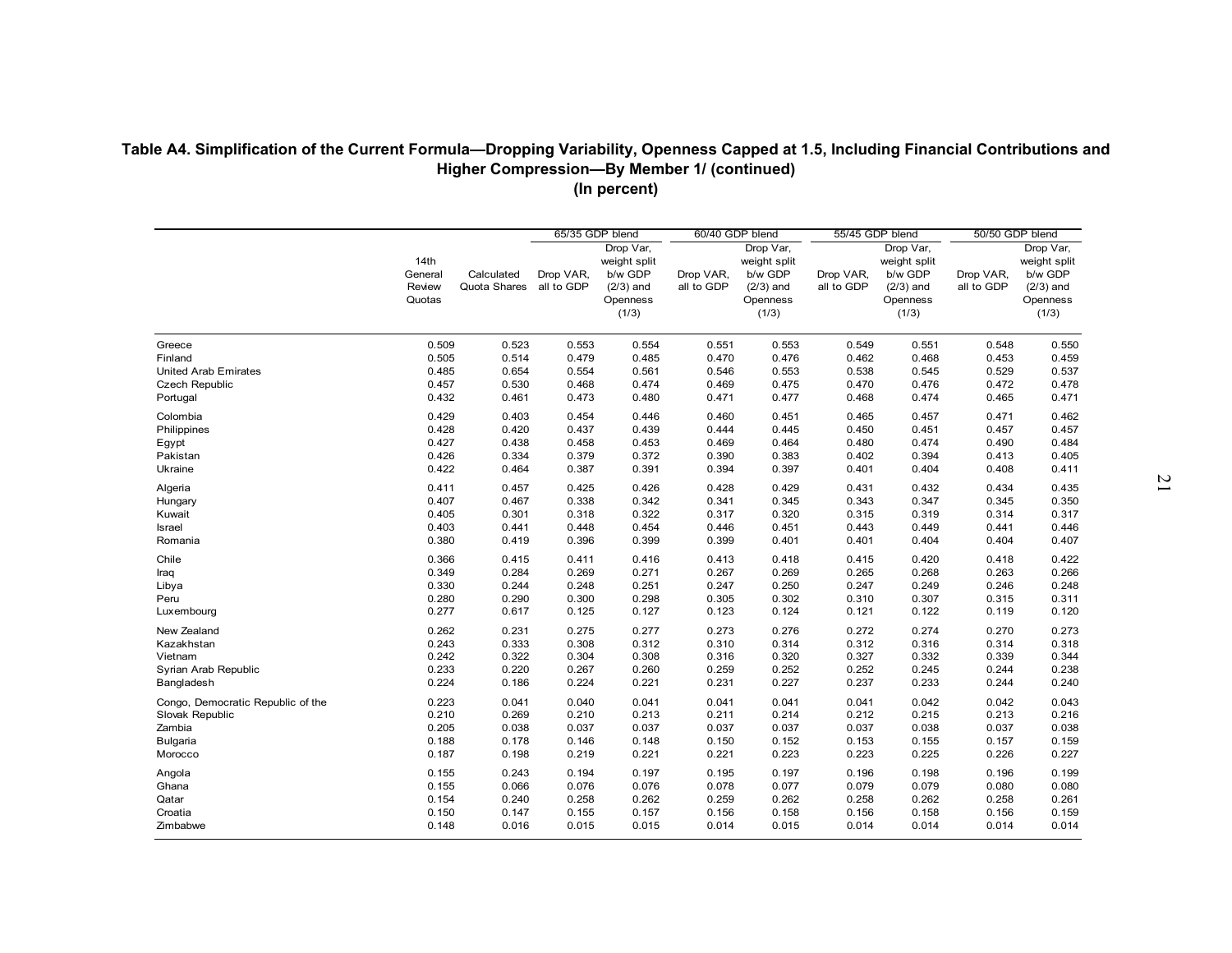|                                          |                                     |                            | 65/35 GDP blend         |                                                                          | 60/40 GDP blend         |                                                                          | 55/45 GDP blend         |                                                                          | 50/50 GDP blend         |                                                                          |
|------------------------------------------|-------------------------------------|----------------------------|-------------------------|--------------------------------------------------------------------------|-------------------------|--------------------------------------------------------------------------|-------------------------|--------------------------------------------------------------------------|-------------------------|--------------------------------------------------------------------------|
|                                          | 14th<br>General<br>Review<br>Quotas | Calculated<br>Quota Shares | Drop VAR.<br>all to GDP | Drop Var,<br>weight split<br>b/w GDP<br>$(2/3)$ and<br>Openness<br>(1/3) | Drop VAR,<br>all to GDP | Drop Var,<br>weight split<br>b/w GDP<br>$(2/3)$ and<br>Openness<br>(1/3) | Drop VAR,<br>all to GDP | Drop Var,<br>weight split<br>b/w GDP<br>$(2/3)$ and<br>Openness<br>(1/3) | Drop VAR,<br>all to GDP | Drop Var,<br>weight split<br>b/w GDP<br>$(2/3)$ and<br>Openness<br>(1/3) |
| Ecuador                                  | 0.146                               | 0.139                      | 0.134                   | 0.134                                                                    | 0.136                   | 0.136                                                                    | 0.139                   | 0.138                                                                    | 0.141                   | 0.141                                                                    |
| <b>Belarus</b><br>Serbia                 | 0.143<br>0.137                      | 0.165<br>0.113             | 0.162<br>0.117          | 0.164<br>0.118                                                           | 0.165<br>0.119          | 0.167<br>0.120                                                           | 0.168<br>0.120          | 0.170<br>0.121                                                           | 0.172<br>0.122          | 0.173<br>0.122                                                           |
| Côte d'Ivoire                            | 0.136                               | 0.054                      | 0.064                   | 0.065                                                                    | 0.065                   | 0.065                                                                    | 0.065                   | 0.066                                                                    | 0.066                   | 0.066                                                                    |
| Lebanon                                  | 0.133                               | 0.158                      | 0.122                   | 0.123                                                                    | 0.123                   | 0.124                                                                    | 0.124                   | 0.125                                                                    | 0.125                   | 0.127                                                                    |
| Sudan                                    | 0.132                               | 0.104                      | 0.122                   | 0.121                                                                    | 0.123                   | 0.121                                                                    | 0.123                   | 0.122                                                                    | 0.124                   | 0.122                                                                    |
| Slovenia                                 | 0.123                               | 0.141                      | 0.119                   | 0.120                                                                    | 0.118                   | 0.120                                                                    | 0.118                   | 0.120                                                                    | 0.118                   | 0.120                                                                    |
| Sri Lanka                                | 0.121                               | 0.096                      | 0.110                   | 0.109                                                                    | 0.112                   | 0.111                                                                    | 0.115                   | 0.114                                                                    | 0.117                   | 0.116                                                                    |
| Uzbekistan                               | 0.116                               | 0.085                      | 0.093                   | 0.093                                                                    | 0.095                   | 0.095                                                                    | 0.097                   | 0.097                                                                    | 0.099                   | 0.098                                                                    |
| Tunisia                                  | 0.114                               | 0.126                      | 0.132                   | 0.133                                                                    | 0.134                   | 0.135                                                                    | 0.136                   | 0.138                                                                    | 0.139                   | 0.140                                                                    |
| Oman                                     | 0.114                               | 0.140                      | 0.143                   | 0.144                                                                    | 0.143                   | 0.145                                                                    | 0.144                   | 0.146                                                                    | 0.145                   | 0.147                                                                    |
| Kenya                                    | 0.114                               | 0.071                      | 0.080                   | 0.080                                                                    | 0.082                   | 0.081                                                                    | 0.083                   | 0.083                                                                    | 0.084                   | 0.084                                                                    |
| Mvanmar                                  | 0.108                               | 0.066                      | 0.078                   | 0.077                                                                    | 0.080                   | 0.078                                                                    | 0.081                   | 0.080                                                                    | 0.083                   | 0.081                                                                    |
| Yemen, Republic of<br>Dominican Republic | 0.102<br>0.100                      | 0.083<br>0.099             | 0.082<br>0.112          | 0.082<br>0.112                                                           | 0.083<br>0.113          | 0.083<br>0.113                                                           | 0.085<br>0.114          | 0.084<br>0.114                                                           | 0.086<br>0.116          | 0.085<br>0.116                                                           |
|                                          |                                     |                            |                         |                                                                          |                         |                                                                          |                         |                                                                          |                         |                                                                          |
| Trinidad and Tobago                      | 0.098                               | 0.068                      | 0.063                   | 0.064                                                                    | 0.063                   | 0.064                                                                    | 0.063                   | 0.064                                                                    | 0.063                   | 0.064                                                                    |
| Lithuania<br>Uruguay                     | 0.093<br>0.090                      | 0.135<br>0.075             | 0.104<br>0.076          | 0.105<br>0.075                                                           | 0.105<br>0.076          | 0.106<br>0.076                                                           | 0.106<br>0.076          | 0.107<br>0.076                                                           | 0.107<br>0.076          | 0.108<br>0.076                                                           |
| Guatemala                                | 0.090                               | 0.087                      | 0.098                   | 0.098                                                                    | 0.099                   | 0.099                                                                    | 0.100                   | 0.100                                                                    | 0.101                   | 0.102                                                                    |
| Tanzania                                 | 0.083                               | 0.053                      | 0.061                   | 0.061                                                                    | 0.063                   | 0.062                                                                    | 0.064                   | 0.064                                                                    | 0.066                   | 0.065                                                                    |
| Bahrain                                  | 0.083                               | 0.090                      | 0.058                   | 0.058                                                                    | 0.058                   | 0.059                                                                    | 0.058                   | 0.059                                                                    | 0.058                   | 0.059                                                                    |
| Azerbaijan                               | 0.082                               | 0.114                      | 0.122                   | 0.122                                                                    | 0.123                   | 0.124                                                                    | 0.125                   | 0.125                                                                    | 0.126                   | 0.127                                                                    |
| Jamaica                                  | 0.080                               | 0.044                      | 0.041                   | 0.041                                                                    | 0.042                   | 0.042                                                                    | 0.042                   | 0.043                                                                    | 0.043                   | 0.044                                                                    |
| Panama                                   | 0.079                               | 0.077                      | 0.069                   | 0.070                                                                    | 0.070                   | 0.071                                                                    | 0.071                   | 0.072                                                                    | 0.073                   | 0.074                                                                    |
| Costa Rica                               | 0.077                               | 0.077                      | 0.084                   | 0.085                                                                    | 0.084                   | 0.085                                                                    | 0.085                   | 0.086                                                                    | 0.086                   | 0.087                                                                    |
| Uganda                                   | 0.076                               | 0.048                      | 0.046                   | 0.046                                                                    | 0.047                   | 0.047                                                                    | 0.049                   | 0.048                                                                    | 0.050                   | 0.049                                                                    |
| Jordan                                   | 0.072                               | 0.074                      | 0.071                   | 0.072                                                                    | 0.072                   | 0.073                                                                    | 0.072                   | 0.073                                                                    | 0.073                   | 0.074                                                                    |
| Latvia                                   | 0.070                               | 0.083                      | 0.072                   | 0.073                                                                    | 0.072                   | 0.073                                                                    | 0.072                   | 0.073                                                                    | 0.073                   | 0.074                                                                    |
| Afghanistan, Islamic Republic of         | 0.068                               | 0.044                      | 0.042                   | 0.042                                                                    | 0.043                   | 0.043                                                                    | 0.044                   | 0.044                                                                    | 0.045                   | 0.045                                                                    |
| Senegal                                  | 0.068                               | 0.038                      | 0.036                   | 0.037                                                                    | 0.037                   | 0.037                                                                    | 0.037                   | 0.038                                                                    | 0.038                   | 0.038                                                                    |
| Iceland                                  | 0.067                               | 0.087                      | 0.036                   | 0.036                                                                    | 0.035                   | 0.036                                                                    | 0.035                   | 0.035                                                                    | 0.034                   | 0.035                                                                    |
| Cyprus                                   | 0.064                               | 0.058                      | 0.058                   | 0.059                                                                    | 0.058                   | 0.058                                                                    | 0.057                   | 0.058                                                                    | 0.057                   | 0.057                                                                    |
| Brunei Darussalam                        | 0.063                               | 0.041                      | 0.038                   | 0.038                                                                    | 0.038                   | 0.039                                                                    | 0.039                   | 0.039                                                                    | 0.039                   | 0.040                                                                    |
| Ethiopia                                 | 0.063                               | 0.066                      | 0.076                   | 0.075                                                                    | 0.078                   | 0.077                                                                    | 0.081                   | 0.079                                                                    | 0.083                   | 0.081                                                                    |
| El Salvador                              | 0.060                               | 0.058                      | 0.060                   | 0.061                                                                    | 0.061                   | 0.062                                                                    | 0.062                   | 0.063                                                                    | 0.063                   | 0.064                                                                    |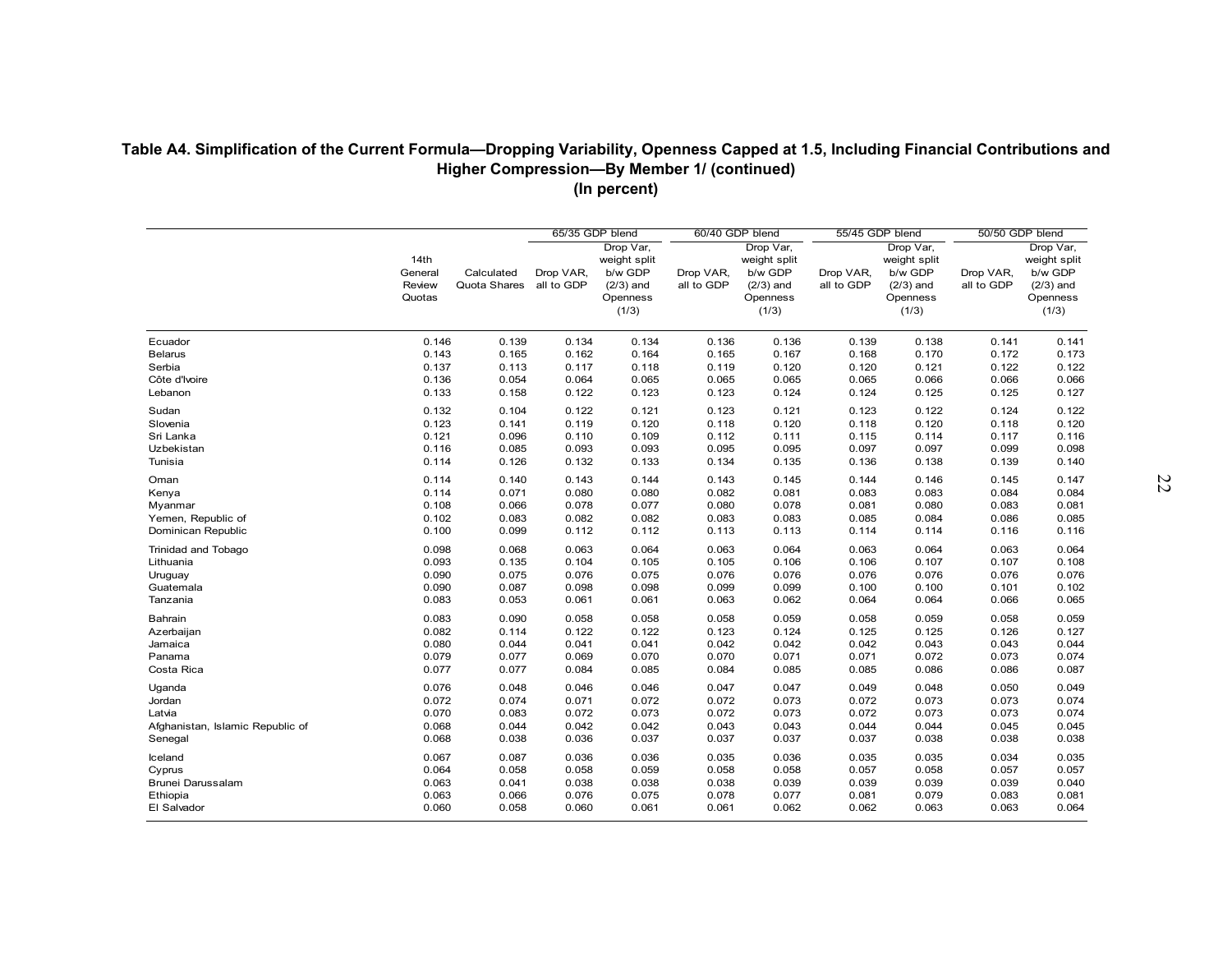|                                            |                                     |                            | 65/35 GDP blend         |                                                                          | 60/40 GDP blend         |                                                                          | 55/45 GDP blend         |                                                                          | 50/50 GDP blend         |                                                                          |
|--------------------------------------------|-------------------------------------|----------------------------|-------------------------|--------------------------------------------------------------------------|-------------------------|--------------------------------------------------------------------------|-------------------------|--------------------------------------------------------------------------|-------------------------|--------------------------------------------------------------------------|
|                                            | 14th<br>General<br>Review<br>Quotas | Calculated<br>Quota Shares | Drop VAR,<br>all to GDP | Drop Var,<br>weight split<br>b/w GDP<br>$(2/3)$ and<br>Openness<br>(1/3) | Drop VAR,<br>all to GDP | Drop Var,<br>weight split<br>b/w GDP<br>$(2/3)$ and<br>Openness<br>(1/3) | Drop VAR,<br>all to GDP | Drop Var,<br>weight split<br>b/w GDP<br>$(2/3)$ and<br>Openness<br>(1/3) | Drop VAR,<br>all to GDP | Drop Var,<br>weight split<br>b/w GDP<br>$(2/3)$ and<br>Openness<br>(1/3) |
| Cameroon                                   | 0.058                               | 0.051                      | 0.058                   | 0.058                                                                    | 0.059                   | 0.058                                                                    | 0.059                   | 0.059                                                                    | 0.060                   | 0.060                                                                    |
| Bosnia and Herzegovina<br>Papua New Guinea | 0.056<br>0.055                      | 0.055<br>0.027             | 0.056<br>0.027          | 0.057<br>0.027                                                           | 0.057<br>0.027          | 0.057<br>0.028                                                           | 0.057<br>0.028          | 0.058<br>0.028                                                           | 0.058<br>0.028          | 0.059<br>0.028                                                           |
| Nicaragua                                  | 0.055                               | 0.025                      | 0.025                   | 0.025                                                                    | 0.026                   | 0.026                                                                    | 0.027                   | 0.027                                                                    | 0.028                   | 0.028                                                                    |
| Liberia                                    | 0.054                               | 0.012                      | 0.004                   | 0.004                                                                    | 0.004                   | 0.004                                                                    | 0.004                   | 0.004                                                                    | 0.004                   | 0.004                                                                    |
| Honduras                                   | 0.052                               | 0.050                      | 0.049                   | 0.049                                                                    | 0.050                   | 0.051                                                                    | 0.052                   | 0.052                                                                    | 0.053                   | 0.054                                                                    |
| South Sudan, Republic of                   | 0.052                               | 0.048                      | 0.033                   | 0.033                                                                    | 0.033                   | 0.033                                                                    | 0.033                   | 0.034                                                                    | 0.033                   | 0.034                                                                    |
| Madagascar                                 | 0.051                               | 0.028                      | 0.026                   | 0.026                                                                    | 0.027                   | 0.027                                                                    | 0.027                   | 0.027                                                                    | 0.028                   | 0.028                                                                    |
| Estonia                                    | 0.051                               | 0.076                      | 0.053                   | 0.054                                                                    | 0.053                   | 0.054                                                                    | 0.053                   | 0.054                                                                    | 0.053                   | 0.054                                                                    |
| <b>Bolivia</b>                             | 0.050                               | 0.053                      | 0.057                   | 0.056                                                                    | 0.058                   | 0.058                                                                    | 0.059                   | 0.059                                                                    | 0.061                   | 0.060                                                                    |
| Turkmenistan                               | 0.050                               | 0.062                      | 0.067                   | 0.068                                                                    | 0.068                   | 0.069                                                                    | 0.069                   | 0.069                                                                    | 0.069                   | 0.070                                                                    |
| Mozambique                                 | 0.048                               | 0.028                      | 0.031                   | 0.031                                                                    | 0.031                   | 0.031                                                                    | 0.032                   | 0.032                                                                    | 0.032                   | 0.032                                                                    |
| Gabon                                      | 0.045                               | 0.037                      | 0.039                   | 0.039                                                                    | 0.039                   | 0.040                                                                    | 0.040                   | 0.040                                                                    | 0.040                   | 0.040                                                                    |
| Guinea                                     | 0.045                               | 0.012                      | 0.014                   | 0.014                                                                    | 0.014                   | 0.014                                                                    | 0.014                   | 0.014                                                                    | 0.015                   | 0.015                                                                    |
| Georgia                                    | 0.044                               | 0.031                      | 0.035                   | 0.036                                                                    | 0.036                   | 0.036                                                                    | 0.036                   | 0.036                                                                    | 0.037                   | 0.037                                                                    |
| Sierra Leone                               | 0.043                               | 0.006                      | 0.007                   | 0.006                                                                    | 0.007                   | 0.007                                                                    | 0.007                   | 0.007                                                                    | 0.007                   | 0.007                                                                    |
| Paraguay                                   | 0.042                               | 0.048                      | 0.050                   | 0.051                                                                    | 0.051                   | 0.052                                                                    | 0.052                   | 0.052                                                                    | 0.052                   | 0.053                                                                    |
| Botswana                                   | 0.041                               | 0.043                      | 0.047                   | 0.048                                                                    | 0.048                   | 0.048                                                                    | 0.049                   | 0.049                                                                    | 0.049                   | 0.049                                                                    |
| Namibia                                    | 0.040                               | 0.024                      | 0.029                   | 0.029                                                                    | 0.029                   | 0.029                                                                    | 0.029                   | 0.030                                                                    | 0.029                   | 0.030                                                                    |
| Mali                                       | 0.039                               | 0.027                      | 0.025                   | 0.025                                                                    | 0.025                   | 0.025                                                                    | 0.025                   | 0.025                                                                    | 0.026                   | 0.026                                                                    |
| Bahamas, The                               | 0.038                               | 0.020                      | 0.021                   | 0.021                                                                    | 0.021                   | 0.022                                                                    | 0.021                   | 0.022                                                                    | 0.022                   | 0.022                                                                    |
| Guyana                                     | 0.038                               | 0.008                      | 0.009                   | 0.009                                                                    | 0.009                   | 0.009                                                                    | 0.009                   | 0.009                                                                    | 0.010                   | 0.010                                                                    |
| Kyrgyz Republic                            | 0.037                               | 0.019                      | 0.019                   | 0.019                                                                    | 0.019                   | 0.020                                                                    | 0.020                   | 0.020                                                                    | 0.021                   | 0.021                                                                    |
| Cambodia                                   | 0.037                               | 0.037                      | 0.041                   | 0.041                                                                    | 0.042                   | 0.043                                                                    | 0.043                   | 0.044                                                                    | 0.044                   | 0.045                                                                    |
| Tajikistan                                 | 0.036                               | 0.020                      | 0.020                   | 0.020                                                                    | 0.021                   | 0.021                                                                    | 0.022                   | 0.022                                                                    | 0.022                   | 0.023                                                                    |
| Moldova                                    | 0.036                               | 0.025                      | 0.019                   | 0.020                                                                    | 0.020                   | 0.020                                                                    | 0.020                   | 0.020                                                                    | 0.021                   | 0.021                                                                    |
| Malta                                      | 0.035                               | 0.034                      | 0.024                   | 0.025                                                                    | 0.024                   | 0.025                                                                    | 0.024                   | 0.025                                                                    | 0.024                   | 0.025                                                                    |
| Haiti                                      | 0.034                               | 0.016                      | 0.020                   | 0.020                                                                    | 0.020                   | 0.020                                                                    | 0.020                   | 0.020                                                                    | 0.020                   | 0.020                                                                    |
| Somalia                                    | 0.034                               | 0.001                      | 0.002                   | 0.002                                                                    | 0.002                   | 0.002                                                                    | 0.002                   | 0.002                                                                    | 0.002                   | 0.002                                                                    |
| Congo, Republic of                         | 0.034                               | 0.044                      | 0.039                   | 0.040                                                                    | 0.040                   | 0.040                                                                    | 0.040                   | 0.040                                                                    | 0.040                   | 0.041                                                                    |
| Rwanda                                     | 0.034                               | 0.012                      | 0.017                   | 0.017                                                                    | 0.018                   | 0.017                                                                    | 0.018                   | 0.018                                                                    | 0.018                   | 0.018                                                                    |
| <b>Equatorial Guinea</b>                   | 0.033                               | 0.053                      | 0.040                   | 0.041                                                                    | 0.041                   | 0.042                                                                    | 0.042                   | 0.043                                                                    | 0.043                   | 0.043                                                                    |
| Nepal                                      | 0.033                               | 0.035                      | 0.041                   | 0.040                                                                    | 0.042                   | 0.041                                                                    | 0.043                   | 0.042                                                                    | 0.043                   | 0.043                                                                    |
| Burundi                                    | 0.032                               | 0.006                      | 0.006                   | 0.006                                                                    | 0.006                   | 0.006                                                                    | 0.006                   | 0.006                                                                    | 0.006                   | 0.006                                                                    |
| Togo                                       | 0.031                               | 0.010                      | 0.011                   | 0.011                                                                    | 0.011                   | 0.011                                                                    | 0.011                   | 0.012                                                                    | 0.012                   | 0.012                                                                    |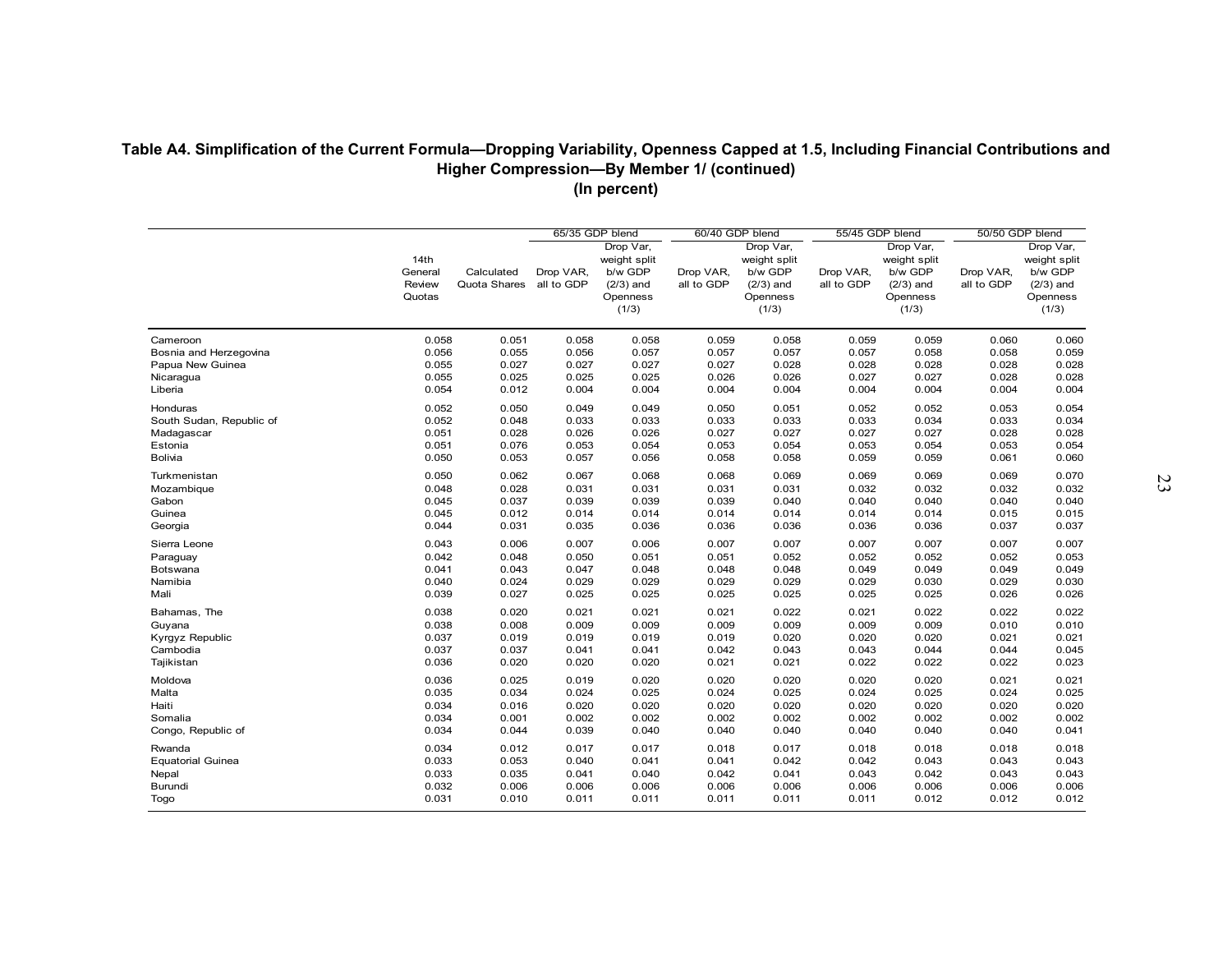| (in percent) |  |
|--------------|--|
|              |  |

|                                        |                                     |                            | 65/35 GDP blend         |                                                             | 60/40 GDP blend         |                                                             | 55/45 GDP blend         |                                                             | 50/50 GDP blend         |                                                             |
|----------------------------------------|-------------------------------------|----------------------------|-------------------------|-------------------------------------------------------------|-------------------------|-------------------------------------------------------------|-------------------------|-------------------------------------------------------------|-------------------------|-------------------------------------------------------------|
|                                        | 14th<br>General<br>Review<br>Quotas |                            | Drop Var,               |                                                             | Drop Var,               |                                                             | Drop Var,               |                                                             | Drop Var,               |                                                             |
|                                        |                                     | Calculated<br>Quota Shares | Drop VAR,<br>all to GDP | weight split<br>b/w GDP<br>$(2/3)$ and<br>Openness<br>(1/3) | Drop VAR,<br>all to GDP | weight split<br>b/w GDP<br>$(2/3)$ and<br>Openness<br>(1/3) | Drop VAR,<br>all to GDP | weight split<br>b/w GDP<br>$(2/3)$ and<br>Openness<br>(1/3) | Drop VAR,<br>all to GDP | weight split<br>b/w GDP<br>$(2/3)$ and<br>Openness<br>(1/3) |
| Mauritius                              | 0.030                               | 0.029                      | 0.036                   | 0.037                                                       | 0.037                   | 0.037                                                       | 0.038                   | 0.038                                                       | 0.038                   | 0.039                                                       |
| Macedonia, Former Yugoslav Republic of | 0.029                               | 0.032                      | 0.032                   | 0.032                                                       | 0.033                   | 0.033                                                       | 0.034                   | 0.034                                                       | 0.034                   | 0.035                                                       |
| Chad                                   | 0.029                               | 0.029                      | 0.027                   | 0.027                                                       | 0.028                   | 0.028                                                       | 0.028                   | 0.028                                                       | 0.029                   | 0.029                                                       |
| Albania                                | 0.029                               | 0.034                      | 0.037                   | 0.038                                                       | 0.038                   | 0.038                                                       | 0.038                   | 0.039                                                       | 0.039                   | 0.039                                                       |
| Malawi                                 | 0.029                               | 0.014                      | 0.015                   | 0.015                                                       | 0.016                   | 0.016                                                       | 0.016                   | 0.016                                                       | 0.017                   | 0.016                                                       |
| Niger                                  | 0.028                               | 0.013                      | 0.015                   | 0.015                                                       | 0.016                   | 0.015                                                       | 0.016                   | 0.016                                                       | 0.016                   | 0.016                                                       |
| Suriname                               | 0.027                               | 0.010                      | 0.010                   | 0.010                                                       | 0.010                   | 0.010                                                       | 0.010                   | 0.010                                                       | 0.010                   | 0.011                                                       |
| Armenia                                | 0.027                               | 0.024                      | 0.028                   | 0.028                                                       | 0.028                   | 0.029                                                       | 0.029                   | 0.029                                                       | 0.029                   | 0.029                                                       |
| Mauritania                             | 0.027                               | 0.013                      | 0.011                   | 0.012                                                       | 0.012                   | 0.012                                                       | 0.012                   | 0.012                                                       | 0.012                   | 0.012                                                       |
| Benin                                  | 0.026                               | 0.019                      | 0.019                   | 0.019                                                       | 0.019                   | 0.019                                                       | 0.020                   | 0.019                                                       | 0.020                   | 0.020                                                       |
| <b>Burkina Faso</b>                    | 0.025                               | 0.019                      | 0.023                   | 0.023                                                       | 0.023                   | 0.023                                                       | 0.024                   | 0.024                                                       | 0.024                   | 0.024                                                       |
| Central African Republic               | 0.023                               | 0.005                      | 0.005                   | 0.005                                                       | 0.005                   | 0.005                                                       | 0.005                   | 0.005                                                       | 0.005                   | 0.005                                                       |
| Lao People's Dem. Republic             | 0.022                               | 0.014                      | 0.017                   | 0.017                                                       | 0.017                   | 0.017                                                       | 0.018                   | 0.018                                                       | 0.018                   | 0.018                                                       |
| Fiji                                   | 0.021                               | 0.010                      | 0.010                   | 0.010                                                       | 0.010                   | 0.010                                                       | 0.010                   | 0.010                                                       | 0.010                   | 0.010                                                       |
| <b>Barbados</b>                        | 0.020                               | 0.012                      | 0.013                   | 0.013                                                       | 0.013                   | 0.013                                                       | 0.013                   | 0.013                                                       | 0.013                   | 0.014                                                       |
| Kosovo                                 | 0.017                               | 0.016                      | 0.018                   | 0.018                                                       | 0.019                   | 0.019                                                       | 0.019                   | 0.019                                                       | 0.019                   | 0.019                                                       |
| Swaziland                              | 0.016                               | 0.014                      | 0.012                   | 0.012                                                       | 0.012                   | 0.012                                                       | 0.012                   | 0.012                                                       | 0.012                   | 0.013                                                       |
| Mongolia                               | 0.015                               | 0.021                      | 0.017                   | 0.018                                                       | 0.018                   | 0.018                                                       | 0.018                   | 0.019                                                       | 0.019                   | 0.019                                                       |
| Lesotho                                | 0.015                               | 0.009                      | 0.007                   | 0.007                                                       | 0.007                   | 0.007                                                       | 0.007                   | 0.008                                                       | 0.008                   | 0.008                                                       |
| Gambia, The                            | 0.013                               | 0.004                      | 0.004                   | 0.004                                                       | 0.004                   | 0.004                                                       | 0.004                   | 0.004                                                       | 0.005                   | 0.005                                                       |
| Montenegro                             | 0.013                               | 0.014                      | 0.013                   | 0.013                                                       | 0.013                   | 0.014                                                       | 0.014                   | 0.014                                                       | 0.014                   | 0.014                                                       |
| San Marino                             | 0.010                               | 0.011                      | 0.006                   | 0.006                                                       | 0.006                   | 0.006                                                       | 0.006                   | 0.006                                                       | 0.006                   | 0.006                                                       |
| Eritrea                                | 0.008                               | 0.004                      | 0.006                   | 0.006                                                       | 0.006                   | 0.006                                                       | 0.006                   | 0.006                                                       | 0.006                   | 0.006                                                       |
| Djibouti                               | 0.007                               | 0.004                      | 0.004                   | 0.004                                                       | 0.004                   | 0.004                                                       | 0.004                   | 0.004                                                       | 0.004                   | 0.004                                                       |
| Guinea-Bissau                          | 0.006                               | 0.005                      | 0.003                   | 0.003                                                       | 0.003                   | 0.003                                                       | 0.003                   | 0.003                                                       | 0.003                   | 0.003                                                       |
| <b>Belize</b>                          | 0.006                               | 0.005                      | 0.005                   | 0.005                                                       | 0.005                   | 0.005                                                       | 0.005                   | 0.006                                                       | 0.006                   | 0.006                                                       |
| Timor-Leste                            | 0.005                               | 0.006                      | 0.004                   | 0.004                                                       | 0.004                   | 0.004                                                       | 0.004                   | 0.004                                                       | 0.005                   | 0.005                                                       |
| Vanuatu                                | 0.005                               | 0.002                      | 0.002                   | 0.002                                                       | 0.002                   | 0.003                                                       | 0.003                   | 0.003                                                       | 0.003                   | 0.003                                                       |
| Cape Verde                             | 0.005                               | 0.005                      | 0.005                   | 0.005                                                       | 0.005                   | 0.005                                                       | 0.005                   | 0.005                                                       | 0.005                   | 0.005                                                       |
| Seychelles                             | 0.005                               | 0.005                      | 0.004                   | 0.004                                                       | 0.004                   | 0.004                                                       | 0.004                   | 0.004                                                       | 0.004                   | 0.004                                                       |
| St. Lucia                              | 0.004                               | 0.004                      | 0.004                   | 0.004                                                       | 0.004                   | 0.004                                                       | 0.004                   | 0.004                                                       | 0.004                   | 0.004                                                       |
| Maldives                               | 0.004                               | 0.006                      | 0.006                   | 0.006                                                       | 0.006                   | 0.006                                                       | 0.006                   | 0.006                                                       | 0.006                   | 0.006                                                       |
| Solomon Islands                        | 0.004                               | 0.003                      | 0.003                   | 0.003                                                       | 0.003                   | 0.003                                                       | 0.003                   | 0.003                                                       | 0.003                   | 0.003                                                       |
| Bhutan                                 | 0.004                               | 0.005                      | 0.006                   | 0.006                                                       | 0.006                   | 0.006                                                       | 0.006                   | 0.006                                                       | 0.007                   | 0.007                                                       |
| Antigua and Barbuda                    | 0.004                               | 0.004                      | 0.004                   | 0.004                                                       | 0.004                   | 0.004                                                       | 0.004                   | 0.004                                                       | 0.004                   | 0.004                                                       |